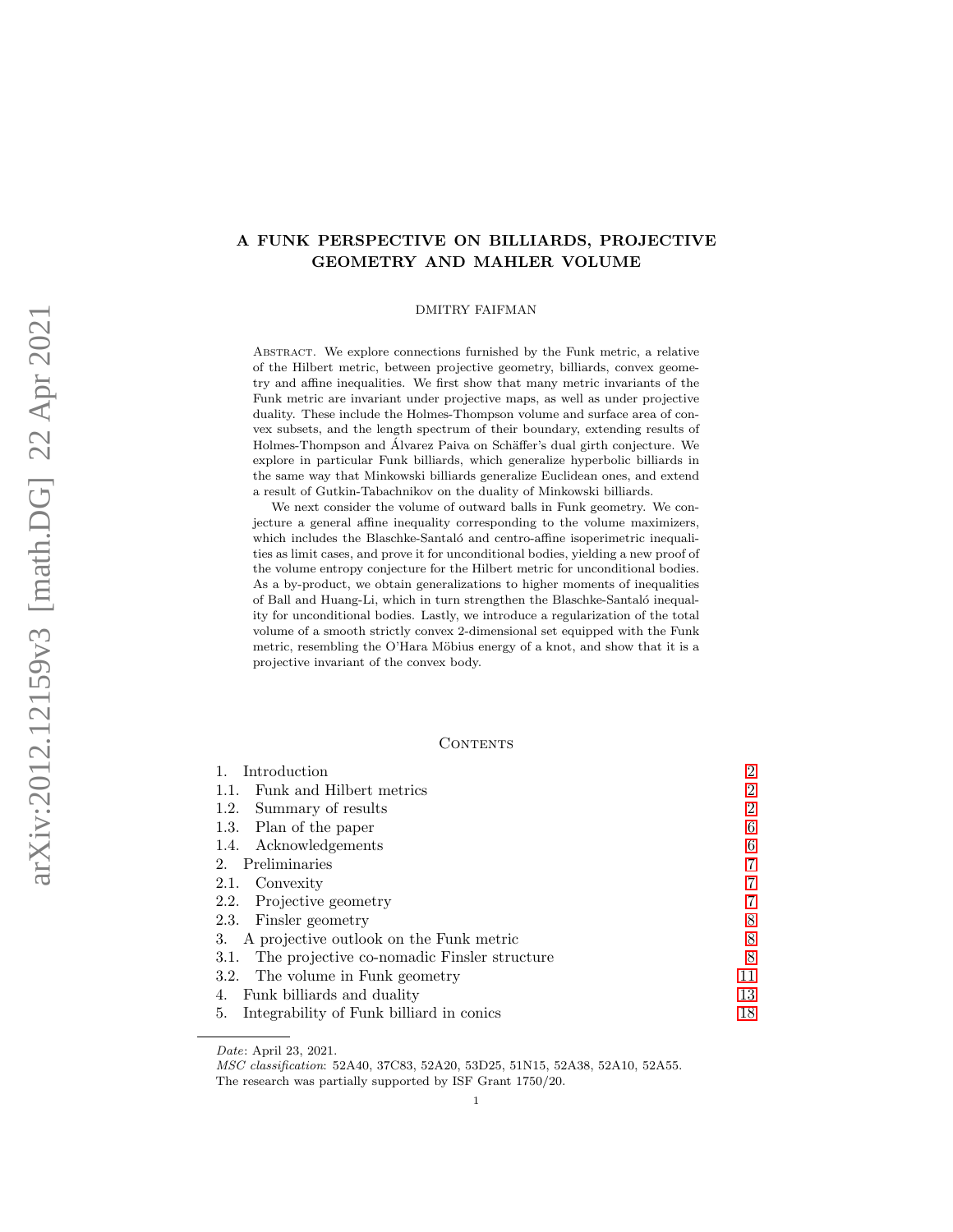| 6.         | Schäffer's dual girth conjecture      | 21 |
|------------|---------------------------------------|----|
|            | 7. Mahler volumes of every Funk scale | 22 |
|            | 8. Maximizing the Funk-Mahler volume  | 26 |
|            | 9. Regularizing the total Funk volume | 34 |
| References |                                       | 41 |

#### 1. INTRODUCTION

<span id="page-1-1"></span><span id="page-1-0"></span>1.1. Funk and Hilbert metrics. The Hilbert metric in the interior of a convex set  $K \subset \mathbb{R}^n$  is given by

$$
d_K^H(x,y) = \frac{1}{2} \log \frac{|ay||xb|}{|ax||yb|},
$$

where  $a, x, y, b$  appear in that order on the line through  $x, y$  with  $a, b \in \partial K$ . It is evidently invariant under invertible projective maps. Hilbert discovered this metric while attempting to generalize the Beltrami-Klein model of hyperbolic geometry. It is moreover a projective metric, meaning that straight segments are geodesic. Hilbert's fourth problem [\[15\]](#page-41-0) asks for a construction of all projective metrics.

A different example of a projective metric, which we now recall, was discovered by Funk [\[13\]](#page-40-1). It is given by the non-symmetric distance function

$$
d_K^F(x, y) = \log \frac{|xb|}{|yb|},
$$

where b is the intersection of the ray  $\overrightarrow{xy}$  with  $\partial K$ .

Various problems in Hilbert geometry have been raised and studied, notably those of volume growth [\[11,](#page-40-2) [30,](#page-41-1) [9,](#page-40-3) [29\]](#page-41-2) and Gromov hyperbolicity [\[8\]](#page-40-4). The Funk metric, on the other hand, has been for the most part denied the spotlight. In this paper we attempt to argue that at least from the perspectives of convex geometry and billiard dynamics, it is the Funk metric that is most natural to study.

Let  $K \subset \mathbb{R}^n$  be a convex compact set with non-empty interior, placed in the affine space  $\mathbb{R}^n$ . The Funk metric on K is arguably the simplest (non-symmetric) metric one can define naturally in its interior. Indeed, it is the non-reversible Finsler metric whose tangent unit ball at  $x \in \text{int}(K)$  is  $B_x K = K \subset T_x \mathbb{R}^n = \mathbb{R}^n$ , namely K itself with the origin fixed at  $x$ .

The Funk and Hilbert metrics are closely related:

$$
d_K^H(x, y) = \frac{1}{2} (d_K^F(x, y) + d_K^F(y, x)).
$$

It is a remarkable fact that the symmetrization of the Funk metric is already projectively invariant. This hints that the Funk metric comes close to being projectively invariant itself. We shall pursue this idea along several paths.

<span id="page-1-2"></span>1.2. Summary of results. If  $K \subset \mathbb{R}^n$  is a convex body with interior, we may fix a hyperplane at infinity  $\eta$  that is disjoint from  $K$ , and consider the corresponding  $\eta$ -Funk metric on K, denoted Funk $\eta$ <sup>7</sup>. Changing  $\eta$  results in a change to the Funk metric, but of a very particular type: the Finsler norm is changed by an exact 1-form. This is the core reason behind the projective invariance of many metric invariants associated to the Funk metric, as follows.

For a submanifold  $X \subset \text{int}(K)$ , let  $\text{Fun } \mathbb{K}_K^n(X)$  stand for the Finsler metric that is induced on X from Funk<sub>K</sub>, that is it is the intrinsic metric induced on X from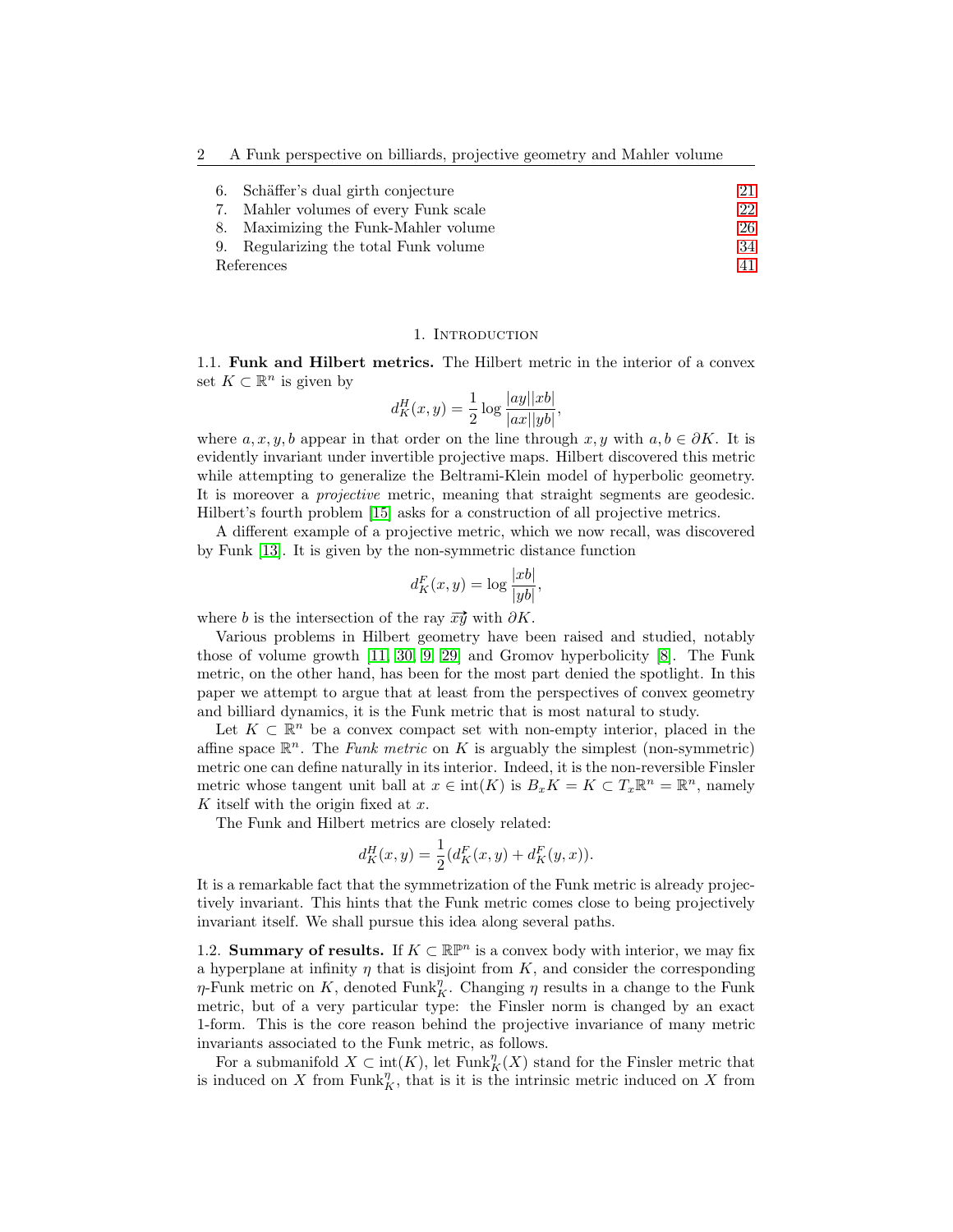the Funk metric. When  $\eta$  is clear from context, e.g. when K belongs to an affine space, we simply write  $Funk_K(X)$ .

<span id="page-2-0"></span>**Theorem A.** Assume  $K \subset \mathbb{R}^n$  is  $C^2$ -smooth and strictly convex. Let  $\Omega \subset \text{int}(K)$ be a smooth k-dimensional submanifold with boundary. The following are invariant under the action of any invertible projective map g keeping K compact.

- i) The k-dimensional Holmes-Thompson volume of  $\mathrm{Funk}_K(\Omega)$ , denoted  $\mathrm{vol}_K^F(\Omega)$ .
- ii) The geodesics of Funk<sub>K</sub>( $\Omega$ ), as well as the length of closed geodesics.
- iii) Assume  $k = n$ , that is  $\Omega$  is a smooth domain. Then the Finsler billiard orbits in Funk<sub>K</sub> $(\Omega)$ , as well as the length of the periodic orbits, are invariant.

Therefore, whenever we discuss any of those invariants, we may assume  $K \subset \mathbb{R}P^n$ is a convex set, without specifying an affine chart. Here and in the following, smoothness and strict convexity assumptions in statements concerning volumes can be relaxed through a continuity argument.

The reverse Funk metric is defined similarly to the Funk metric by setting  $B_xK =$  $a_x(K)$ , where  $a_x$  is the antipodal map with respect to x, or equivalently  $d_K^{RF}(x, y) =$  $d_K^F(y, x)$ . For K,  $\eta$  as before we denote the corresponding reverse Funk metric on  $\overline{\text{int}(K)}$  by RFunk<sup> $\eta$ </sup>. Theorem [A](#page-2-0) applies equally to RFunk.

In a sense, those invariants are more natural than the corresponding ones for the Hilbert metric, which is most clearly manifested by their invariance under projective duality. Recall that the *polar* convex body  $K^{\vee} \subset \mathbb{P}^{\vee} = (\mathbb{R}\mathbb{P}^n)^{\vee}$  is the closure of the set of all hyperplanes disjoint from K.

<span id="page-2-1"></span>**Theorem B.** Assume  $K \subset \text{int}(L)$  are  $C^2$ -smooth, strictly convex bodies in  $\mathbb{R}P^n$ . Then

- i)  $\mathrm{vol}_{L}^{F}(K) = \mathrm{vol}_{K^{\vee}}^{F}(L^{\vee}).$
- ii) The billiard orbits in  $\mathrm{Funk}_L(K)$  and  $\mathrm{RFunk}_{K^\vee}(L^\vee)$  are in a natural bijective correspondence. Moreover, a periodic orbit corresponds to a periodic orbit, and they have equal length.
- iii) The Holmes-Thompson volumes of Funk<sub>L</sub>(∂K) and Funk<sub>K</sub> $\vee$ (∂L<sup> $\vee$ </sup>) coincide.
- iv) The geodesics of Funk<sub>L</sub>(∂K) and RFunk<sub>K</sub> $\vee$ (∂L<sup> $\vee$ </sup>) are in a natural bijective correspondence, and the respective closed geodesics have equal length.

In the limit where K is shrinking to a fixed point inside L through homotheties, we get corresponding statements for linear spaces with Minkowski norms, as follows.

Let  $K, L \subset V = \mathbb{R}^n$  be fixed convex sets with 0 in their interior, and consider  $K \subset (V, ||\bullet||_L)$  and  $L^o \subset (V^*, ||\bullet||_{K^o})$ . The first statement becomes a tautology, as both volumes, when properly rescaled, approach the symplectic volume of  $K \times L^{\circ} \subset$  $V \oplus V^*$ . The second statement is the duality of the Minkowski billiards  $(K, L)$  and  $(L^o, -K^o)$ , first established in [\[14\]](#page-41-3), and which permeates the work of Artstein-Avidan and Ostrover on the relationship between Minkowski billiards, symplectic geometry and the Mahler conjecture  $[6, 5]$  $[6, 5]$ , see also  $[23]$  for a survey. It is the approach of [\[6\]](#page-40-5) that we take to establish the duality. The third statement was established in [\[16\]](#page-41-5) in the particular case of  $K = L$ . The fourth statement is the (non-symmetric) Schäffer dual girth conjecture [\[26\]](#page-41-6), which can also be understood as a duality of gliding billiard orbits. It was established in [\[1\]](#page-40-7) together with the general case of the third statement.

The first statement implies an isomorphic form of duality in Hilbert geometry. Let vol<sup>H</sup><sub>K</sub> be the Holmes-Thompson volume of the Hilbert metric in K.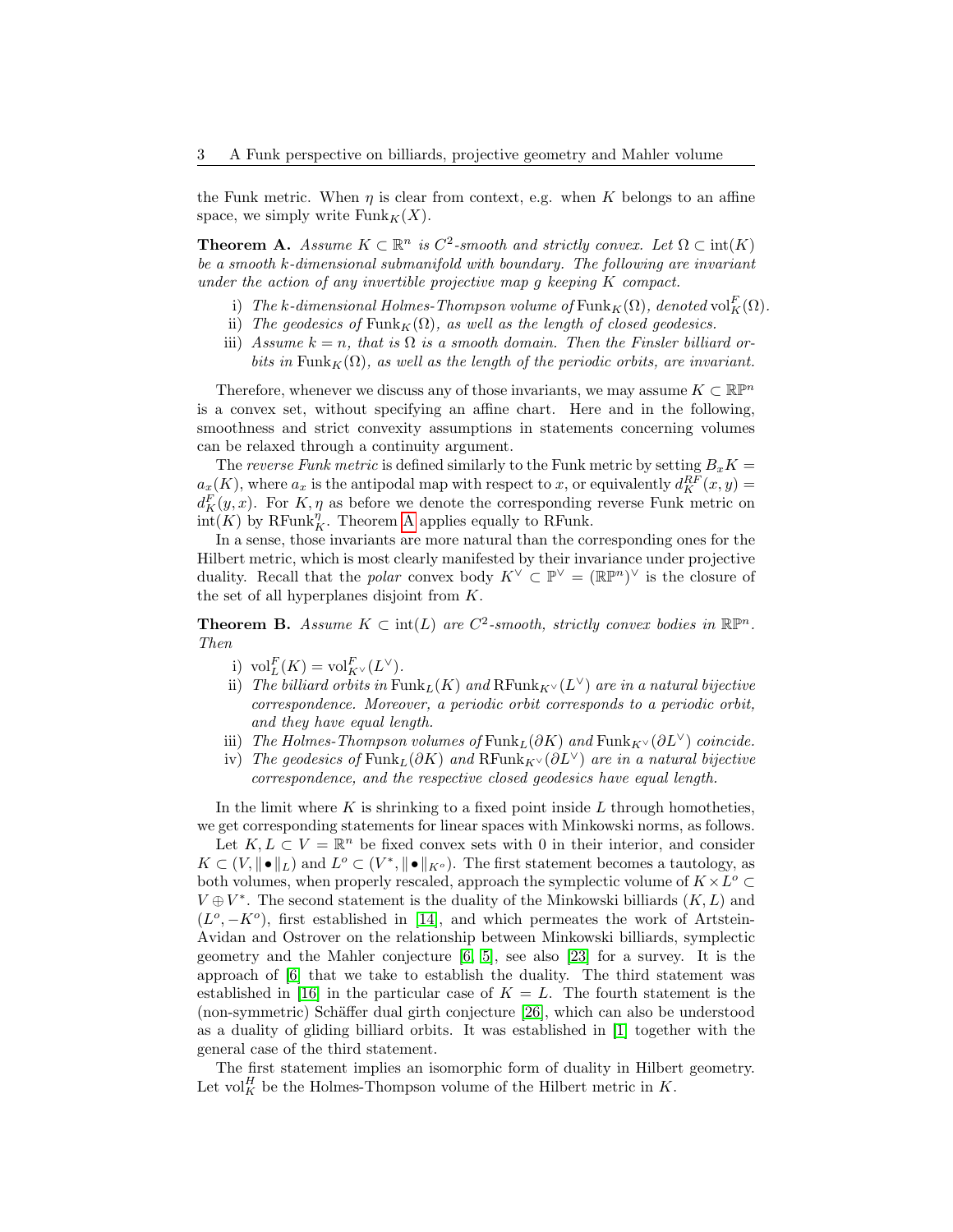<span id="page-3-1"></span>**Corollary 1.** Given  $K \subset \text{int}(L)$  in  $\mathbb{R}\mathbb{P}^n$ ,  $\text{vol}_L^H(K) \leq \frac{1}{2^n} {2n \choose n} \text{vol}_{K^\vee}^H(L^\vee)$ . Equality is attained if and only if  $K$  is an ellipsoid, and  $L$  is a simplex.

The third statement implies a duality in Hilbert geometry in the projective plane.

<span id="page-3-3"></span>**Corollary 2.** Let  $K \subset \text{int}(L)$  be two convex sets in  $\mathbb{RP}^2$ . Then the Hilbert lengths vol $_L^H(\partial K)$  and vol $_{K^\vee}^H(\partial L^\vee)$  coincide.

It is not hard to verify that for an ellipsoid  $B \subset \mathbb{R}^n$ , the Funk billiard (though not the metric itself) in a domain  $\Omega \subset \text{int}(B)$  coincides with that of the Beltrami-Klein hyperbolic metric. It follows in particular that for an ellipsoid  $K \subset B \subset$  $\mathbb{R}\mathbb{P}^n$ , the Funk billiard in K is completely integrable, see [\[34\]](#page-41-7). We provide a Funk perspective and an alternative proof of this result in the projective plane, as follows.

<span id="page-3-2"></span>**Theorem C.** Let  $K \subset \text{int}(B)$  be nested ellipses in  $\mathbb{RP}^2$ . Then every orbit of the B-Funk billiard in K has a caustic, which is a conic in the dual pencil defined by  $\partial K, \partial B$ . Furthermore, if Q is a caustic for Funk<sub>B</sub>(K), and  $\widehat{Q} \subset \mathbb{P}^{\vee}$  is the caustic of the dual orbit in  $\text{RFunk}_{K} \vee (B^{\vee})$ , then  $\widehat{Q}^*, \partial B, \partial K, Q$  form a harmonic quadruplet of conics.

Here  $Q^* \subset \mathbb{P}^{\vee}$  denotes the dual quadric, consisting of all tangent hyperplanes to  $Q \subset \mathbb{P}$ . For a harmonic quadruplet of quadrics, see Definition [2.1.](#page-7-3) In particular, we can interpret the Poncelet porism of any pair of nested conics in terms of closed Funk (equivalently, hyperbolic) billiard orbits.

In the second part of this note, we consider the Holmes-Thompson volume of balls in the Funk metric. Assume  $K \subset \mathbb{R}^n$ , and let  $B_r^F(q,K)$  denote the outward r-ball in the Funk metric on K centered at q. Denoting by  $K^z \subset (\mathbb{R}^n)^*$  the dual body with respect to z, and by  $\omega_n$  the volume of the Euclidean unit ball in  $\mathbb{R}^n$ , one has  $\text{vol}_{K}^{F}(B_{r}^{F}(0,K)) = \frac{1}{\omega_{n}} \int_{(1-e^{-r})K} |K^{z}| dz$ . We show that for K unconditional and any r, the volume of  $B_r^F(0,K)$  is maximized when K is an ellipsoid, which translates into the following equivalent systems of affine inequalities.

<span id="page-3-0"></span>**Theorem D.** For an unconditional convex body  $K \subset \mathbb{R}^n$ , one has

• For all  $0 < \rho < 1$ 

$$
\int_{\rho K} |K^z| dz \le n\omega_n^2 \int_0^{\rho} \frac{t^{n-1} dt}{(1-t^2)^{\frac{n+1}{2}}}.
$$

• For all  $j \geq 0$ ,

$$
\int_{K\times K^o}\langle x,\xi\rangle^{2j}dxd\xi\leq \frac{(2\pi)^n}{n+2j}\frac{1}{(n+2j)!!(n-2)!!(2j-1)!!}\left(\frac{2}{\pi}\right)^{\frac{1-(-1)^n}{2}}
$$

.

Equality in each case is attained uniquely by ellipsoids.

For  $j = 1$ , this is a theorem of Ball [\[7\]](#page-40-8).

In the limit  $\rho \rightarrow 0$ , which corresponds to Funk balls of infinitesimal radius, the Blaschke-Santaló inequality is recovered:

$$
|K \times K^o| \le |B^n \times (B^n)^o| = \omega_n^2.
$$

On the other end of the scale, one has the following result of [\[9\]](#page-40-3).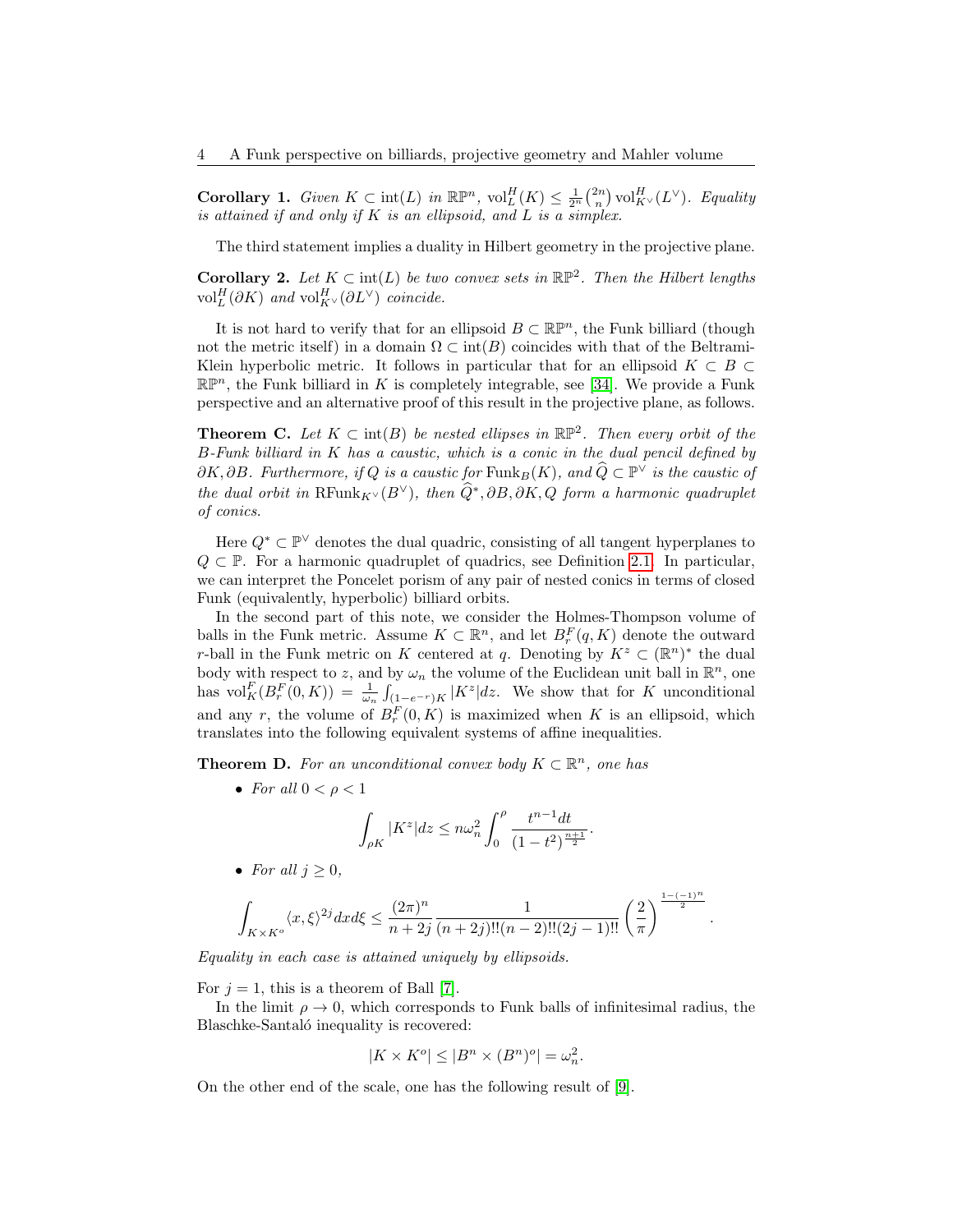<span id="page-4-0"></span>**Proposition 1.** Assume  $K \subset \mathbb{R}^n$  is  $C^2$ -smooth and strictly convex, and  $0 \in \text{int}(K)$ . Then as  $\rho \to 1^-$ ,

$$
\int_{\rho K} |K^z| dz \sim 2^{-\frac{n-1}{2}} \frac{\omega_n}{n-1} \frac{1}{(1-\rho)^{\frac{n-1}{2}}} \Omega_n(K),
$$

where  $\Omega_n(K)$  is the centro-affine surface area of K.

For the definition of centro-affine surface area, see eq. [\(5\)](#page-22-0). Therefore in the limit of large Funk balls, Theorem [D](#page-3-0) yields the centro-affine isoperimetric inequality:

$$
\Omega_n(K) \leq \Omega_n(B^n) = n\omega_n.
$$

Thus Funk geometry interpolates between those two extremes through a continuum of affine inequalities. As both the Blaschke-Santal´o and the centro-affine inequalities are valid for arbitrary convex bodies with centroid at the origin, we naturally conjecture that Theorem [D](#page-3-0) remains true in this generality.

The Colbois-Verovic volume entropy conjecture [\[11\]](#page-40-2) asserts that the volume growth entropy of metric balls in Hilbert geometry is maximized by ellipsoids, or equivalently by smooth strictly convex bodies. This was recently proved by Tholozan [\[29\]](#page-41-2) and Vernicos-Walsh [\[32\]](#page-41-8) using very different methods, and previously established up to dimension 3 in [\[31\]](#page-41-9). Theorem [D](#page-3-0) yields yet another proof of the volume entropy conjecture, albeit only for unconditional bodies. We write  $B_r^H(q, K)$  for the metric ball in the Hilbert metric.

<span id="page-4-2"></span>**Corollary 3.** For  $K \subset \mathbb{R}^n$  a convex unconditional body,

$$
\limsup_{R \to \infty} \frac{1}{R} \log \text{vol}_{K}^{H}(B_{R}^{H}(q, K)) \leq n - 1.
$$

Theorem [D](#page-3-0) follows from a more general functional form of the same inequalities. Below  $\mathcal L$  is the Legendre transform, defined in eq. [\(1\)](#page-6-3).

<span id="page-4-1"></span>**Theorem E.** For an unconditional Borel function  $f = e^{-\phi}: \mathbb{R}^n \to [0, \infty)$ , one has the equivalent systems of inequalities

• For all  $j > 0$ , Z  $\mathbb{R}^n \times \mathbb{R}^n$  $\langle x,\xi \rangle^{2j} e^{-\phi(x)-\mathcal{L}\phi(\xi)} dx d\xi \leq (2\pi)^n \frac{(n-2+2j)!!}{(n-2)!!(2j-1)!!}.$ • For all  $0 \leq \rho < 1$ , Z  $\mathbb{R}^n \times \mathbb{R}^n$  $e^{-\phi(x)-\mathcal{L}\phi(\xi)+\rho\langle x,\xi\rangle}dxd\xi \leq \frac{(2\pi)^n}{(1-\gamma)^n}$  $\frac{(-\mu)}{(1-\rho^2)^{\frac{n}{2}}}.$ 

Equality in each case is attained uniquely, up to equality a.e., by  $f$  that is a multiple of a gaussian.

In the limit  $\rho \to 0$  we recover the functional Blaschke-Santaló inequality for unconditional functions. For  $j = 1$ , this is a theorem of Huang and Li [\[17\]](#page-41-10). The proof we give is inspired by, and largely the same as the proof of the functional Blaschke-Santaló inequality of Lehec [\[19\]](#page-41-11).

By Proposition [1,](#page-4-0) the centro-affine surface area of  $K$  can be viewed as a regularization of the total Holmes-Thompson volume of K equipped with its Funk metric. It excels at capturing the volume growth of the metric, but has the drawback of being dependent on the precise way in which the volume is exhausted, namely through metric balls centered at a point. As a consequence, it depends on the choice of a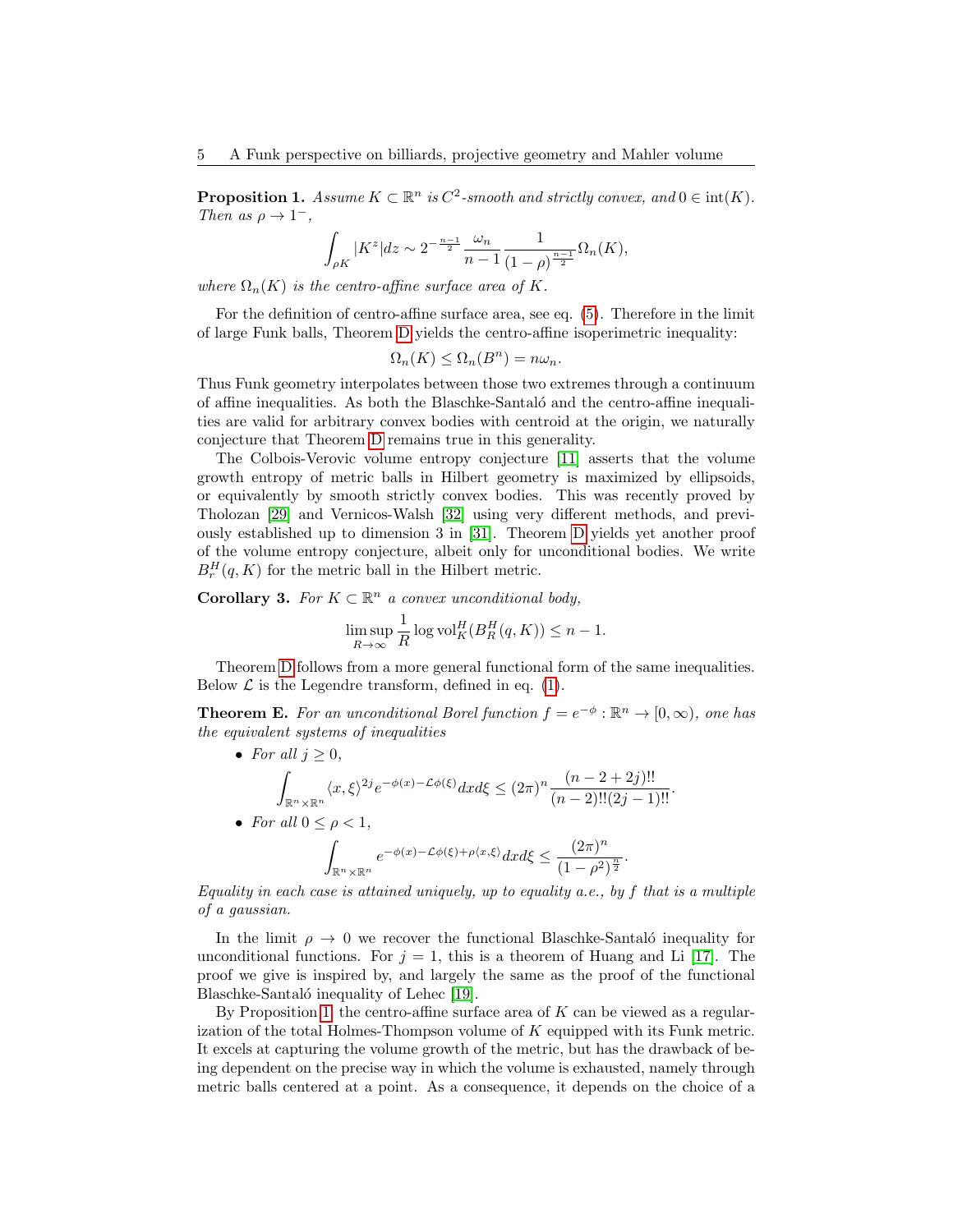center point; worse yet, it is not a projective invariant, defying the expectations one might entertain in light of Theorem [A](#page-2-0) i).

In an attempt to remedy this situation, in section [9](#page-33-0) we propose a different regularization of the total volume, which turns out to be a projective invariant of the body alone. For simplicity we focus on the projective plane, although it is likely that a similar procedure can be carried out in greater generality. To state precisely, we use the standard Euclidean structure on  $\mathbb{R}^3$ , and locally identify  $\mathbb{RP}^2$ with  $S^2$ . Given  $\Omega \subset \text{int}(K)$  in  $S^2$ , it then holds that

$$
\mathrm{vol}_{K}^{F}(\Omega) = \frac{1}{\omega_{n}} \int_{\Omega \times K^{\vee}} \frac{dx d\xi}{\langle x, \xi \rangle^{3}}
$$

,

where  $K^{\vee} \subset S^2$  is the polar set given by  $K^{\vee} = \{\xi \in S^2 : \forall x \in K, \langle x, \xi \rangle \geq 0\}.$ 

For a convex set  $K \subset S^2$  we define, borrowing a term from [\[10\]](#page-40-9), the *Beta function* of  $K$  by the integral

$$
B_K(z) = \int_{K \times K^\vee} \langle x, \xi \rangle^z dx d\xi, \quad \text{Re} z > -1.
$$

<span id="page-5-2"></span>**Theorem F.** Let  $K \subset S^2$  be  $C^2$ -smooth and strictly convex. Then  $B_K(z)$  extends as a meromorphic function with simple poles contained in  $\{-\frac{5}{2}, -\frac{7}{2}, -\frac{9}{2}, \dots\}$ . Moreover, the value  $B_K(-3)$  is a projective invariant of  $K \subset \mathbb{RP}^2$ .

While the affinity to Funk volume is transparent, an explicit description of  $B_K(-3)$  in terms of the Funk metric on K remains to be found. The regularized total volume was inspired by the theory of Möbius energy of knots  $[20]$ , and particularly its extensions to linking and Riesz energy [\[21,](#page-41-13) [22\]](#page-41-14).

<span id="page-5-0"></span>1.3. Plan of the paper. In section [2](#page-6-0) we recall the basics of the various geometries that we use, mostly to fix notation. The rest of the paper consists of three main parts, namely sections [3](#page-7-1)[-6,](#page-20-0) [7](#page-21-0)[-8](#page-25-0) and [9,](#page-33-0) that are largely independent of each other. In Section [3](#page-7-1) we dwell on the projective nature of the Funk metric, and its transformation under projective maps. Definition [3.1](#page-8-0) is key. We establish the duality property of the Funk volume element, proving part i) of Theorems [A](#page-2-0) and [B,](#page-2-1) and Corollary [1.](#page-3-1) In section [4](#page-12-0) we discuss general Funk billiards and prove their projective invariance and duality properties, namely part ii) of Theorems [A](#page-2-0) and [B.](#page-2-1) Then in section [5](#page-17-0) we focus on Funk billiards inside an ellipse, which is just the standard hyperbolic billiard, and prove Theorem [C.](#page-3-2) In section [6,](#page-20-0) we establish the Funk ana-logue of Schäffer's dual girth conjecture, completing the proof of Theorems [A](#page-2-0) and [B.](#page-2-1) In section [7](#page-21-0) we begin the study of the volume of balls in Funk geometry, establishing Proposition [1.](#page-4-0) Then in section [8](#page-25-0) we prove the various inequalities, namely Theorems [D](#page-3-0)[,E](#page-4-1) and Corollary [3.](#page-4-2) Section [9](#page-33-0) is dedicated to the proof of Theorem [F.](#page-5-2)

<span id="page-5-1"></span>1.4. Acknowledgements. This project was born out of many fruitful discussions with Alina Stancu, whose interest and encouragement made this work possible. I greatly benefited from discussions with, and ideas contributed by Shiri Artstein-Avidan, Yaron Ostrover, Bo'az Klartag and Gil Solanes, to whom much gratitude and appreciation are extended. Thanks are also due to Constantin Vernicos for several useful comments on a first draft of the paper. The project got started during the author's stay in Montreal as a CRM-ISM postdoctoral fellow; the support provided by those institutes, as well as the excellent working atmospheres of UdeM, Concordia and McGill Universities, are gratefully acknowledged.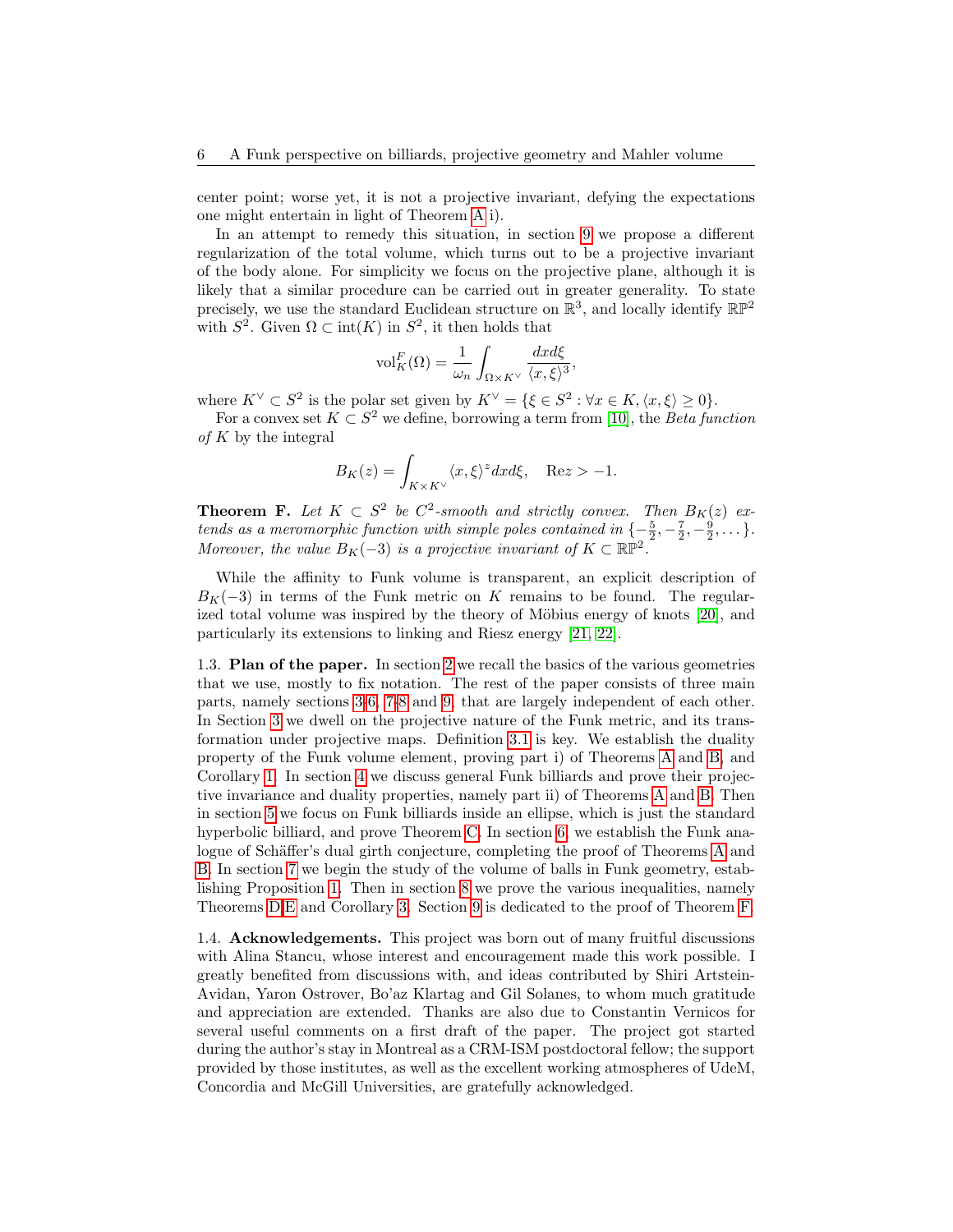# 2. Preliminaries

<span id="page-6-1"></span><span id="page-6-0"></span>2.1. Convexity. A convex body  $K \subset V = \mathbb{R}^n$  is a compact convex set, which we will henceforth assume to have non-empty interior. We write  $|K|$  for the Euclidean volume of K, and  $\mathcal{H}^{n-1}$  for the Hausdorff measure on  $\partial K$ .

The Euclidean unit ball is  $B^n$ , and  $\omega_n := |B^n| = \frac{\pi^{\frac{n}{2}}}{\Gamma(\frac{n}{2}+1)}$ . The support function of  $K \subset V$  is  $h_K(\xi) = \sup_{x \in K} \langle x, \xi \rangle : V^* \to \mathbb{R}$ , which is a convex function. We say that K is smooth and strictly convex if  $\partial K$  is  $C^2$ -smooth of strictly positive gaussian curvature.

By  $\mathcal{K}_0(V)$  we denote the class of convex bodies with  $0 \in \text{int}(K)$ . For  $K \in \mathcal{K}_0(V)$ , the *Minkowski functional* of K is  $||x||_K = \inf\{t > 0 : \frac{x}{t} \in K\}$ . If  $K = -K$ , it is a norm for which K is the unit ball. The cone measure on  $\partial K$  is denoted  $\mu_K$ , and has  $\int_K d\mu_K = n|K|$ . If  $\partial K$  is  $C^1$  smooth, it is given by  $d\mu_K(x) = \langle x, \nu_x \rangle d\mathcal{H}^{n-1}(x)$ , where  $\nu_x$  is the outward unit normal.

The polar (or dual) convex body is  $K^o = \{\xi \in V^* : \langle \xi, x \rangle \leq 1\} \in \mathcal{K}_0(V^*)$ . It holds that  $\|\xi\|_{K^o} = h_K(\xi)$ . For  $z \in \text{int}(K)$ , we write  $K^z = (K - z)^o$ .

For a Borel function  $\phi: V \to \mathbb{R} \cup \{+\infty\}$ , its *Legendre transform* is

<span id="page-6-3"></span>
$$
\mathcal{L}\phi(\xi) = \sup_{x \in \mathbb{R}^n} (\langle x, \xi \rangle - \phi(x)) : V^* \to \mathbb{R} \cup \{ +\infty \}. \tag{1}
$$

If  $\phi$  is defined on a subset of V, we first extend it by  $+\infty$ .

The function  $\mathcal{L}\phi$  is always convex, and if  $\phi$  is convex then  $\mathcal{L}^2\phi = \phi$ . An easy computation shows that  $\mathcal{L}(\frac{1}{p}||x||_K^p) = \frac{1}{q} ||\xi||_{K^o}^q$  for  $p^{-1} + q^{-1} = 1$ . This includes the case  $p = \infty, q = 1$  which reads  $\mathcal{L}(-\log 1_K)(\xi) = ||\xi||_{K^o} = h_K(\xi)$ .

Writing  $\phi_z = \phi(z + \bullet)$ , one immediately finds that

$$
\mathcal{L}\phi_z(\xi) = \sup_x(\langle x,\xi\rangle - \phi(x+z)) = \mathcal{L}\phi(\xi) - \langle z,\xi\rangle.
$$

For much more information on convexity, we refer to [\[27\]](#page-41-15).

<span id="page-6-2"></span>2.2. Projective geometry. Denote  $V = \mathbb{R}^{n+1}$ . We often write  $\mathbb{P} = \mathbb{R}\mathbb{P}^n = \mathbb{P}(V)$ for the n-dimensional real projective space when the dimension is clear from context, and  $\mathbb{P}^{\vee} = \mathbb{P}(V^*)$  for the dual projective space. The group of isomorphisms of the projective space is  $PGL(n+1) = GL(n+1)/\mathbb{R}^*$ , and its elements are the invertible projective maps, also known as homographies. Projective duality establishes a bijection between the points of  $\mathbb P$  and the hyperplanes of  $\mathbb P^{\vee}$ , by assigning to a point  $x \in \mathbb{P}$  the hyperplane  $\mathbb{P}(x^{\perp}) \subset \mathbb{P}^{\vee}$ , also denoted  $x^{\perp}$ . This allows to identify P <sup>∨</sup> with the set of hyperplanes of P, and vice versa.

A convex body  $K \subset \mathbb{P}$  is the image of a closed proper convex cone in  $\mathbb{R}^{n+1}$ , namely one that does not contain a line. Equivalently, for any hyperplane  $H \subset \mathbb{P} \setminus K$ ,  $K \subset \mathbb{P} \setminus H = \mathbb{R}^n$  is a convex body. We will often use the same notation for both the body and the cone it defines in V. The polar (or dual) convex body is  $K^{\vee} \subset \mathbb{P}^{\vee}$ , which is the closure of the set of all hyperplanes disjoint from K.  $K^{\vee}$  is a convex body, and if K is smooth and strictly convex, then so is  $K^{\vee}$ . The normal map, also called the Legendre transform, is the bijection  $\mathcal{L}_K : \partial K \to \partial K^{\vee}$ , given by  $x \mapsto T_x \partial K$ . The linear and projective polar bodies are closely related, see Lemma [3.3.](#page-8-1)

Let a, b, c, d lie on a line in  $\mathbb{P}$ , in that order. Their cross ratio is  $[a, b, c, d] :=$  $|ac||bd|$  $\frac{|ac||bd|}{|ab||cd|}$ . It is invariant under PGL $(n+1)$ . A pencil of hyperplanes in  $\mathbb P$  is the image under projective duality of a line in  $\mathbb{P}^{\vee}$ . The cross ratio of four hyperplanes on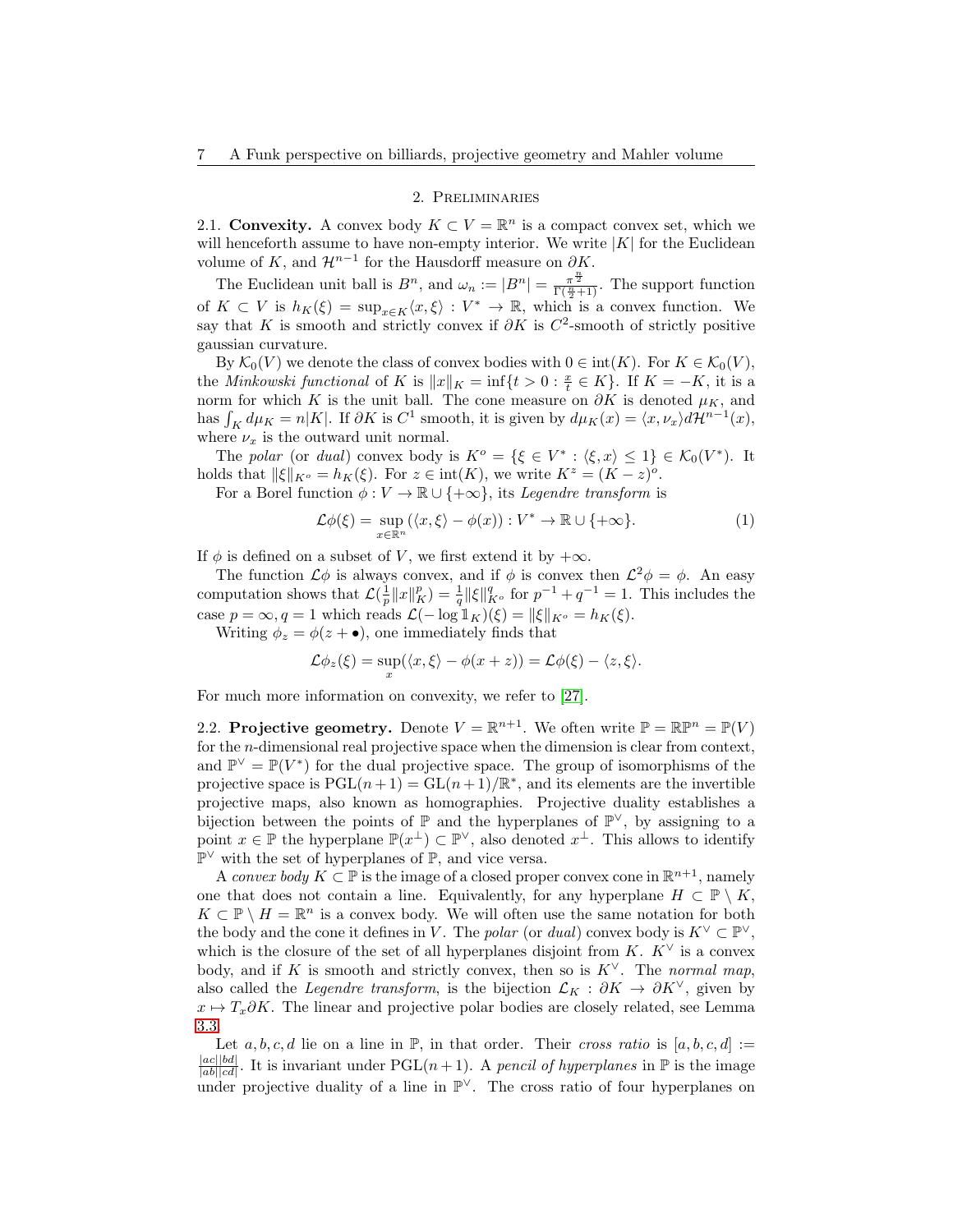a pencil is defined as their cross ratio in  $\mathbb{P}^{\vee}$ . It can be computed by intersecting the hyperplanes with a generic line, and taking the cross ratio of the respective intersection points.

A quadric  $E = [A] \subset \mathbb{P}$  is given by the homogeneous quadratic equation  $\{x :$  $\langle Ax, x \rangle = 0$ , for some symmetric matrix  $A = A_E$ . A linear pencil of quadrics is any family of quadrics of the form  $[tA_1 + sA_2]$ ,  $t, s \in \mathbb{R}$ . A dual pencil is a family of the form  $[(tA_1^{-1} + sA_2^{-1})^{-1}], t, s \in \mathbb{R}$ .

Given two non-degenerate quadrics  $E_1, E_2 \in \mathbb{R}^n$ , the projective map  $A =$  $E_1^{-1}E_2 \in \mathrm{PGL}(n+1)$  is defined as follows. Let  $Q_1, Q_2$  be quadratic forms on  $\mathbb{R}^{n+1}$ such that  $E_j = \{Q_j = 0\}$ , which are uniquely defined up to a scalar multiple. Then A is represented by the endomorphism  $\overline{A}$  given by setting  $Q_2(x, y) = Q_1(\overline{A}x, y)$  for all  $x, y \in \mathbb{R}^{n+1}$ .

<span id="page-7-3"></span>**Definition 2.1.** Four quadrics  $Q_1, Q_2, Q_3, Q_4 \subset \mathbb{P}$  form a nic quadruplet if

$$
Q_2^{-1}Q_1 = Q_4^{-1}Q_3.
$$

We refer to e.g. [\[25\]](#page-41-16) for an overview to projective geometry, and to [\[4\]](#page-40-10) for an introduction to convexity in projective geometry.

<span id="page-7-0"></span>2.3. Finsler geometry. A non-reversible Finsler manifold  $(M, \phi)$  is a smooth manifold equipped with a function  $\phi : TM \setminus \underline{0} \to [0, \infty)$ , which restricts to a nonsymmetric norm on each tangent space. The assumed smoothness of  $\phi$  depends on the problem at hand.

The tangent unit ball at x is  $B_xM = \{v \in T_xM : \phi(x, v) \leq 1\}$ , and the cotangent ball is  $B_x^*M = (B_xM)^o \subset T_x^*M$ . The co-ball bundle is  $B^*M = \bigcup_{x \in M} B_x^*M$ .

The *Holmes-Thompson* volume is the measure  $\mu^{HT} := \frac{1}{\omega_n} \pi_*(\text{vol}_{2n} |_{B^*M})$ , where vol<sub>2n</sub> is the symplectic volume on  $T^*M$ , and  $\pi: T^*M \to M$  the natural projection.

By  $Dens(V)$  we denote the one-dimensional real line of Lebesgue measures, or densities, on V. A measure on a manifold can be identified with a section of the line bundle Dens $(TM)$ . The Holmes-Thompson measure has  $\mu_x^{HT}(B_xM)$  =  $\frac{1}{\omega_n}|B_xM||B_x^*M|$ . For an illuminating discussion of the Holmes-Thompson volume in Finsler geometry, which plays a central role in this work, we refer to [\[3,](#page-40-11) [2\]](#page-40-12).

Both Hilbert and Funk geometries are Finsler, and we refer to [\[24\]](#page-41-17) for a comprehensive account. Let us quote a few facts we will use.

The Funk metric of  $K \subset \mathbb{R}^n$  is given by the Finsler norm  $\phi(x, v) = ||v||_{K-x}$ . The *outward ball* in the Funk geometry of  $K \subset \mathbb{R}^n$ , of radius r and centered at q, is the set

$$
B_r^F(q, K) = \{ x \in \text{int}(K) : d_K^F(q, x) \le r \}
$$

Extrinsically,  $B_r^F(q, K) = q + (1 - e^{-r})(K - q)$ .

Given a compact domain  $\Omega \subset \text{int}(K)$  with piecewise smooth boundary, one may, following [\[14\]](#page-41-3), consider the Funk billiard map inside  $\Omega$  by requiring that whenever  $x, y, z \in \partial\Omega$  are consecutive points in a billiard orbit, then

$$
\frac{\partial}{\partial y}(d^F(x,y) + d^F(y,z)) = 0.
$$

#### 3. A projective outlook on the Funk metric

<span id="page-7-2"></span><span id="page-7-1"></span>3.1. The projective co-nomadic Finsler structure. We start with some terminology.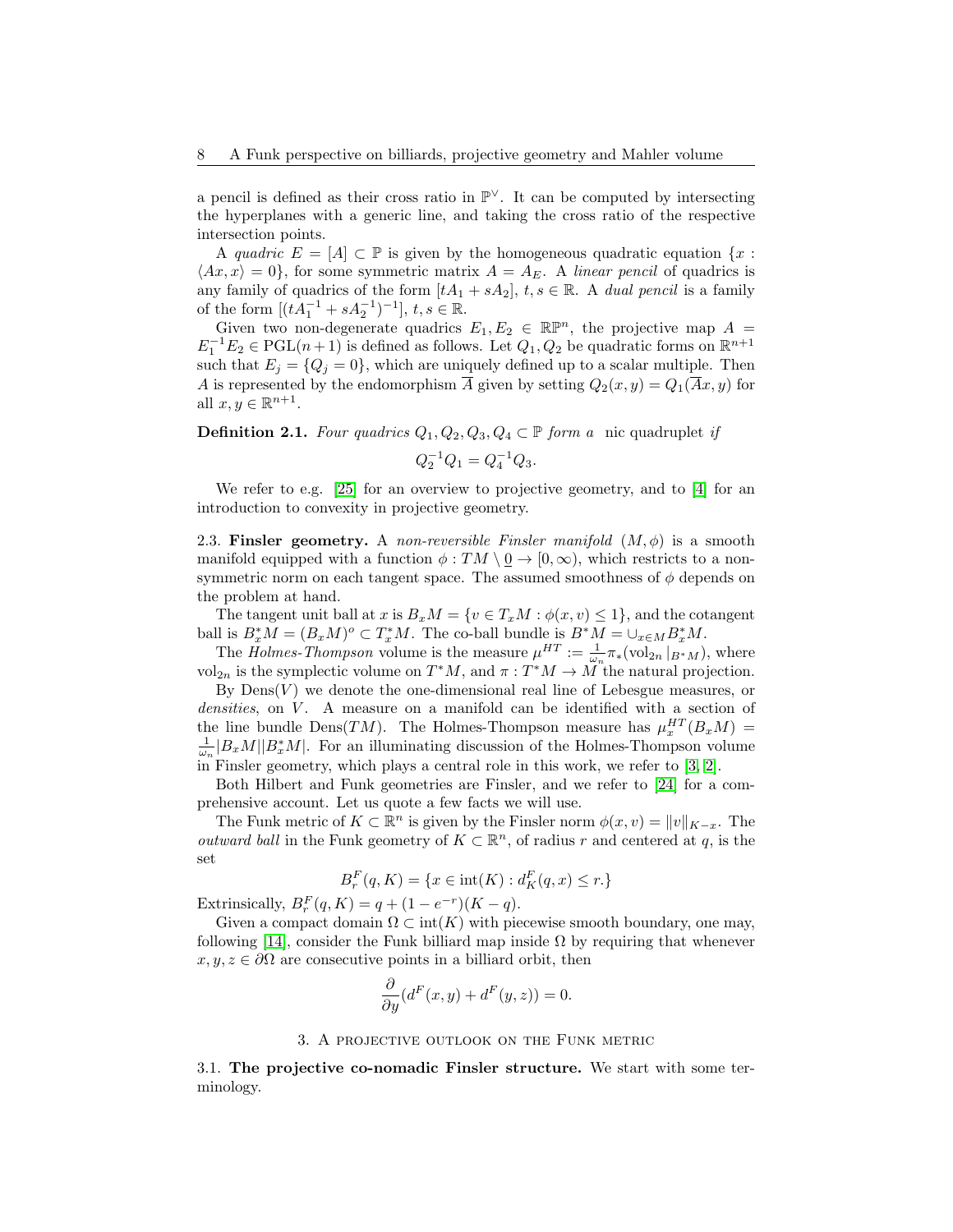<span id="page-8-0"></span>**Definition 3.1.** Two Finsler structures  $F_1$ ,  $F_2$  on M are co-translate if  $F_2 - F_1$ is a 1-form on  $M$ . A co-nomadic Finsler structure on a manifold is an equivalence class of co-translate Finsler structures. Similarly, we define an exact co-nomadic Finsler structure to be the equivalence class of Finsler norms up to an exact 1-form on M.

Geometrically, a co-nomadic Finsler structure is the data of all cotangent unit balls, fixed up to translation in each cotangent space. Given a co-nomadic Finsler structure [F], represented by a Finsler norm F, its symmetrization  $F^S(v) :=$  $\frac{1}{2}(F(v)+F(-v))$  is clearly a reversible Finsler metric that is independent of F. The Holmes-Thompson volume element of a co-nomadic Finsler structure is similarly well-defined. Furthermore, if  $N \subset M$  is a k-dimensional submanifold, it inherits a co-nomadic Finsler structure, in particular its k-dimensional Holmes-Thompson volume is well-defined.

<span id="page-8-2"></span>**Lemma 3.2.** Given an exact co-nomadic Finsler structure  $[F]$  on a manifold M, represented by the Finsler norm F, and an oriented closed curve, its length only depends on  $[F]$ . Moreover, the geodesics of F only depend on  $[F]$ .

Proof. The first statement is clear. For the second, recall that a geodesic is any curve that locally extremizes the length functional of a curve with fixed endpoints. Modifying the norm by an exact 1-form simply adds a constant to the length functional.

Take  $x \in \text{int}(K)$ , and consider the cone  $K^{\vee} \subset V^*$ . For any non-zero  $\xi \in V^*$ , set  $B_{\xi} := K^{\vee} \cap (x^{\perp} + \xi) - \xi \subset x^{\perp}$ . It is a convex body (projectively equivalent to K<sup> $\vee$ </sup>). Furthermore,  $B_{t\xi} = tB_{\xi}$  for all  $t \neq 0$ . Finally if  $\xi = \xi_1 - \xi_2 \in x^{\perp}$ , we get  $B_{\xi_2} = B_{\xi_1} + \xi$ . Consequently,  $B_{\bullet}$  defines a convex set in  $(V^*/x^{\perp})^* \otimes x^{\perp} = T_x^* \mathbb{P}$ , up to translation. Let us call it the projective co-nomadic Finsler structure on  $\text{int}(K)$ . To obtain a true Finsler structure, one can proceed in several ways.

- i) Fix a Euclidean structure on V. One can then take  $\xi = x^{\perp}$  and obtain the fixed cotangent ball  $K^{\vee} \cap (x^{\perp} + x) - x \subset T_x^* \mathbb{P} = T_x \mathbb{P} = x^{\perp}$ . We call it the orthogonal Finsler structure.
- ii) Fix  $\eta \in \text{int}(K^{\vee})$ , and take  $B_x^* K := K^{\vee} \cap (x^{\perp} + \eta_0) \eta_0$  for any  $\eta_0 \in \eta \subset V^*$ . As we will see, this is simply the reverse Funk metric, see Proposition [3.4.](#page-9-0)
- iii) Fix an affine-equivariant point selector  $S$  in the interior of convex bodies (which need only be defined on projective images of  $K^{\vee}$ ), such as the center of mass or Santal´o point. We then get a projectively invariant construction of a Finsler metric on  $int(K)$  which is co-translate to the reverse Funk metric.

Given an extra input  $\alpha$  from the above list, we will say that the projective conomadic Finsler structure is anchored by it.

The following lemma relates the notions of linear and projective polarity. It assumes  $V = \mathbb{R}^{n+1}$  is equipped with the standard Euclidean structure, and so all linear spaces are identified with their duals.

<span id="page-8-1"></span>**Lemma 3.3.** Identify a convex body  $K \subset \mathbb{RP}^n$  with the cone  $\tilde{K} \subset V = \mathbb{R}^{n+1}$ , and with  $K_t = \tilde{K} \cap \{x_{n+1} = t\}$ . For  $x \in V \setminus \{0\}$ , write  $[x] = \mathbb{R}x \in \mathbb{R}^n$ . Then for  $\hat{p} = (p, 1) \in \text{int}(\tilde{K_1}) \subset \mathbb{R}^n$ , the set  $-(K_1 - \hat{p})^o \subset \mathbb{R}^n = \{x_{n+1} = 0\}$  coincides with  $\pi_n(K^{\vee}\cap([\hat{p}]^{\perp}+e_{n+1})),$  where  $\pi_n$  projects orthogonally to  $\mathbb{R}^n$ .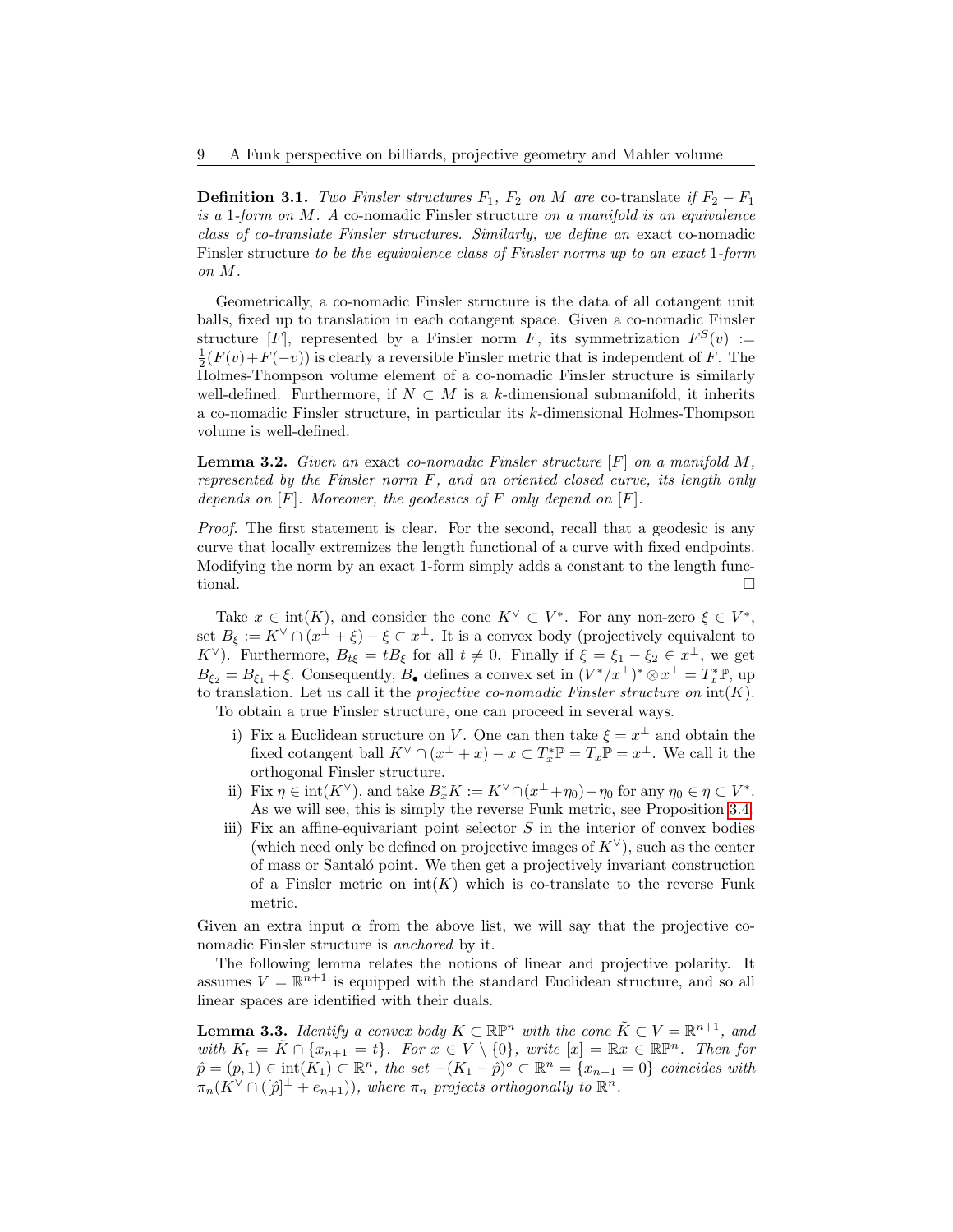*Proof.* Consider  $(-y, z) \in \mathbb{R}^n \oplus \mathbb{R}$  which lies in  $K^{\vee} \cap (\hat{p})^{\perp} + e_{n+1}$ . Then for all  $(k, 1) \in K_1$  we have  $\langle (-y, z-1), (p, 1) \rangle = \langle -y, p \rangle + (z-1) = 0$ , and  $\langle (-y, z), (k, 1) \rangle =$  $\langle -y, \kappa \rangle + z \geq 0$ . Thus  $z = 1 + \langle y, p \rangle$ , and  $\langle y, \kappa - p \rangle \leq 1$ . That is,  $\pi_n(K^{\vee} \cap$  $([\hat{p}]^{\perp} + e_{n+1}) \subset \{(-y,1) : y \in (K_1 - \hat{p})^{\circ}\}.$  For the opposite inclusion, start with  $(y,1) \in (K_1 - \hat{p})^o$ , and verify that  $(-y, 1 + \langle y, p \rangle) \in K^{\vee} \cap ([\hat{p}]^{\perp} + e_{n+1}).$ 

In particular if  $K \subset \mathbb{R}P^n$  is given in the affine chart  $\{x_{n+1} = 1\} = \mathbb{R}^n + e_{n+1}$  by  $K_1 \subset \mathbb{R}^n$ , then  $K^{\vee} \cap \{x_{n+1} = 1\} = -K_1^o + e_{n+1}$ .

<span id="page-9-0"></span>**Proposition 3.4.** Let  $K \subset \mathbb{R}P^n$  be a convex set, and fix  $\eta \in \text{int}(K^{\vee})$ . The  $\eta$ anchored projective Finsler metric then coincides with  $\operatorname{RFunk}_K^{\eta}$ .

*Proof.* Using a Euclidean structure to identify  $T_x \mathbb{P}(V) = T_x^* \mathbb{P}(V) = x^{\perp}$ , the cotangent ball of the Euclidean-anchored Finsler metric is  $K^{\vee} \cap (x^{\perp} + x)$ , where  $x \in S^n$ is identified with  $x \in \mathbb{P}(V)$ .

Assume  $\eta = e_{n+1}$ . The affine chart is  $\{x_{n+1} = 1\}$ , where the Funk cotangent unit ball at  $\hat{p} = (p, 1) = \frac{x}{x_{n+1}} =: A(x)$  is  $(K_1 - p)^o \subset e_{n+1}^{\perp} = T_p^* K_1$ . The identification between the two tangent spaces is the differential at  $x$  of the map  $A: S^n \to \{x_{n+1} = 1\}$ , namely  $d_x A(v) = \frac{v}{x_{n+1}} - \frac{x}{x_{n+1}^2} v_{n+1} : x^{\perp} \to e_{n+1}^{\perp}$ . The dual map is

$$
d_x A^* : e_{n+1}^\perp \to x^\perp, \quad d_x A^*(u) = \frac{u}{x_{n+1}} - \frac{1}{x_{n+1}^2} \langle x, u \rangle e_{n+1}.
$$

That is,  $d_x A^*$  is a projection to  $x^{\perp}$  parallel to  $e_{n+1}$ , followed by a  $\frac{1}{x_{n+1}}$ - homothety. Thus the inverse map  $(d_x A^*)^{-1}$  is just the orthogonal projection on  $e_{n+1}^{\perp}$ , followed by an  $x_{n+1}$ -homothety:

$$
(d_x A^*)^{-1} = x_{n+1} \pi_n.
$$

Observe that  $K^{\vee} \cap (x^{\perp} + e_{n+1}) = x_{n+1}(K^{\vee} \cap (x^{\perp} + x)).$  The image of the  $\eta$ -anchored cotangent ball at x, viewed inside  $x^{\perp} = T_x^* \mathbb{R} \mathbb{P}^n$ , is therefore

$$
(x^{\perp} + x) \cap K^{\vee} - \frac{e_{n+1}}{x_{n+1}} = (x^{\perp} + \frac{e_{n+1}}{x_{n+1}}) \cap K^{\vee} - \frac{e_{n+1}}{x_{n+1}},
$$

which is mapped by  $(d_x A^*)^{-1}$  to

$$
x_{n+1}\pi_n((x^{\perp}+\frac{e_{n+1}}{x_{n+1}})\cap K^{\vee})=\pi_n((x^{\perp}+e_{n+1})\cap K^{\vee})=-(K_1-\hat{p})^o
$$

using Lemma [3.3.](#page-8-1)

In light of the discussion following Definition [3.1,](#page-8-0) Theorem [A](#page-2-0) part i) follows.

Corollary 3.5. The symmetrization of the projective co-nomadic Finsler metric is the Hilbert metric.

Proof. Since the Hilbert metric is the symmetrization of the Funk metric, this follows immediately from Proposition [3.4](#page-9-0)

Remark 3.6. Thus we obtain a construction of the Hilbert metric which is transparently projectively invariant and Finslerian at the same time. An equivalent description can be found in [\[33,](#page-41-18) section 3].

A careful examination reveals that the Funk metric itself is projectively invariant, up to the addition of an exact 1-form.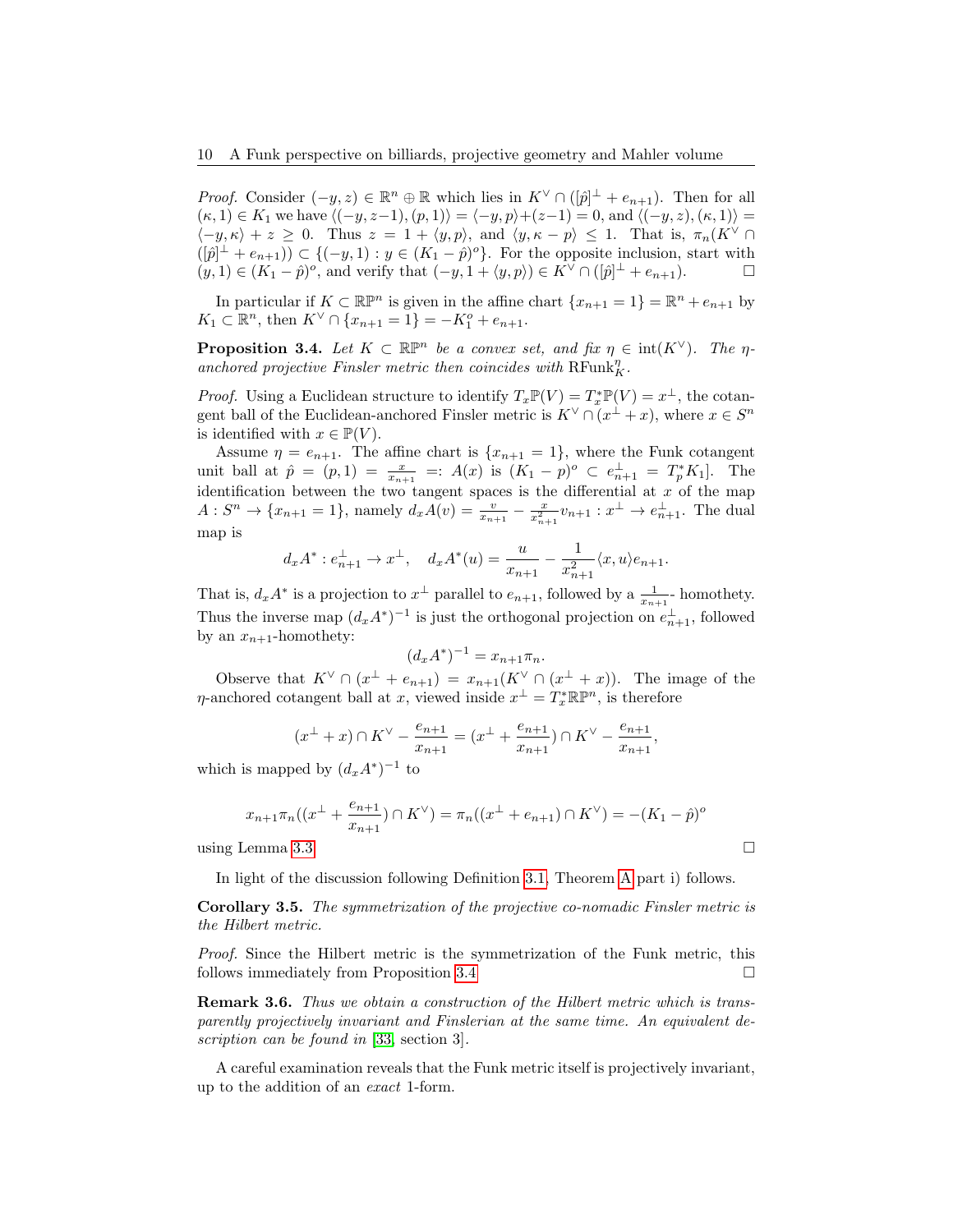<span id="page-10-3"></span>**Proposition 3.7.** Fix  $\eta, \theta \in \text{int}(K^{\vee})$ , and let  $F_n, F_{\theta}$  be the corresponding Funk metrics on  $\text{int}(K)$ . Then  $F_{\theta} - F_{\eta}$  is an exact 1-form on  $\text{int}(K)$ . The same holds for the reverse Funk metric.

Proof. The statements for the Funk and reverse Funk metrics are trivially equivalent. Assume  $\eta = e_{n+1}$ , and use a Euclidean structure to identify  $T_x^* K$  with  $x^{\perp}$ . Examining the proof of Proposition [3.4](#page-9-0) and using the notation therein, the corresponding cotangent balls differ by a shift of  $w = \frac{\theta}{\langle x, \theta \rangle} - \frac{e_{n+1}}{x_{n+1}}$  $\frac{e_{n+1}}{x_{n+1}}$ . To represent this translation in the fixed affine hyperplane  $\{y_{n+1} = 1\}$ , we put  $\hat{y} = (y, 1)$ ,  $x = \frac{\hat{y}}{|\hat{y}|}$ ,  $\theta = (\alpha, \beta) \in \mathbb{R}^n \oplus \mathbb{R}$ . Now apply  $(d_x A^*)^{-1} = x_{n+1} \pi_n$  to w to get

$$
s(y) := (d_x A^*)^{-1} w = \frac{x_{n+1}}{\langle x, \theta \rangle} \pi_n(\theta) = \frac{1}{\langle y, \alpha \rangle + \beta} \alpha.
$$

Considered as a 1-form,  $s(y)$  is exact:

$$
s(y) = d\log(\langle y, \alpha \rangle + \beta),
$$

concluding the proof.  $\Box$ 

Thus the exact co-nomadic class of the Funk metric is projectively invariant.

<span id="page-10-0"></span>3.2. The volume in Funk geometry. For a convex set  $K \subset \mathbb{P}$ , let us construct a smooth measure  $\tilde{\mu}$  on int(K). Given  $x \in \text{int}(K)$ , choose a density  $d_x = \alpha_x \otimes \nu_x \in$  $\text{Dens}(T_x \mathbb{P}) = \text{Dens}(x^* \otimes V/x) = \text{Dens}(V^*/x^{\perp}) \otimes \text{Dens}((x^{\perp})^*)$ . Then  $\nu_x^* \in \text{Dens}(x^{\perp})$ is defined by having  $\nu_x^* \otimes \nu_x$  the symplectic (Liouville) volume on  $x^{\perp} \oplus (x^{\perp})^*$ . Choose  $\xi \in V^*/x^{\perp}$  with  $\alpha_x(\xi) = 1$ , and consider the intersection in  $V^*$  of the cone  $K^{\vee}$ with the affine subspace  $x^{\perp} + \xi$ . We evaluate  $c(x) = \nu_x^*(K^{\vee} \cap (x^{\perp} + \xi))$  and set  $\tilde{\mu}_x := c(x)d_x \in \text{Dens}(T_x\mathbb{P})$ . It is easily verified that the choice of  $\alpha_x, \nu_x$  does not matter. Thus  $\tilde{\mu}$  is well-defined in  $int(K)$ .

<span id="page-10-1"></span>**Lemma 3.8.**  $\frac{1}{\omega_n} \tilde{\mu}$  is the Holmes-Thompson volume of the projective co-nomadic Einglan structure inside K Finsler structure inside K.

*Proof.* Immediate from the construction.  $\Box$ 

Next we construct a measure on  $\mathbb{P} \times \mathbb{P}^{\vee}$ , which is analogous to the symplectic volume on  $V \oplus V^*$ . The group of projective automorphisms  $PGL(V)$  acts on  $\mathbb{P}^{\vee}$  by  $g(\xi) := g^{-*}\xi$ . It holds that

$$
\begin{aligned} \text{Dens}(T_{x,\xi}(\mathbb{P} \times \mathbb{P}^{\vee})) &= \text{Dens}(x^* \otimes V/x \oplus \xi^* \otimes V^*/\xi) \\ &= \text{Dens}^*(x)^{n+1} \otimes \text{Dens}^*(\xi)^{n+1} \otimes \text{Dens}(V \oplus V^*) \\ &= \text{Dens}^*(x)^{n+1} \otimes \text{Dens}^*(\xi)^{n+1} = \text{Dens}^*(x \oplus \xi)^{n+1}, \end{aligned}
$$

where all equalities are equviariant for the stablizer of  $(x, \xi)$  in PGL(V).

Denote the incidence manifold  $\mathcal{Z} = \{(x, \xi) : x \perp \xi\} \subset \mathbb{P} \times \mathbb{P}^{\vee}$ . We thus arrive at

<span id="page-10-4"></span>**Proposition 3.9.** There is a one-dimensional space of projective-invariant measures on  $\mathbb{P} \times \mathbb{P}^{\vee} \setminus \mathcal{Z}$ , with canonic normalization. Using the standard Euclidean structure on  $\mathbb{R}^{n+1}$  to identify  $\mathbb{P}$  and  $\mathbb{P}^{\vee}$  locally with the unit sphere, it is given by

$$
d\mu(x,\xi) = |\langle x,\xi\rangle|^{-(n+1)} d\sigma_x d\sigma_\xi
$$

where  $\sigma_x, \sigma_{\xi}$  are the standard rotationally-invariant measures on each sphere.

<span id="page-10-2"></span>**Lemma 3.10.** For a measurable set  $A \subset \text{int}(K)$ , it holds that  $\tilde{\mu}(A) = \mu(A \times K^{\vee})$ .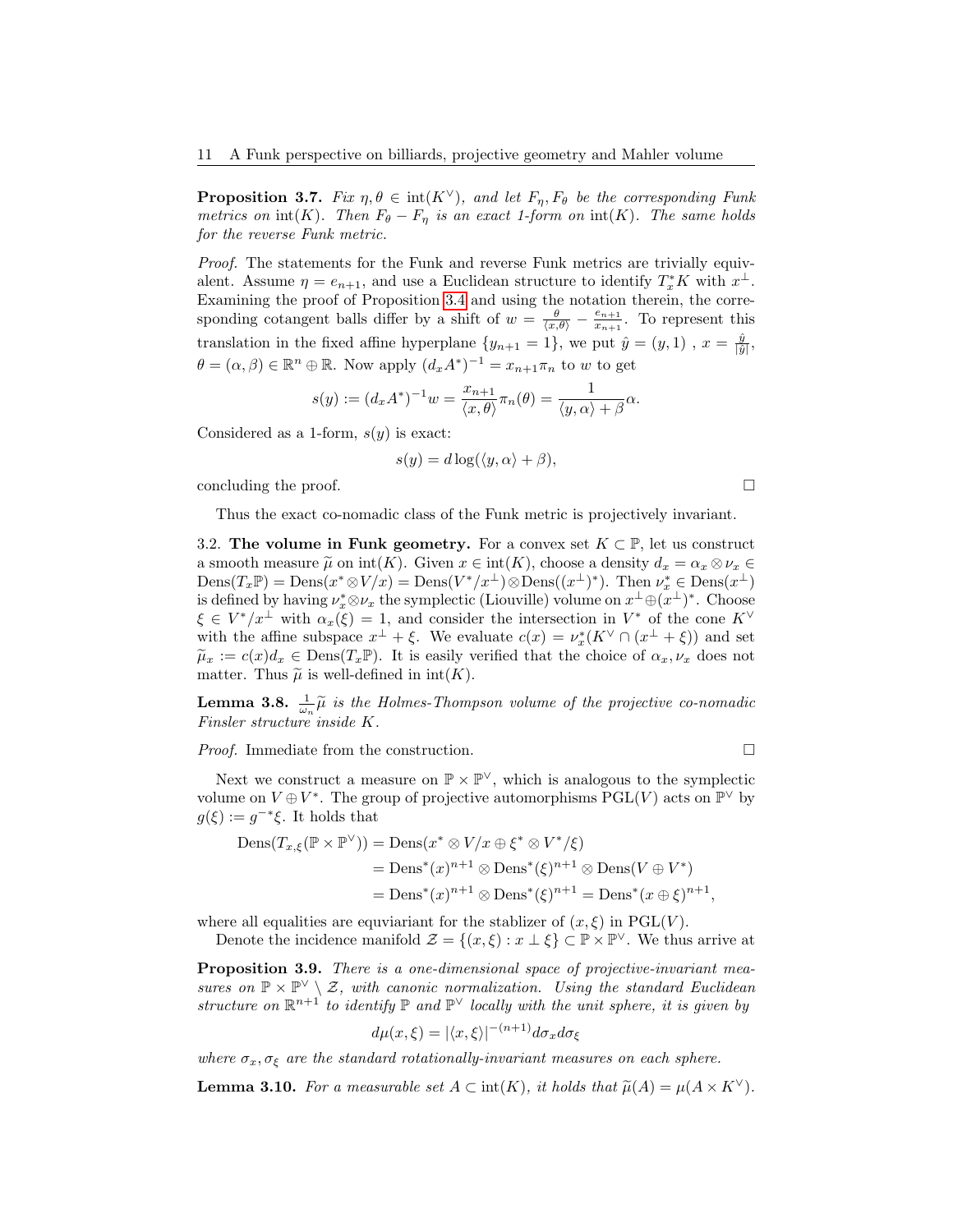Proof. We have

$$
\mu(A\times K^\vee)=\int_A dx\int_{K^\vee}\frac{d\xi}{|\langle x,\xi\rangle|^{n+1}}.
$$

Next we use the Euclidean structure for all choices in the definition of  $\tilde{\mu}$ . Assume  $x = e_{n+1}$ , so  $T_x \mathbb{P} = T_x^* \mathbb{P} = e_{n+1}^{\perp}$ . Choose  $d_x = dx$ ,  $\alpha_x = x$ , so that  $\xi = x$ , and  $\nu_x$ ,  $\nu_x^*$  are both the Euclidean volume. So it remains to check that

$$
\int_{K^{\vee} \cap S^{n}} \frac{d\xi}{|\xi_{n+1}|^{n+1}} = |K^{\vee} \cap (e_{n+1} + e_{n+1}^{\perp})|.
$$

As the jacobian of the map

$$
S^{n} \to e_{n+1} + e_{n+1}^{\perp}, \quad \xi \mapsto \xi/\xi_{n+1}
$$
 (2)

is  $1/|\xi_{n+1}|^{n+1}$ , the claim follows.

<span id="page-11-0"></span>Corollary 3.11. The Holmes-Thompson volume of the Funk metric in the interior of L, denoted  $vol_L^F$ , is a projective invariant of L, that is independent of a choice of a hyperplane at infinity. Furthermore, if  $K \subset \text{int}(L)$  is convex, there is a duality of Funk volumes:  $\mathrm{vol}_{L}^{F}(K) = \mathrm{vol}_{K^{\vee}}^{F}(L^{\vee}).$ 

Proof. The first part follows from Proposition [3.4](#page-9-0) and the paragraph after Definition [3.1.](#page-8-0) The second is immediate from Lemmas [3.8](#page-10-1) and [3.10.](#page-10-2)

Let vol<sup>H</sup><sub>K</sub> denote the Holmes-Thompson volume of the Hilbert metric in  $int(K)$ .

<span id="page-11-1"></span>Corollary 3.12. Given  $K \subset \text{int}(L)$  in  $\mathbb{R}\mathbb{P}^n$ ,  $\text{vol}_L^H(K) \leq \frac{1}{2^n} {2n \choose n} \text{vol}_{K^\vee}^H(L^\vee)$ . Equality is uniquely attained when L is a simplex, and K is an ellipsoid.

*Proof.* Choose an affine chart and assume  $0 \in \text{int}(K)$ . By the Rogers-Shephard inequality and the duality of volumes,

$$
\text{vol}_{L}^{H}(K) = \frac{1}{\omega_{n}} \int_{K} \left| \frac{1}{2} (L^{z} - L^{z}) \right| dz \leq \frac{1}{2^{n} \omega_{n}} {2n \choose n} \int_{K} |L^{z}| dz = \frac{1}{2^{n}} {2n \choose n} \text{vol}_{L}^{F}(K)
$$

$$
= \frac{1}{2^{n}} {2n \choose n} \text{vol}_{K^{o}}^{F}(L^{o}).
$$

On the other hand by the Brunn-Minkowski inequality,

$$
\text{vol}_{K^o}^F(L^o) = \frac{1}{\omega_n} \int_{L^o} |(K^o)^z| dz \le \frac{1}{\omega_n} \int_{L^o} \left| \frac{1}{2} ((K^o)^z - (K^o)^z) \right| dz = \text{vol}_{K^o}^H(L^o).
$$

The Rogers-Shephard inequality becomes an equality when  $L$  is a simplex, while the Brunn-Minkowski inequality above gives equality for symmetric bodies, that is  $(K^o)^z$  must have antipodal symmetry (with respect to some point) for every  $z \in L^o$ .

A projective center of a convex body in  $\mathbb{R}\mathbb{P}^n$  is a center of antipodal symmetry for the body in some affine chart containing K. The sets  $(K^o)^z$  are projectively equivalent to K, and we find that the set  $L^{\circ} \subset \text{int}(K^{\vee})$  parametrizes different choices of hyperplanes  $\eta^{\perp}$  at infinity, for which  $K \subset \mathbb{R}^n \setminus \eta^{\perp}$  has antipodal symmetry with some center point. But that implies that every  $\eta \in L^{\circ}$  is a projective center for  $K^{\vee} \subset \mathbb{P}^{\vee}$ . By [\[18,](#page-41-19) Theorem 9-3.], we conclude that  $K^{\vee}$ , and therefore  $K$ , must be a convex quadric, that is an ellipsoid.  $\square$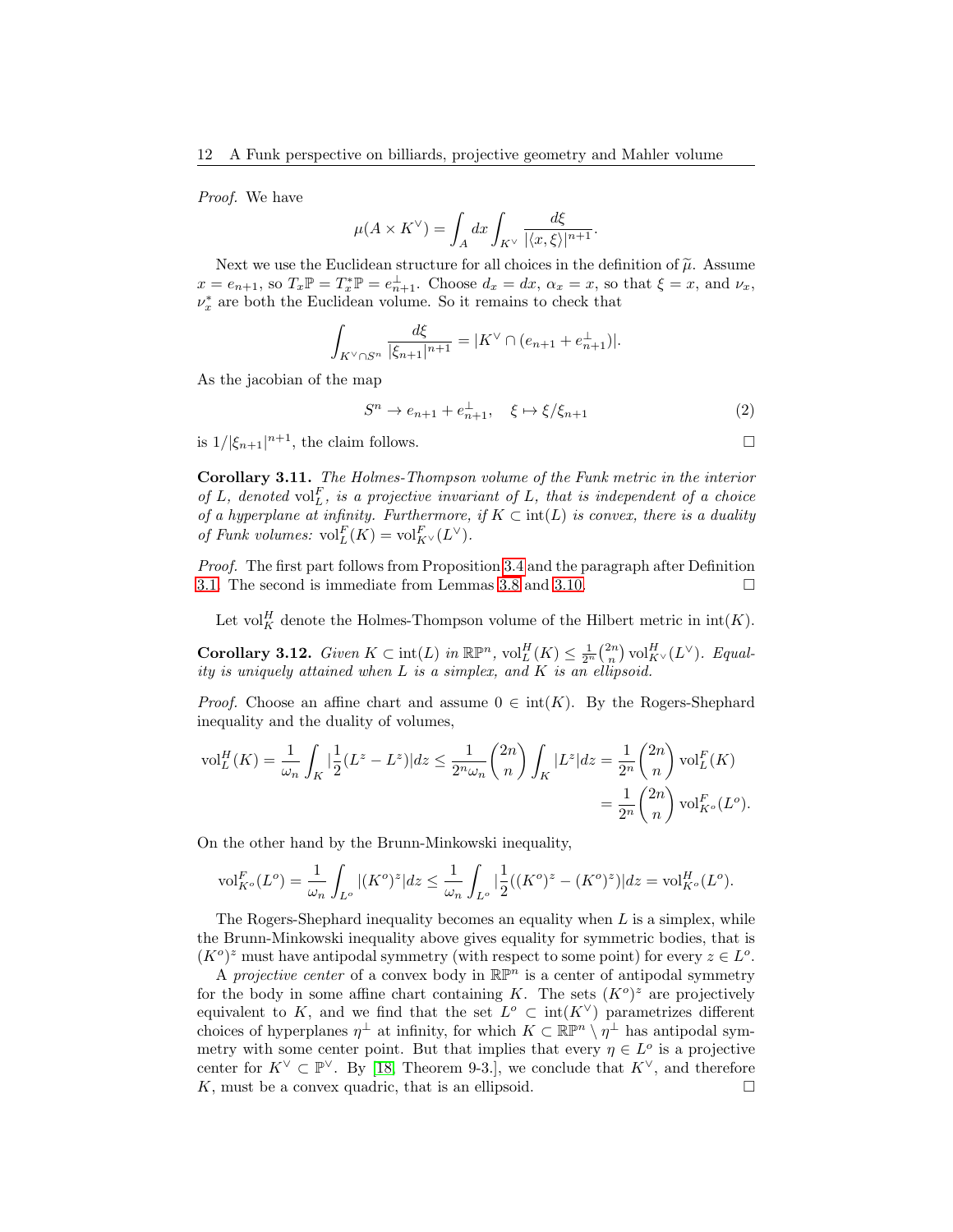## 4. Funk billiards and duality

<span id="page-12-0"></span>Let  $K \subset \text{int}(L)$  in  $\mathbb{P}^n$  be a pair of convex bodies. Using the L-Funk metric on K, we can consider the corresponding billiard dynamics inside K following  $[14]$ , which we call the  $L$ -Funk billiard in  $K$ . As it is a non-reversible Finsler structure, some care should be taken, however the results we need go through unaltered. In particular, using [\[14,](#page-41-3) Lemma 3.3] we get the following description of the reflection law, illustrated in figure [1.](#page-12-1)

Assume  $q_1 \in \partial K$ , and  $v \in S_{q_1} K$  is an incoming ray. Extend the ray until its first intersection  $p_0$  with ∂L. Let  $Q_1$  be a hyperplane tangent to  $\partial K$  at  $q_1$ , and  $P_0$  the hyperplane tangent to L at  $p_0$ . Let  $z_1 = \mathbb{RP}^{n-2}$  be the intersection  $Q_1 \cap P_0$ , and note that  $z_1 \subset \mathbb{R}\mathbb{P}^n \setminus L$ . Let  $P_1$  be the other tangent hyperplane to  $\partial L$  through  $z_1$ , and  $p_1 \in \partial L$  the tangency point. The vector  $v' \in S_{q_1}K$  pointing towards  $p_1$  is then the outgoing ray.



<span id="page-12-1"></span>FIGURE 1. Funk billiard reflection law

<span id="page-12-2"></span>**Remark 4.1.** It is clear from this description that a proper Funk billiard trajectory when  $K, L$  are smooth and strictly convex, will extend indefinitely, in terms of bounces, as a proper billiard trajectory.

One can also consider the billiard defined by the reverse Funk metric  $\text{RFunk}_L(K)$ . Its billiard trajectories coincide with the time-reversed Funk billiard trajectories of  $\text{Funk}_L(K)$ .

The same billiard can also be considered from an outer perspective: the phase space then consists of all  $(n-2)$ -dimensional planes  $z \subset \mathbb{P}^n$  that do not intersect L, and the billiard map mapping  $z_0$  to  $z_1$  is defined by the same diagram, which is reproduced in figure [2](#page-13-0) from the outer billiard perspective. By analogy with the affine setting, we call this the *outer Funk billiard* on  $L$  with geometry set by  $K$ .

**Example 4.1.** Assume  $K \subset B \subset \mathbb{R}^2$  are two discs centered at the origin. Then the resulting Funk billiard inside K coincides with the standard Euclidean one, as illustrated in figure [3.](#page-13-1) Indeed, take  $p_0, p_1 \in \partial B$ , and let z be the intersection of the tangents to B at those points. Since  $\angle op_0z = \angle op_1z = \angle oq_1z = \frac{\pi}{2}$ , the points  $p_0, p_1, q_1, z, o$  all lie on the circle having zo as its diameter. It follows that the incidence angle is  $\angle p_0q_1z = \angle p_0p_1z$ , while the reflected angle is  $\angle p_1q_1z = \angle p_1p_0z$ . It remains to note that  $|zp_0| = |zp_1|$ .

Examining the Funk billiard law description, we see it is projectively invariant. The following provides an alternative proof of this fact, and extends the projective invariance to include the length spectrum.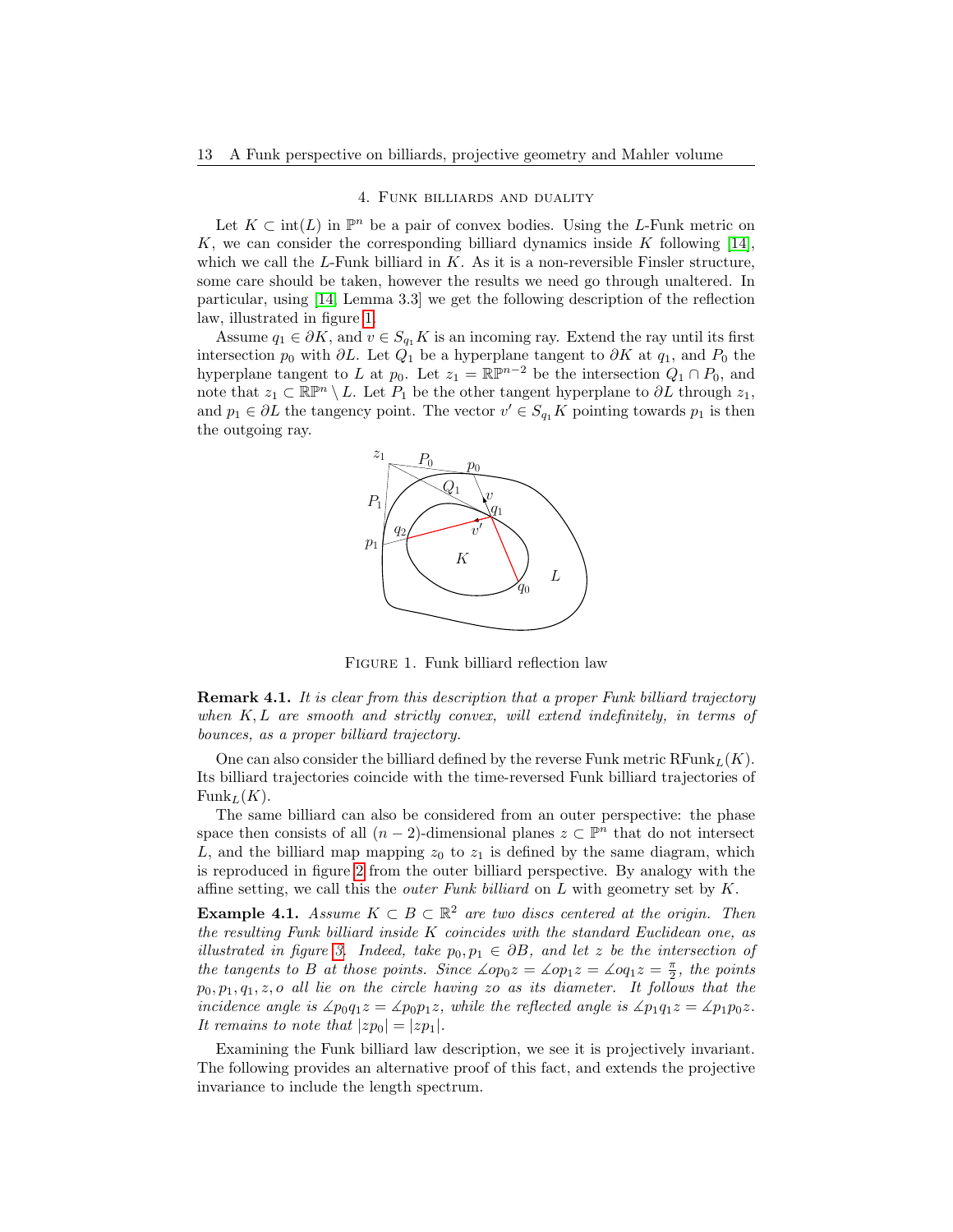

Figure 2. Funk outer billiard reflection law

<span id="page-13-0"></span>

<span id="page-13-1"></span>Figure 3. Funk billiard in concentric discs

<span id="page-13-2"></span>**Proposition 4.2.** Choose a hyperplane at infinity  $\eta \in \text{int}(L^{\vee})$ . The corresponding L-Funk billiard reflection law in the interior of K is then independent of  $\eta$ , and thus projectively invariant. Furthermore, the L-Funk length of a periodic orbit is also projectively invariant.

*Proof.* Let  $d_{\eta}(x, y)$  be the  $(L, \eta)$ -Funk distance from x to y. Replacing  $\eta$  by  $\eta'$ , we have  $d_{\eta}(x, y) = d_{\eta}(x, y) + h(y) - h(x)$  for some  $h = h_{\eta, \eta'}$  by Proposition [3.7.](#page-10-3)

Now let  $p, r \in \partial K$  be fixed points. Then  $p, q, r$  are consecutive reflection points of the billiard if q is an extremal point for  $d_{\eta}(p, q)+d_{\eta}(q, r)$ . Since  $d_{\eta}(p, q)+d_{\eta}(q, r) =$  $d_{\eta}(p,q) + d_{\eta}(q,r) + h(r) - h(p)$ , this condition is independent of  $\eta$ .

Finally, if  $p_0, \ldots, p_{N-1}, p_N = p_0$  is a periodic orbit, then evidently

$$
\sum_{j=0}^{N-1} d_{\eta'}(p_j, p_{j+1}) = \sum_{j=0}^{N-1} d_{\eta}(p_j, p_{j+1}) + \sum_{j=0}^{N-1} (h(p_{j+1}) - h(p_j)) = \sum_{j=0}^{N-1} d_{\eta}(p_j, p_{j+1}),
$$

concluding the proof.

<span id="page-13-3"></span>**Example 4.2.** Consider the Euclidean ball  $B<sup>n</sup> \subset \mathbb{R}<sup>n</sup>$ . The Funk Finsler norm in  $int(B^n)$  is given by

$$
\phi_x(v) = \frac{\sqrt{(1-|x|^2)|v|^2 + \langle x, v \rangle^2}}{1-|x|^2} + \frac{\langle x, v \rangle}{1-|x|^2}.
$$

The first summand is the Beltrami-Klein model of hyperbolic geometry . The second summand is the 1-form  $\frac{1}{1-|x|^2}\sum_{j=1}^n x_j dx_j$ , which is exact. Consequently, for any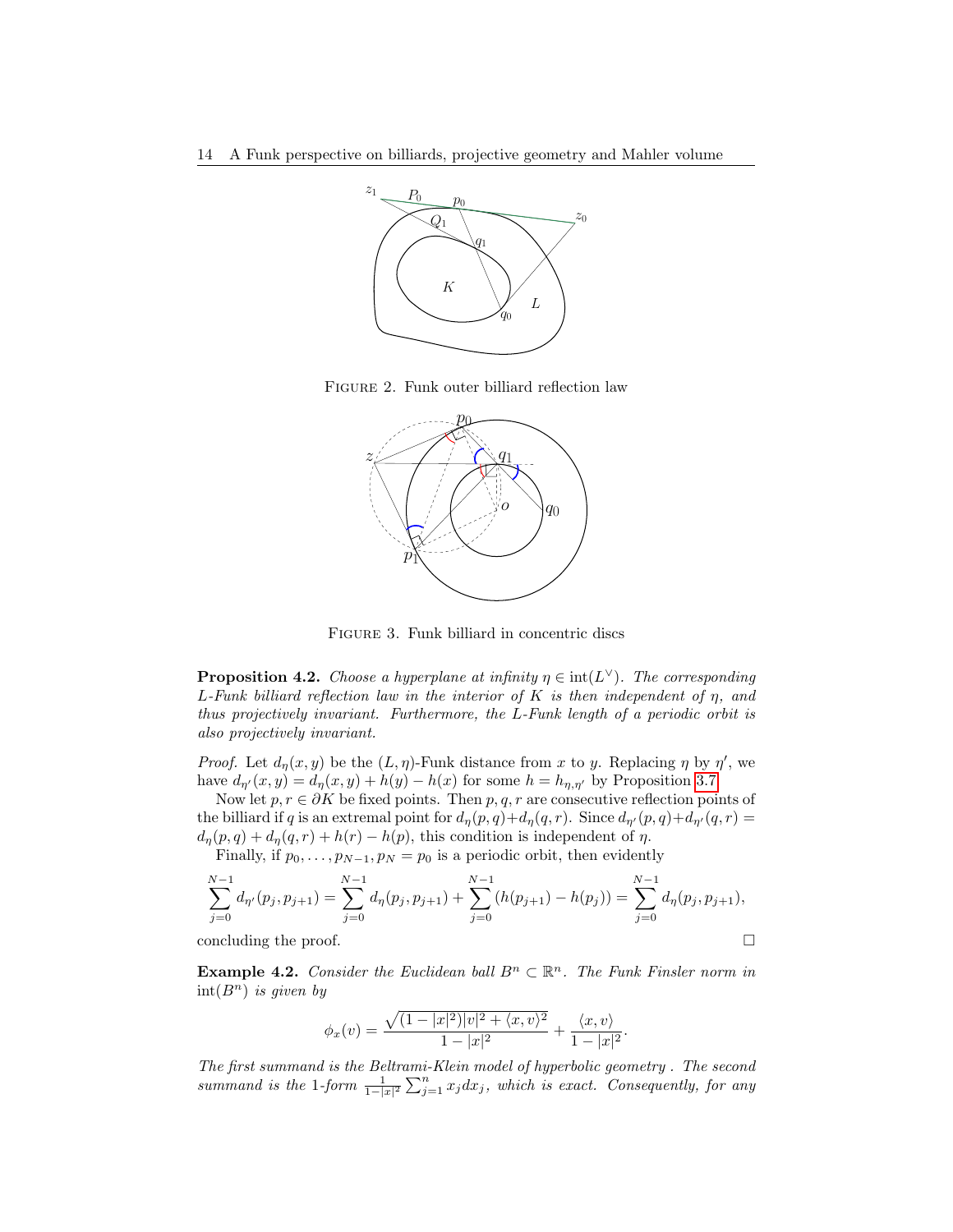domain  $K \subset \text{int}(B^n)$ , the  $B^n$ -Funk billiard in K coincides with the hyperbolic billiard, and the length of periodic orbits is the same in both geometries.

A careful examination of the reflection law shows that it is anti-symmetric under the duality  $(K, L) \leftrightarrow (L^{\vee}, K^{\vee})$ , namely a Funk billiard trajectory in one naturally defines a reverse Funk billiard trajectory in the other, which we call the dual trajectory, as follows. Let us write  $Q_j = \mathcal{L}_K(q_j) = T_{q_j} \partial K \in \partial K^\vee$  for  $q_j \in \partial K$ , and similarly  $P_j \in \partial L^\vee$  for  $p_j \in \partial L$ . We identify the phase space with a subset of  $\{(q,p): q \in \partial K, p \in \partial L^{\vee}\}\,$ , where  $(q,p)$  represents the outgoing ray from q in the direction of p.

The billiard tranformation  $(q_0, p_0) \mapsto (q_1, p_1)$  can be understood as two dual billiards unraveling simultaneously, taking alternating steps: the Funk billiard Funk<sub>L</sub>(K), and the reverse Funk billiard RFunk<sub>K</sub> $\vee$ (L<sup> $\vee$ </sup>). In P, the ray arrives at  $q_1 \in \partial K$ , and  $Q_1 = \mathcal{L}_K(q_1)$  is marked on  $\partial K^{\vee}$ . In  $\mathbb{P}^{\vee}$ , the interval from  $Q_1$  to  $P_0 = \mathcal{L}_L(p_0)$  (which avoids  $L^{\vee}$ ) is extended until its second intersection  $P_1$  with  $\partial L^{\vee}$ . Now  $p_1 = \mathcal{L}_{L^{\vee}}(P_1) \in \partial L$  is marked, and the outgoing ray from  $q_1$  is  $(q_1, p_1)$ . This dual dynamic is illustrated in figure [4,](#page-14-0) where the same letter is used for both a point and its dual hyperplane.



<span id="page-14-0"></span>Figure 4. Dual Funk - reverse Funk billiard dynamics

We thus established the following.

<span id="page-14-1"></span>**Proposition 4.3.** Let  $q_0, q_1, \dots \in \partial K$  be an L-Funk billiard trajectory in K. Let  $p_j \in \partial L$  be the first intersection of the extension of the oriented segment  $[q_j, q_{j+1}]$ with  $\partial L$ , and  $P_j$  the hyperplane tangent to L at  $p_j$ . Then  $P_0, P_1, \ldots$  is a  $K^{\vee}$ reverse Funk billiard trajectory in  $L^{\vee}$ . In the plane, the two orbits have equal rotation number.

Remark 4.4. The stark similarity to the duality in Minkowski billiards is not without reason. In the limit when  $L$  is much bigger than  $K$ , the Funk billiard becomes Minkowski, much like the hyperbolic plane is almost Euclidean in small scale. More precisely, take  $K \subset L \subset \mathbb{R}^n$ , fix  $a \in L$  and set  $L_R = a + R(L - a)$ . Then as  $R \to \infty$ , the Funk billiard orbits in K converge to the Minkowski billiard orbits with geometry given by L centered at a. In particular, if  $L$  is the Euclidean ball and a its center, we recover the Euclidean billiard inside K.

Consider the case of the projective plane. Since the Funk billiard trajectory consists of straight segments and preserves the symplectic form on the phase space [\[14,](#page-41-3) Theorem 4.3], Birkhoff's theorem on the existence of two m-periodic orbits, for any  $m \geq 2$  and any rotation number, remains valid.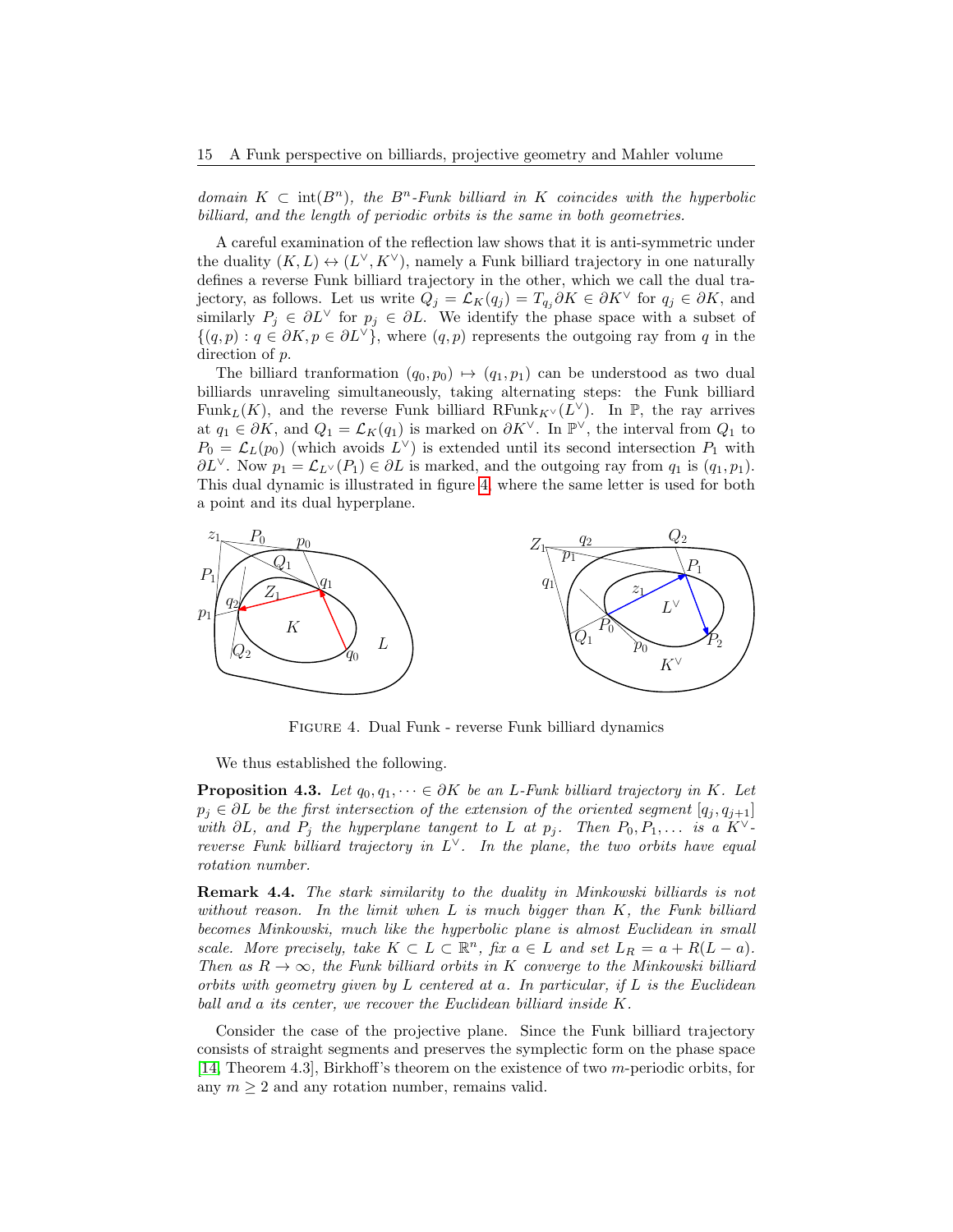As an example, the two 2-periodic orbits when  $K \subset L$  are two non-concentric circles appear in figure [5.](#page-15-0)



<span id="page-15-0"></span>Figure 5. 2-periodic orbits in a pair of discs

To motivate the next result, let us consider 2-periodic orbits in general. Assume that  $q_0, q_1 \in \partial K$  are the bounce points of a 2-periodic orbit  $\gamma$  of the L-Funk billiard in K, and  $p_0, p_1 \in \partial L$  the corresponding intersection points, appearing on the line in the order  $p_1, q_0, q_1, p_0$  as in figure [6.](#page-15-1) Note that  $\gamma$  is also a reverse Funk billiard orbit. Its Funk length is twice the Hilbert distance between the points:

Length<sub>L</sub><sup>F</sup>(
$$
\gamma
$$
) = Length<sub>L</sub><sup>RF</sup>( $\gamma$ ) = log  $\frac{|p_1 q_1|}{|p_1 q_0|}$  + log  $\frac{|q_0 p_0|}{|q_1 p_0|}$  = 2d<sub>L</sub><sup>H</sup>(q<sub>0</sub>, q<sub>1</sub>).



<span id="page-15-1"></span>Figure 6. 2-periodic orbit

Since,

$$
d_L^H(q_0, q_1) = \frac{1}{2} \log[p_1, q_0, q_1, p_0] = \frac{1}{2} \log[P_1, Q_0, Q_1, P_0] = d_{K^\vee}^H(P_0, P_1),
$$

it holds that dual 2-periodic orbits have equal length. In fact, the duality of billiard orbits extends to the metric realm in full generality.

We now assume  $K \subset \text{int}(L)$  are smooth, strictly convex bodies in  $\mathbb{R}\mathbb{P}^n$ .

<span id="page-15-2"></span>**Theorem 4.5.** Dual periodic orbits in  $\text{Funk}_L(K)$  and  $\text{RFunk}_{K} \vee (L^{\vee})$  have equal lengths.

We will need the following auxiliary fact of independent interest.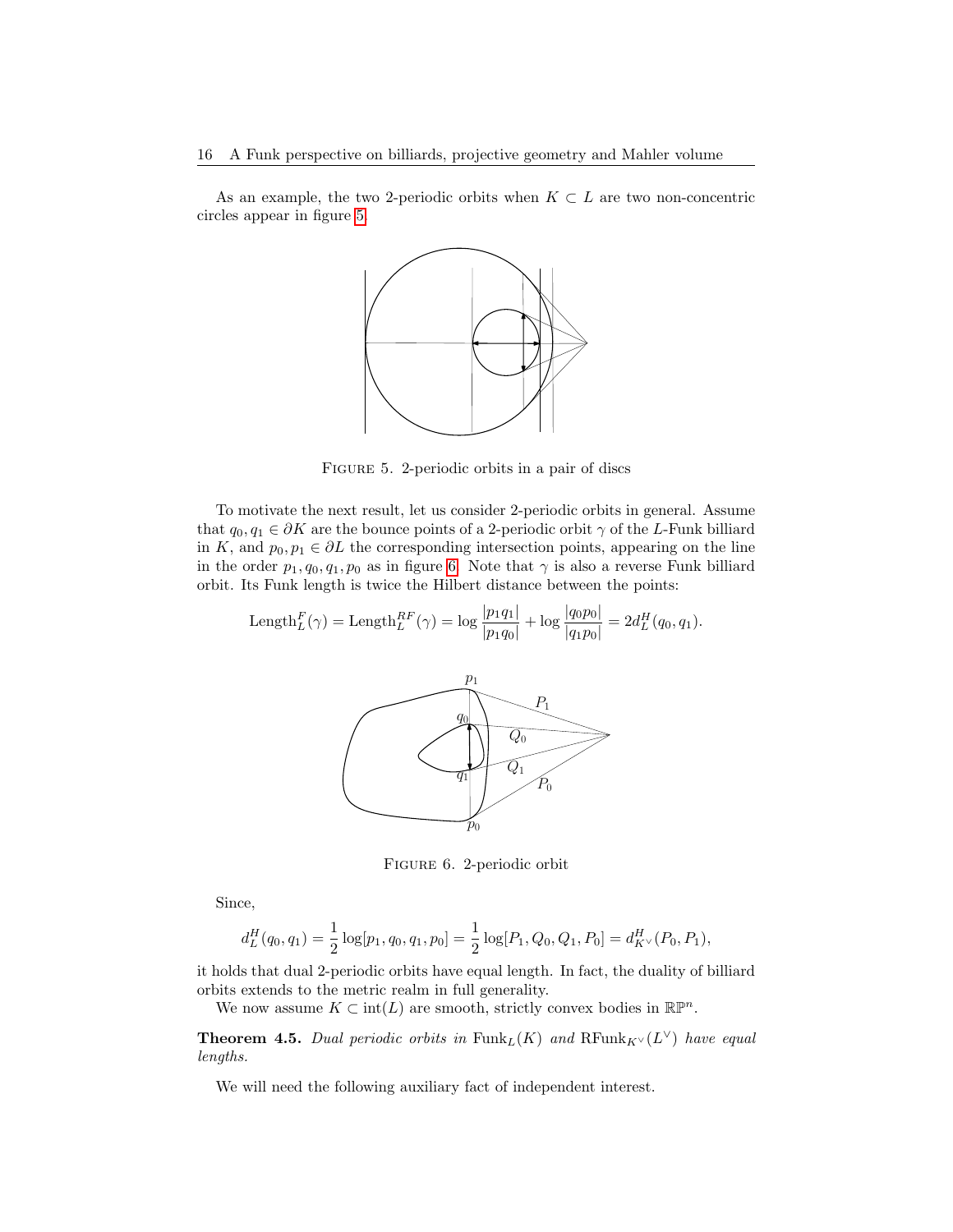<span id="page-16-0"></span>**Proposition 4.6.** There is a  $GL(V)$ -invariant non-degenerate 2-form  $\omega$  on  $\mathbb{P} \times$  $\mathbb{P}^{\vee} \setminus \mathcal{Z}$ . Such a form is unique up to constant, and moreover it is canonically normalized. Furthermore, it is a symplectic form.

*Proof.* Let  $H = \text{Stab}_{x,\xi} \subset GL(V)$  be the stabilizer of a fixed point  $(x,\xi)$ , which acts on  $T_x \mathbb{P}$  by the full linear group, and similarly on  $T_\xi \mathbb{P}^\vee$ . Observe that

$$
\wedge^2 T_{x,\xi}^* (\mathbb{P} \times \mathbb{P}^{\vee}) = \wedge^2 (x \otimes x^{\perp} \oplus \xi \otimes \xi^{\perp}) = x^{\otimes 2} \otimes \wedge^2 x^{\perp} \oplus \xi^{\otimes 2} \otimes \wedge^2 \xi^{\perp} \oplus x \otimes x^{\perp} \otimes \xi \otimes \xi^{\perp}.
$$

The first and second summand evidently have no H-invariant elements. As for the third summand, we may write

$$
x\otimes x^{\perp}\otimes \xi \otimes \xi^{\perp}=(x\otimes \xi)\otimes (x^{\perp}\otimes \xi^{\perp}).
$$

There is a natural identification  $\theta: x \otimes \xi \to \mathbb{R}$ , and a natural pairing  $\eta: x^{\perp} \otimes \xi^{\perp} \to$ R, which is moreover non-degenerate as  $(x, \xi) \notin \mathcal{Z}$ . We then let  $\omega_{x,\xi}$  correspond to  $\theta \otimes \eta^{-1}$ . It is immediate from the construction that  $\omega$  is non-degenerate, and it is evidently canonically normalized.

For uniqueness, it remains to show that any H-invariant non-trivial pairing  $\psi$ :  $x^{\perp} \otimes \xi^{\perp} \to \mathbb{R}$  must be a multiple of  $\eta^{-1}$ . Writing  $\xi^{\perp} = W$  and identifying  $x^{\perp} = W^*$ , H acts on  $x^{\perp} \otimes \xi^{\perp} = W^* \otimes W$  by  $GL(W)$ , admitting a unique invariant line.

Finally, let us verify that  $\omega$  is symplectic, that is  $d\omega = 0$ . As  $d\omega \in \Omega^3(\mathbb{P} \times \mathbb{P}^{\vee} \setminus \mathcal{Z})$  is  $GL(V)$ -invariant, it suffices to show that there are no non-trivial invariant 3-forms. We have an invariant decomposition

$$
\begin{aligned} \wedge^3 T_{x,\xi}^* ( \mathbb{P} \times \mathbb{P}^{\vee} ) = x^{\otimes 3} \otimes \wedge^3 x^{\perp} \oplus \xi^{\otimes 3} \otimes \wedge^3 \xi^{\perp} \\ \oplus \, x^{\otimes 2} \otimes \wedge^2 x^{\perp} \otimes \xi \otimes \xi^{\perp} \oplus x \otimes x^{\perp} \otimes \xi^{\otimes 2} \otimes \wedge^2 \xi^{\perp}. \end{aligned}
$$

As before, the first and second summands do not have invariant lines. Considering the third summand, we have

$$
x^{\otimes 2}\otimes \wedge^2 x^\perp\otimes \xi\otimes \xi^\perp = x\otimes \wedge^2 x^\perp\otimes \xi^\perp.
$$

One can choose an element  $g \in H$  acting by the identity on  $x^{\perp}$  and  $\xi^{\perp}$ , and rescaling x non-trivially. Thus there are no invariant elements in the third summand, and similiarly neither in the fourth.  $\Box$ 

Proof of Theorem [4.5.](#page-15-2) Recall that by Proposition [4.2,](#page-13-2) the Funk length of a periodic orbit is a projective invariant.

Now fix  $\eta \in \mathbb{P}^{\vee}$ , and define  $H_{\eta}: (\mathbb{P} \setminus \eta^{\perp}) \times \mathbb{P}^{\vee} \setminus \mathcal{Z} \to T^* \mathbb{P}$  by identifying, for any  $x \notin \eta^{\perp}, x^* = \eta$ , and setting

<span id="page-16-1"></span>
$$
H_{\eta}(x,\xi) = -(\hat{\eta} \mapsto (x^{\perp} + \hat{\eta}) \cap \xi - \hat{\eta}) \in \eta^* \otimes x^{\perp} = x \otimes x^{\perp} = T_x^* \mathbb{P}.
$$
 (3)

For  $\eta \neq \eta'$ , we have in the common domain of definition the equality

$$
H_{\eta'}(x,\xi) = H_{\eta}(x,\xi) + \beta_{\eta,\eta'}(x),
$$

where  $\beta_{\eta,\eta'} \in \Omega^1(\mathbb{P} \setminus (\eta^{\perp} \cup \eta'^{\perp}))$  is a closed 1-form by the proof of Proposition [3.7.](#page-10-3)

Let  $\omega_0$  be the canonic symplectic form on  $T^*\mathbb{P}$ . We claim that for distinct  $\eta, \eta' \in \mathbb{P}^{\vee}$ , the 2-forms  $H^*_{\eta}\omega_0$  and  $H^*_{\eta'}\omega_0$  coincide on their common domain of definition. In light of the previous paragraph, it suffices to show that  $\overline{\beta}^* \omega_0 = 0$ , where  $\overline{\beta}(x,\xi) = (x,\beta(x))$ , and  $\beta \in \Omega^1(U)$  is a closed form, defined in a neighborhood  $U \subset \mathbb{P}$ . We may choose coordinates locally such that  $\omega_0 = \sum dx_i \wedge d\xi_i$ , while  $\beta = \sum \frac{\partial f}{\partial x_i} dx_i$ , and denote  $B := D_x \beta = (\frac{\partial^2 f}{\partial x_i \partial x_j})$ . Choose  $u, v \in T_{x, \xi}(\mathbb{P} \times \mathbb{P}^{\vee})$ , and write  $\hat{u} = dx(u), \hat{v} = dx(v) \in T_x \mathbb{P}$ . We have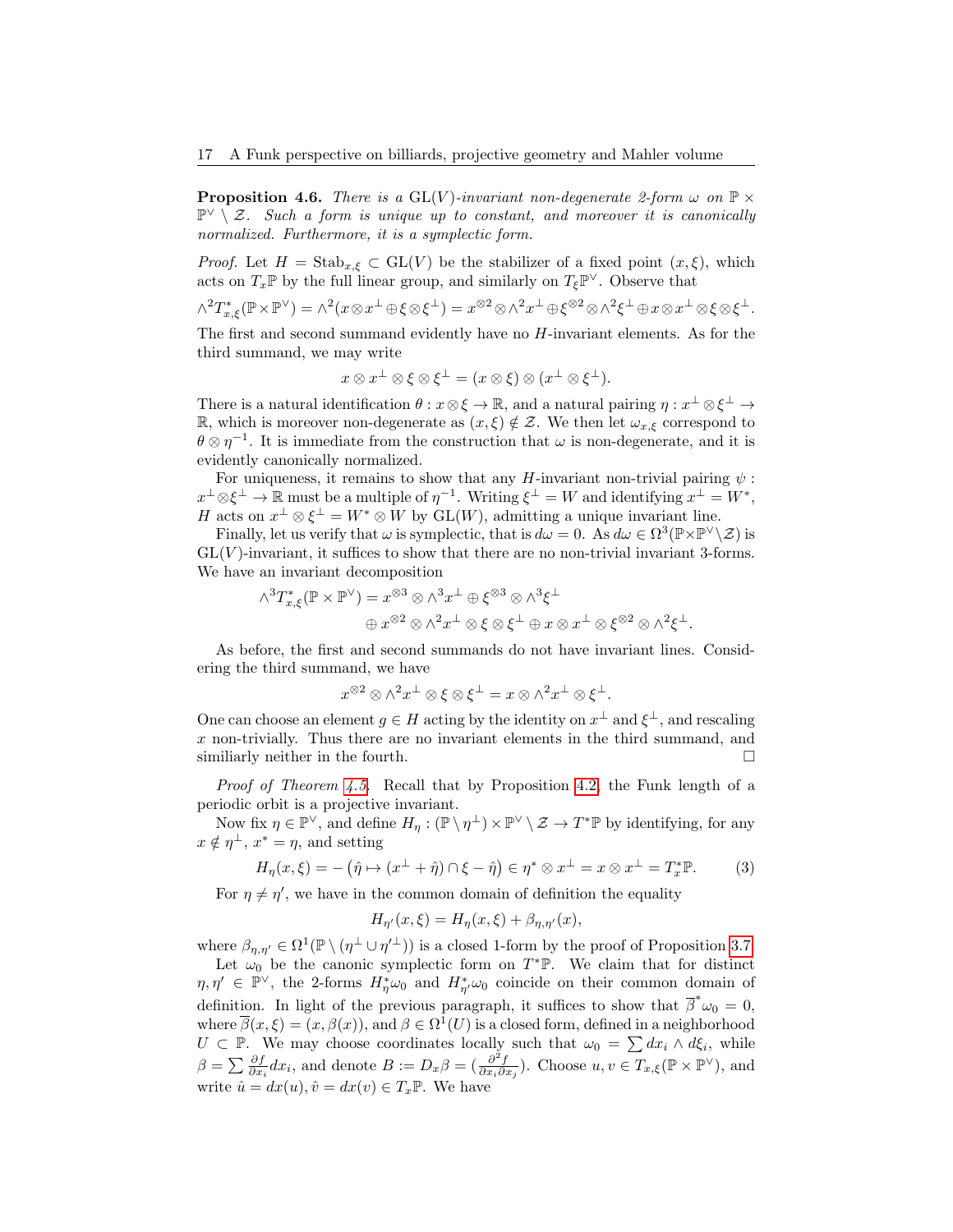$$
\overline{\beta}^* \omega_0(u, v) = \omega_0((\hat{u}, B\hat{u}), (\hat{v}, B\hat{v})) \n= \sum_i (\hat{u}_i(B\hat{v})_i - \hat{v}_i(B\hat{u})_i) = \sum_{i,j} B_{ij} \hat{u}_i \hat{v}_j - \sum_{i,j} B_{ji} \hat{u}_i \hat{v}_j = 0.
$$

It follows that as  $\eta \in \mathbb{P}^{\vee}$  varies,  $H_{\eta}^* \omega_0$  patch to a globally defined form  $\omega' \in$  $\Omega^2(\mathbb{P} \times \mathbb{P}^{\vee} \setminus \mathcal{Z})$ . Let us check that  $\omega'$  is projectively invariant. First we compute that for  $g \in GL(V)$ ,

$$
H_{\eta} \circ g(x,\xi) = H_{\eta}(gx, g^{-*}\xi) = (gx, \hat{\eta} \mapsto (g^{-*}x^{\perp} + \hat{\eta}) \cap g^{-*}\xi - \hat{\eta}) = gH_{g^{*}\eta}(x,\xi).
$$
  
Consequently,

$$
g^*\omega' = g^*H_{\eta}^*\omega_0 = H_{g^*\eta}^*g^*\omega_0 = H_{g^*\eta}^*\omega_0 = \omega'.
$$

It follows by Proposition [4.6](#page-16-0) that  $\omega' = c\omega$ , for some  $c \in \mathbb{R}$ . To find the value of c, we note that  $\omega^n = \mu$  defines the Holmes-Thompson volume by Lemma [3.10,](#page-10-2) which by definition corresponds to  $\omega_0^n$ , and so  $c^n = 1$ . It is also clear that  $c > 0$ , e.g. by writing both forms explicitly using Euclidean coordinates at a point where  $\xi = x$ . Thus  $c = 1$ .

Replacing  $T^*\mathbb{P}$  with  $T^*\mathbb{P}^{\vee}$ , one similarly has the map

$$
\overline{H_{\theta}} : \mathbb{P} \times (\mathbb{P}^{\vee} \setminus \theta^{\perp}) \setminus \mathcal{Z} \to T^* \mathbb{P}^{\vee}, (x, \xi) \mapsto (\hat{\theta} \mapsto (\xi^{\perp} + \hat{\theta}) \cap x - \hat{\theta}) \in \theta^* \otimes \xi^{\perp} = \xi \otimes \xi^{\perp},
$$

and the various forms  $\overline{H_{\theta}}^* \omega_0^{\vee}$  as  $\theta$  varies patch to give  $\omega'' = \omega' = c'\omega$ . The constant is  $c' = 1$ , as the sign is flipped twice compared to  $H_{\eta}$ : once due to the change of order of  $\mathbb{P}, \mathbb{P}^{\vee}$ , and a second time due to the sign change in the definition of  $\overline{H}_{\theta}$ .

Fix  $\eta \in \text{int}(L^{\vee}), \theta \in \text{int}(K)$ . It holds by Proposition [3.4](#page-9-0) that

$$
S^* \operatorname{Funk}^{\eta}_L(K) = H_{\eta}(K \times \partial L^{\vee}), \quad S^* \operatorname{RFunk}^{\theta}_{K^{\vee}}(L^{\vee}) = \overline{H_{\theta}}(\partial K \times L^{\vee}).
$$

Consider now  $\Sigma := \partial (K \times L^{\vee}) \subset \mathbb{P} \times \mathbb{P}^{\vee} \setminus \mathcal{Z}$ . Denote by  $\alpha_0, \overline{\alpha}_0$  the Liouville 1-forms on  $T^*\mathbb{P}$ , resp.  $T^*\mathbb{P}^\vee$ . Define  $\alpha_\eta = H^*_\eta \alpha_0$ ,  $\overline{\alpha_\theta} = \overline{H^*_\theta}^* \overline{\alpha_0}$ . It holds that  $d\alpha_{\eta} - d\overline{\alpha}_{\theta} = \omega - \omega = 0$ , and so  $\alpha_{\eta} - \overline{\alpha}_{\theta} = df$  for some function f defined near  $\Sigma$ .

A dual pair of billiard trajectories corresponds to a trajectory on  $\Sigma$ , as we now describe. It first follows an integral curve of Ker  $\omega|_{K\times\partial L^{\vee}}$  while on  $\Sigma_1 := \text{int}(K)\times\partial L^{\vee}$ , and of Ker  $\omega|_{\partial K \times L^{\vee}}$  while on  $\Sigma_2 = \partial K \times \text{int}(L^{\vee})$ , corresponding to the straight segments of  $Funk_L(K)$  and  $RFunk_{K}((L^{\vee})$ , respectively. By Remark [4.1,](#page-12-2) it can only arrive to  $\partial K \times \partial L^{\vee}$  transversally, and so the reflection law translates to simply switching from one integral curve to another, which similarly must also be transversal to  $\partial K \times \partial L^{\vee}$ . Such a trajectory on  $\Sigma$  is called a generalized characteristic.

Let a generalized characteristic Γ correspond to a dual pair of orbits  $\gamma \subset$ Funk<sub>L</sub>(K) and  $\overline{\gamma} \subset \text{RFunk}_{K}(\mathcal{L}^{\vee})$ . Noting that  $\alpha_{\eta}|_{\Gamma \cap \partial K \times L^{\vee}} = 0$ ,  $\overline{\alpha}_{\theta}|_{\Gamma \cap K \times \partial L^{\vee}} = 0$ , we conclude that

Length(
$$
\gamma
$$
) =  $\int_{\Gamma} \alpha_{\eta} = \int_{\Gamma} \overline{\alpha}_{\theta} = \text{Length}(\overline{\gamma}).$ 

#### 5. Integrability of Funk billiard in conics

<span id="page-17-0"></span>Recall that by Example [4.2,](#page-13-3) the reflection laws of the  $B<sup>n</sup>$ -Funk and Beltrami-Klein hyperbolic metrics coincide. Similarly, the Funk geodesics on a manifold  $M \subset \text{int}(B^n)$  are also those of the metric induced from hyperbolic space.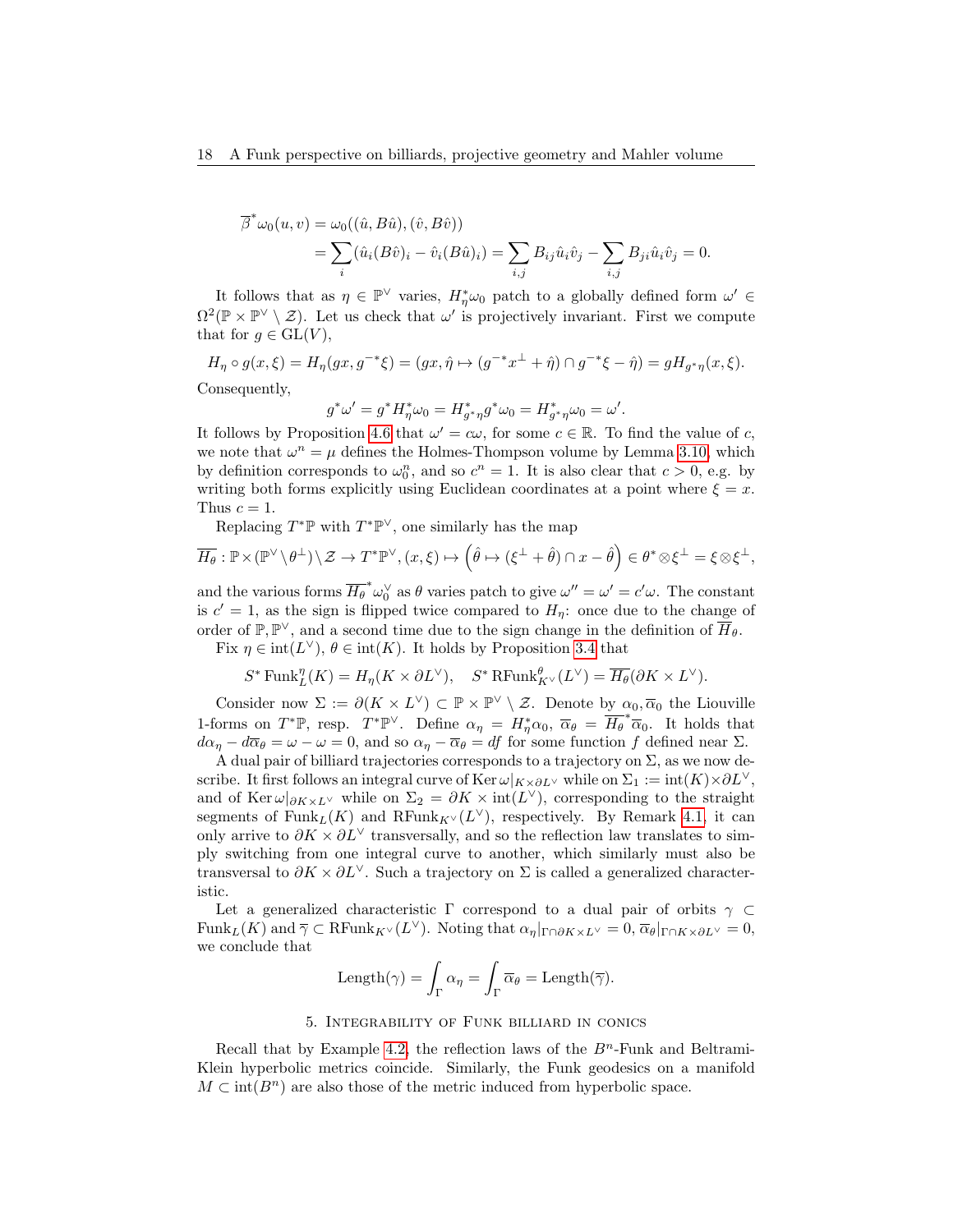In particular, if K is an ellipsoid nested in  $B<sup>n</sup>$ , the Funk billiard in K is completely integrable [\[34,](#page-41-7) [28\]](#page-41-20). We now recover and refine this observation in the case of the projective plane by analyzing the Funk billiard directly. Let  $K \subset \text{int}(B)$  be nested conics in  $\mathbb{P}^2$ .

**Theorem 5.1.** Any given orbit in  $\text{Funk}_B(K)$  remains tangent to a conic  $Q_i$ , while the points of the outer orbit all lie on a conic  $Q_o$ . Furthermore,  $Q_o$  belongs to the linear pencil of conics defined by  $Q_K = \partial K$ ,  $Q_B = \partial B$ , while  $Q_i$  belongs to the dual pencil. Moreover, the quadruplet  $Q_i, Q_K, Q_B, Q_o$  is harmonic.

Proof. We first observe that by Proposition [4.3,](#page-14-1) the existence of an inner caustic implies the existence of an outer caustic and vice versa. Moreover, the outer caustic belongs to the linear pencil of  $Q_K, Q_B$  if and only if the inner caustic lies on the dual pencil.

Let us establish the existence of an outer caustic which belongs to the linear pencil through  $Q_K$  and  $Q_B$ . We may assume B is the unit disc. By applying a projective transformation preserving  $B$ , we may further assume that  $Q_K$  is a centered ellipse, that is  $Q_K = \{q : \langle Aq, q \rangle = 1\}$ . Consider a point  $z_0 \in B^c$ , and let  $z_1$  be its image under the outer Funk billiard map. Each  $z_j$  belongs to a unique conic in the linear pencil, which is parametrized by  $t \in \mathbb{R}$ ,  $Q_t := \{ \langle (A + tI)v, v \rangle = 1 + t \}.$ It remains to show that  $t_1 = t_2$ , or equivalently

<span id="page-18-0"></span>
$$
\frac{\langle Az_0, z_0 \rangle - 1}{1 - |z_0|^2} = \frac{\langle Az_1, z_1 \rangle - 1}{1 - |z_1|^2}.
$$
\n(4)

Let  $p_0 \in Q_B$  be the tangency point of  $[z_0, z_1]$ . Denoting  $||v||_A := \langle Av, v \rangle$ , we have

$$
\frac{|z_0|^2 - 1}{|z_1|^2 - 1} = \frac{|z_0 - p_0|^2}{|z_1 - p|^2} = \frac{\|z_0 - p_0\|_A^2}{\|z_1 - p_0\|_A^2},
$$

the last inequality due to the fact that  $z_0$ ,  $pp_0$ ,  $z_1$  lie on one line. Similarly,

$$
\frac{\langle Az_0, z_0 \rangle - 1}{\langle Az_1, z_1 \rangle - 1} = \frac{\|z_0 - q_0\|_A^2}{\|z_1 - q_1\|_A^2}.
$$

Thus [\(4\)](#page-18-0) becomes

$$
\frac{\|z_0 - q_0\|_A}{\|z_0 - p_0\|_A} = \frac{\|z_1 - q_1\|_A}{\|z_1 - p_0\|_A} \iff \frac{\sin \measuredangle_A z_0 q_0 p_0}{\sin \measuredangle_A z_0 p_0 q_0} = \frac{\sin \measuredangle_A z_1 q_1 p_0}{\sin \measuredangle_A z_1 p_0 q_1},
$$
\nwhere  $\measuredangle_A$  is the angle with respect to  $\|\bullet\|_A$ . As  $\measuredangle_A z_0 p_0 q_0 + \measuredangle_A z_1 p_0 q_1 = \pi$ , it

remains to notice that  $\angle A z_0 q_0 p_0 = \frac{1}{2} \angle A q_0 q_1 = \angle A z_1 q_1 p_0$ .



Figure 7. Outer caustic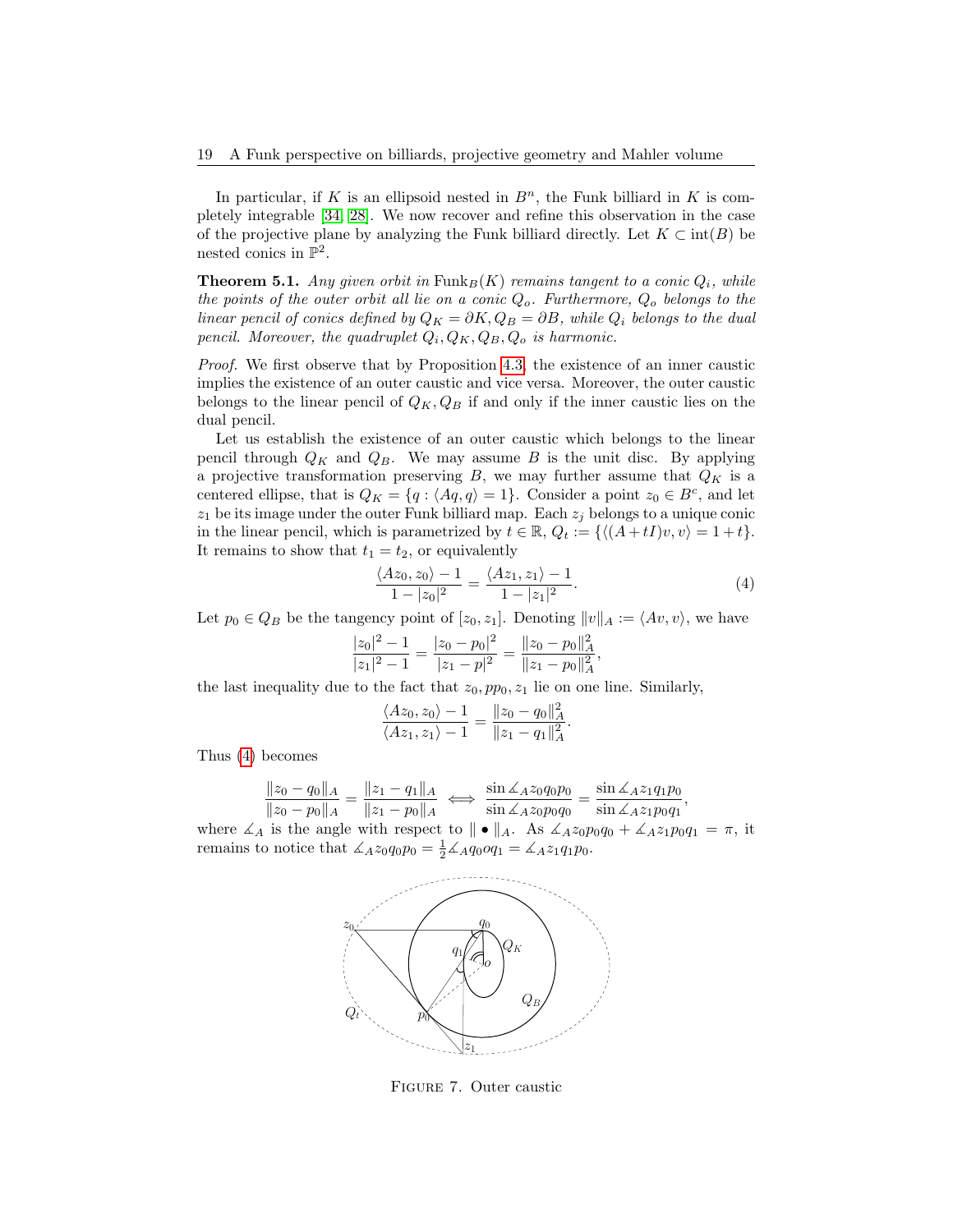For the last statement, we consider a point  $z \in Q_t$ , tangent to  $Q_B$  at p and to  $Q_K$  at q as in figure [8.](#page-19-0)



<span id="page-19-0"></span>Figure 8. Relating the inner and outer caustics

Define the conic Q by  $Q^{-1} := (Q_B^{-1} Q_o) Q_K^{-1}$ . To show that  $Q_i = Q$ , we ought to prove that  $p - q$  is tangent to Q. Now the line through p, q is represented in  $\mathbb{R}^3$  by  $w := (p, 1) \times (p - q, 0) = (J(p - q), det(p, p - q)),$  where J is the counterclockwise rotation by  $\frac{\pi}{2}$ . It remains to check that

$$
\langle Q^{-1}w, w \rangle = 0 \iff \langle (I + tA^{-1})J(p - q), J(p - q) \rangle - (1 + t) \det(p, p - q)^2 = 0.
$$

Putting  $t = -\frac{\langle Az,z\rangle-1}{|z|^2-1}$  $\frac{Az,z\rangle-1}{|z|^2-1}$  and  $z=p+sJp=q+rJAq$  for some  $s,r\in\mathbb{R}$ , we find

 $|z|^2 - 1 = s^2$ ,  $\langle Az, z \rangle = 1 + r^2 \langle AJAq, JAq \rangle$ .

Since  $\det(p, p - q)^2 + \langle p, p - q \rangle^2 = |p - q|^2$ , the claimed equality becomes

$$
s^{2} \langle p, p - q \rangle^{2} = r^{2} \| JAq\|_{A}^{2} (\|J(p - q)\|_{A^{-1}}^{2} - \det(p, p - q)^{2}).
$$

The left hand side can be rewrriten as

$$
\langle sp, p - q \rangle^2 = \langle sJp, J(p - q) \rangle^2 = \langle z - p, J(p - q) \rangle^2 =
$$
  

$$
\langle z - q, J(p - q) \rangle^2 = r^2 \langle J A q, J(p - q) \rangle^2 = r^2 \langle A q, p - q \rangle^2.
$$

It thus remains to check that whenever  $|p| = 1$  and  $\langle Aq, q \rangle = 1$ , one has

$$
\langle Aq, p - q \rangle^2 = ||JAq||_A^2 (||J(p - q)||_{A^{-1}}^2 - \det(q, p - q)^2).
$$

We can write

$$
||J(p-q)||_{A^{-1}}^2 - \det(q, p-q)^2 = ||J(p-q)||_{A^{-1}}^2 - \langle J(p-q), q \rangle^2
$$
  
= 
$$
||J(p-q)||_{A^{-1}}^2 - \langle Aq, J(p-q) \rangle_{A^{-1}}^2
$$
  
= 
$$
\langle J(p-q), \nu \rangle_{A^{-1}}^2
$$

where  $\nu = \frac{Jq}{\|Jq\|_{A^{-1}}}$ , since  $\|Aq\|_{A^{-1}}^2 = \langle A^{-1}Aq, Aq \rangle = 1$  and  $\langle \nu, Aq \rangle_{A^{-1}} = 0$ . It remains to check that

$$
||Jq||_{A^{-1}}\langle JAq,J(p-q)\rangle = ||JAq||_{A}\langle A^{-1}Jq,J(p-q)\rangle,
$$

or equivalently that

$$
||Jq||_{A^{-1}}JAq = ||JAq||_A A^{-1}Jq.
$$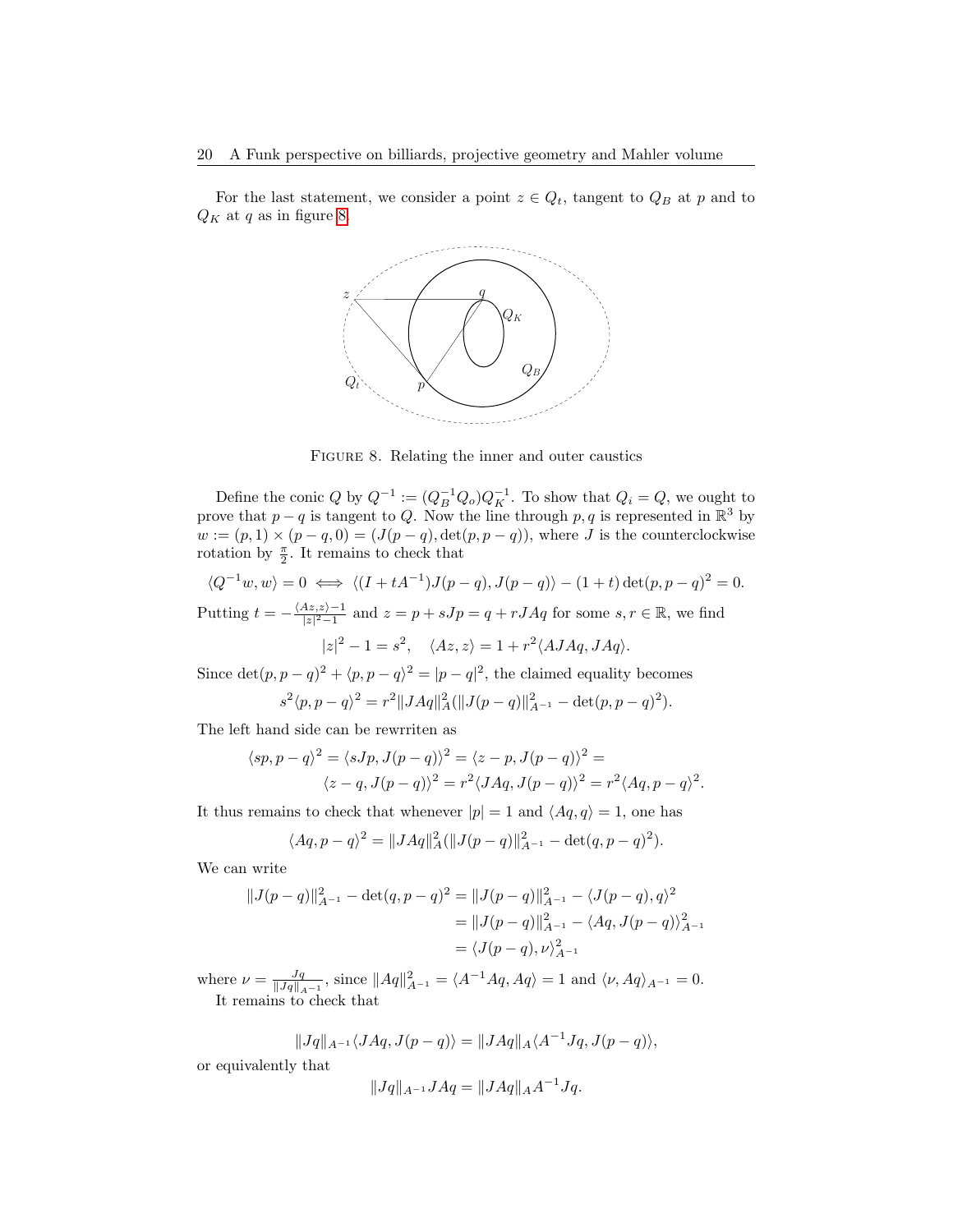If  $JAq = \lambda A^{-1}Jq$  then

$$
\lambda = \frac{\|JAq\|_A}{\|A^{-1}Jq\|_A} = \frac{\|JAq\|_A}{\|Jq\|_{A^{-1}}},
$$

so it remains to check that  $JA$  and  $A^{-1}J$ , or equivalently  $AJA$  and J, are proportional. Both are anti-symmetric  $2 \times 2$  matrices, and so that must be the case.

 $\Box$ 

**Remark 5.2.** When K approaches B,  $Q_i$  and  $Q_o$  become polars of one another with respect to ∂B.

## 6. SCHÄFFER'S DUAL GIRTH CONJECTURE

<span id="page-20-0"></span>The Gutkin-Tabachnikov duality of Minkowski billiards has a continuous counterpart, namely Schäffer's dual girth conjecture  $[26]$ , which is a theorem of Alvarez Paiva [\[1\]](#page-40-7). The setting of Funk geometry is no different, providing another collection of projective invariants enjoying duality.

<span id="page-20-1"></span>**Theorem 6.1.** Let L be a smooth, strictly convex body in  $\mathbb{P}^n$ .

- i) Let  $M \subset \text{int}(L)$  be a compact submanifold with boundary, and consider  $\mathrm{Funk}_L^\eta(M).$  Then its Holmes-Thompson volume, its geodesics and the length of closed geodesics are all independent of  $\eta$ , and thus constitute projective invariants of  $(M, L)$ .
- ii) If K ⊂ int(L) is strictly convex, then Funk<sub>L</sub>( $\partial K$ ) and RFunk<sub>K</sub> $\vee$ ( $\partial L^{\vee}$ ) have the same Holmes-Thompson volumes and length spectra.

Proof. The first claim follows immediately by Proposition [3.7](#page-10-3) and Lemma [3.2,](#page-8-2) as the Funk metric induces on  $M$  a projectively-invariant exact co-nomadic Finsler structure.

For the second claim, we follow closely the proof in [\[1\]](#page-40-7). Write for simplicity  $\partial K$ for Funk $_{L}^{\eta}(\partial K)$ , and similarly  $\partial L^{\vee}$  for RFunk $_{K^{\vee}}^{\theta}(\partial L^{\vee})$ .

Define a smooth embedding  $\Phi_{\eta}: S^*\partial K \to \partial K \times \partial L^{\vee}$  as follows. Let  $\pi_x$ :  $T_x^* K \to T_x^* \partial K$  be the natural projection. Recall that by Proposition [3.4,](#page-9-0)  $S_x^* K =$  $H_{\eta}(x \times \partial L^{\vee})$ , where  $H_{\eta}: K \times L^{\vee} \to T^*K$  is given by eq. [\(3\)](#page-16-1). Now  $\pi_x(S_x^*K) =$  $B_x^* \partial K$ , and  $S_x^* \partial K$  is diffeomorphic to its preimage under  $\pi_x$ , namely the shadow boundary  $Z_x \subset S_x^* K$ . Denote  $\tau_x = \pi_x^{-1} : S_x^* \partial K \to Z_x$ , and define  $\tau_{\eta} : S^* \partial K \to$  $S^*K, (x, \xi') \mapsto (x, \tau_x(\xi'))$ . Set

$$
\Phi_{\eta}(x,\xi') = H_{\eta}^{-1} \circ \tau_{\eta}(x,\xi').
$$

Let us describe the image of  $\Phi_{\eta}$ . It holds that  $(x,\xi) \in \text{Im}(\Phi_{\eta})$  if and only if the restricted projection  $\pi_x: T_{\xi} S_x^* K \to T_x^* \partial K$  is not an isomorphism, or equivalently if the natural pairing  $T_x\partial K \otimes T_\xi \partial L^{\vee} \to \mathbb{R}$  is degenerate. The latter pairing is induced from the natural non-degenerate pairing  $T_x \mathbb{P} \otimes T_\xi \mathbb{P}^\vee \to \mathbb{R}$ , which is given by identifying  $\xi = x^*$ ,  $(x^{\perp})^* = \xi^{\perp}$ , so that  $T_x \mathbb{P} = x^* \otimes (x^{\perp})^* = \xi \otimes \xi^{\perp} = T_{\xi}^* \mathbb{P}^{\vee}$ . In particular,  $\text{Im}(\Phi_n)$  does not depend on  $\eta$ .

Turning to the dual manifold, define  $\overline{\Phi_{\theta}} = \overline{H_{\theta}}^{-1} \circ \tau_{\theta} : S^* \partial L^{\vee} \to \partial K \times \partial L^{\vee}$  in full analogy with  $\Phi_n$ . Observe that the images of the two maps  $\Phi_n$ ,  $\overline{\Phi}_{\theta}$  coincide by their common description as the degeneracy locus of the pairing  $T_x \partial K \otimes T_{\xi} \partial L^{\vee} \to \mathbb{R}$ .

Let  $\alpha_1$  be the canonical contact form on  $S^*\partial K$ , and  $\overline{\alpha}_1$  that of  $S^*\partial L^{\vee}$ . Define  $\alpha_{\eta} = (\Phi_{\eta}^{-1})^* \alpha_1 \in \Omega^1(\text{Im}(\Phi_{\eta}))$  and  $\overline{\alpha}_{\theta} = (\overline{\Phi}_{\theta}^{-1})^*$  $\int_{\theta}^{-1} \phi^* \alpha_1 \in \Omega^1(\text{Im}(\Phi_{\eta}))$ , which coincide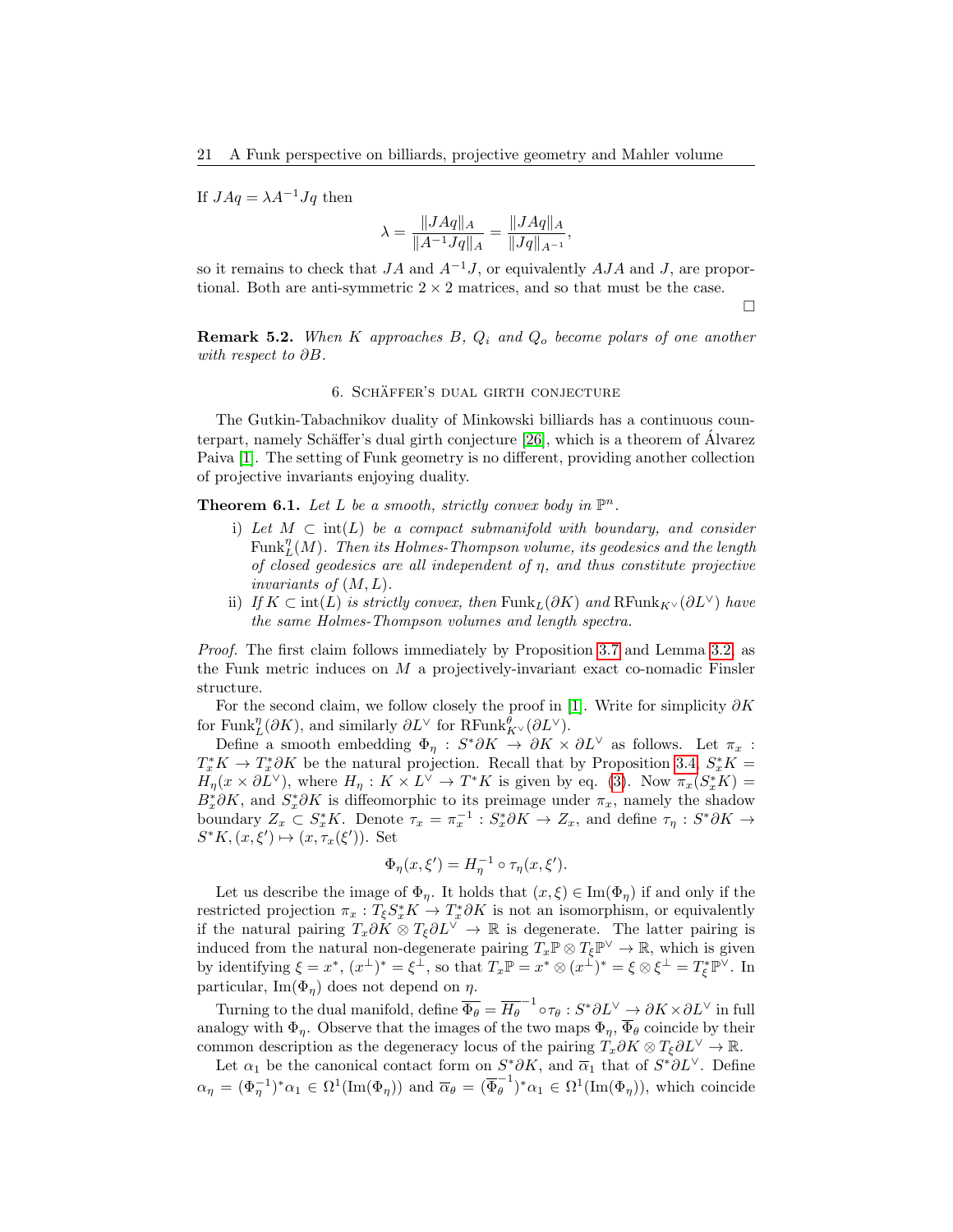with the restriction to Im( $\Phi_n$ ) of the corresponding 1-forms on  $\partial K \times \partial L^{\vee}$  in the proof of Theorem [4.5,](#page-15-2) in particular by that proof  $\alpha_{\eta} - \overline{\alpha}_{\theta}$  is an exact form.

We now have

$$
\text{vol}^{HT}(\text{Funk}_L(\partial K)) = \int_{S^* \partial K} (d\alpha_1)^{n-2} \wedge \alpha_1 = \int_{\text{Im}(\Phi_\eta)} d\alpha_\eta^{n-2} \wedge \alpha_\eta
$$

$$
= \int_{\text{Im}(\overline{\Phi}_\theta)} d\overline{\alpha}_\theta^{n-2} \wedge \overline{\alpha}_\theta = \text{vol}^{HT}(\text{Funk}_{K^\vee}(\partial L^\vee)).
$$

Similarly, the length spectrum of  $\text{Funk}_L^{\eta}(\partial K)$  coincides with the action spectrum of  $\alpha_{\eta}$  on Im( $\Phi_{\eta}$ ), which is also the action spectrum of  $\overline{\alpha}_{\theta}$ .

We remark that the Holmes-Thompson volumes of  $\text{Funk}_L(\partial K)$  and  $\text{RFunk}_L(\partial K)$ trivially coincide.

*Proof of Corollary [2.](#page-3-3)* This follows at once from Theorem [6.1,](#page-20-1) since the Hilbert length of a curve coincides with its 1-dimensional Funk Holmes-Thompson volume.  $\Box.$ 

## 7. Mahler volumes of every Funk scale

<span id="page-21-0"></span>Define the Funk-Mahler volume of radius  $0 < r < \infty$  (around  $q \in \text{int}(K)$ ) by

$$
M_r(K,q) = \omega_n r^{-n} \operatorname{vol}_K^F(B_r^F(q,K)), \quad M_r(K) = \inf_{q \in \operatorname{int}(K)} M_r(K,q).
$$

In Euclidean terms, we have

$$
M_r(K, q) = r^{-n} \int_{z \in q + (1 - e^{-r})(K - q)} |K^z| dz,
$$

where  $K^z$  denotes the dual body with respect to z. Evidently,  $M_r(K, q)$  is invariant under the full linear group with  $q$  at the origin.

<span id="page-21-1"></span>**Lemma 7.1.** For any convex K,  $M_r(K,q)$  is a strictly convex function of q. In particular, if  $K = -K$  then  $M_r(K) = M_r(K, 0)$ .

*Proof.* The function  $z \mapsto |K^z|$  is well-known to be strictly convex in  $z \in \text{int}(K)$ . This follows at once by writing

$$
|K^z| = \omega_n \int_{S^{n-1}} \max_{x \in K} \langle \theta, x - z \rangle^{-n} d\sigma(\theta),
$$

where  $\sigma$  is the rotation-invariant probability measure on  $S^{n-1}$ , and noticing that for any fixed  $x, \theta$ , the function  $z \mapsto (\langle x, \theta \rangle - \langle z, \theta \rangle)^{-n}$  is strictly convex.

It follows that

$$
M_r(K, q) = r^{-n} \int_{(1 - e^{-r})K} |K^{e^{-r}q + w}| dw
$$

is convex as well.

If  $K = -K$  then  $M_r(K, q) = M_r(K, -q)$ , and so  $q = 0$  must be a minimum.

 $\Box$ 

The Funk-Mahler volume enjoys invariance under duality, as follows.

**Proposition 7.2.** It holds for all  $K \subset \mathbb{R}^n$  that  $M_r(K,q) = M_r(K^q,q)$ . In particular, if  $K = -K$  then  $M_r(K) = M_r(K^o)$ .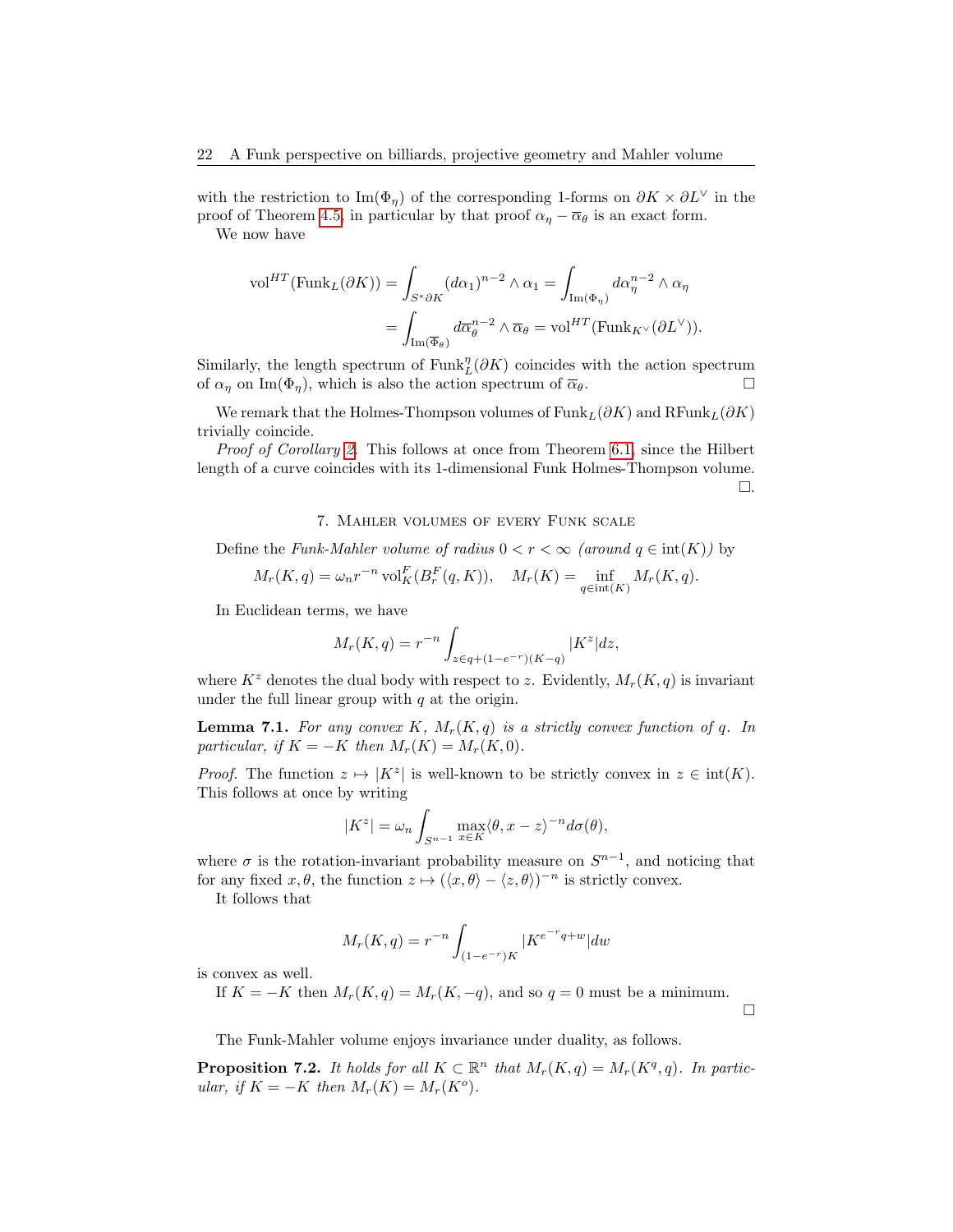*Proof.* We may assume  $q = 0$ . Put  $\rho = 1 - e^{-r}$ , so that  $B_r^F = \rho K$  is the ball of radius  $r$  in the Funk metric, centered at the origin. Then

$$
M_r(K,0) = \frac{\omega_n}{r^n} \operatorname{vol}_K^F(\rho K) = \frac{\omega_n}{r^n} \operatorname{vol}_{\rho^{-1}K^o}^F(K^o) = M_r(\rho^{-1}K^o, 0) = M_r(K^o, 0),
$$

where the second equality is due to Corollary [3.11,](#page-11-0) the penultimate equality holds since  $K^o$  is the ball of radius r around the origin in the Funk geometry of  $\rho^{-1}K^o$ , and the last equality is due to GL-invariance.

The second statement now follows by Lemma [7.1.](#page-21-1)  $\Box$ 

Remark 7.3. In projective-invariant terms, this duality assumes the following form. For  $K \subset \mathbb{P}$ ,  $q \in \text{int}(K)$  and  $\eta \in \text{int}(K^{\vee})$ , let  $B_r^{\eta}(K,q)$  be the outward ball of radius r centered at q in  $\text{Funk}_{\eta}(K)$ . Then  $B_r^{\eta}(K,q) \subset \text{Funk}_{\eta}(K)$  and  $B_r^q(K^{\vee}, \eta) \subset \text{Funk}_q(K^{\vee})$  have equal volume.

As  $r \to 0$ ,  $M_r(K,q) \to M_0(K,q) := |K||K^q|$ . Thus the Mahler volume  $M_0(K) :=$  $\lim_{r\to 0} M_r(K)$  is recovered at infinitesimal scale.

On the opposite end of the scale, the asymptotics of  $M_r(K,q)$  is governed by the regularity of the boundary of  $K$ . When  $K$  is smooth and strictly convex, we recover the centro-affine surface area as  $r \to \infty$ , as established in [\[9\]](#page-40-3). Recall that the centro-affine surface area relative to  $q \in \text{int}(K)$  is given by

<span id="page-22-0"></span>
$$
\Omega_n(K,q) = \int_{\partial K} \frac{k_p^{\frac{1}{2}}}{\langle p-q, \nu_p \rangle^{\frac{n+1}{2}}} d\mu_K(p;q) = \int_{\partial K} \frac{k_p^{\frac{1}{2}}}{\langle p-q, \nu_p \rangle^{\frac{n-1}{2}}} d\mathcal{H}^{n-1}(p), \quad (5)
$$

where  $k_p$  is the Gaussian curvature of  $\partial K$  at p,  $\nu_p$  the unit outward normal, and  $\mu_K(p;q)$  the cone measure with the origin at q.

As [\[9\]](#page-40-3) focuses on the Hilbert metric with the Busemann volume, we provide for the sake of completenss the details of the computation in our case.

<span id="page-22-1"></span>**Lemma 7.4.** Let A be a positive-definite  $n \times n$  matrix, and  $Q_A = \{x \in \mathbb{R}^n :$  $\langle Ax, x \rangle \leq 1$ . Then for  $p \in \partial Q_A$  and  $0 < \rho < 1$ , we have

$$
|Q_A^{\rho p}|=\omega_n\frac{(\det A)^{1/2}}{(1-\rho^2)^{\frac{n+1}{2}}}=\omega_n\frac{1}{(1-\rho^2)^{\frac{n+1}{2}}}\frac{k_p^{1/2}}{\langle p,\nu_p\rangle^{\frac{n+1}{2}}}.
$$

*Proof.* For the first equality, we compute that  $Q_A^{pp} = \{\xi : \langle B(\xi - c), \xi - c \rangle \leq 1\},\$ where, denoting  $B_0 = A^{-1} - \rho^2 pp^T$ , we have

$$
c = \rho B_0^{-1} p
$$
,  $B = \frac{B_0}{1 + \rho^2 \langle B_0^{-1} p, p \rangle}$ .

Now by the Sherman-Morrison formula,

$$
B_0^{-1} = A + \frac{\rho^2}{1 - \rho^2} App^T A \Rightarrow \langle B_0^{-1}p, p \rangle = \frac{1}{1 - \rho^2},
$$

while by the matrix determinant lemma we h ave

$$
\det B_0 = (1 - \rho^2) \det A^{-1}.
$$

It follows that

$$
|Q_A^{\rho p}| = \omega_n \sqrt{\det B}^{-1} = \omega_n \sqrt{\frac{\det A}{1 - \rho^2}} (1 - \rho^2)^{-\frac{n}{2}} = \omega_n \frac{\sqrt{\det A}}{(1 - \rho^2)^{\frac{n+1}{2}}}
$$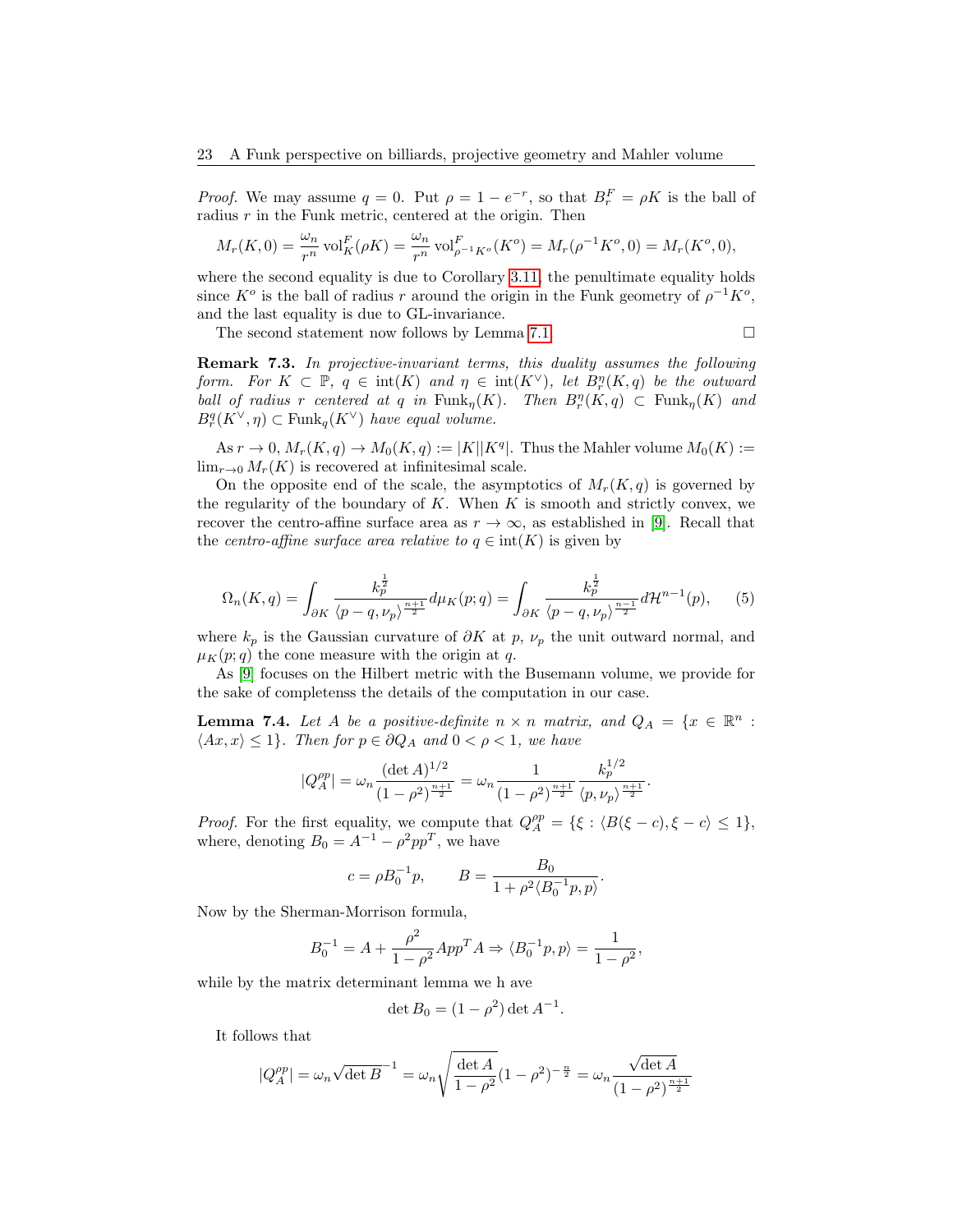For the second equality, recall that  $\nu_x = \frac{Ax}{|Ax|}$ . It follows that for  $v \in T_pQ_A$ ,

$$
D_p \nu_x(v) = \frac{Av}{|Ap|} - \langle \frac{Av}{|Ap|}, \nu_p \rangle \nu_p = \frac{1}{|Ap|} \pi_{T_p Q_A} \circ A.
$$

Take an orthonormal basis  $v_1, \ldots, v_{n-1}$  of  $T_pQ_A$ , and evaluate the volume of  $A(v_1 \wedge \cdots \wedge v_{n-1} \wedge p)$  in two ways. We get

$$
|A(v_1 \wedge \cdots \wedge v_{n-1} \wedge p)| = \det A \cdot \langle p, \nu_p \rangle = \det(\pi_{T_p Q_A} \circ A) \cdot |Ap|.
$$

Noting also that  $\langle p, \nu_p \rangle = \frac{1}{|Ap|}$  since  $\langle Ap, p \rangle = 1$ , we find det  $A = \frac{k_p}{\langle p, \nu_p \rangle^{n+1}}$ .

<span id="page-23-0"></span>**Lemma 7.5.** For  $K \in \mathcal{K}_0(\mathbb{R}^n)$  smooth and strictly convex, and  $p \in \partial K$ , we have

$$
|K^{\rho p}| = (1 - \rho)^{-\frac{n+1}{2}} \left( 2^{-\frac{n+1}{2}} \omega_n \frac{k_p^{1/2}}{\langle p, \nu_p \rangle^{\frac{n+1}{2}}} + \text{err}(p) \right),
$$

where  $err(p) \rightarrow 0$  as  $\rho \rightarrow 1$ , uniformly in  $p \in \partial K$ .

*Proof.* Throughout the proof, c, c' will be positive constants that are bounded away from 0 and  $\infty$ , uniformly in  $p \in \partial K$ , and may change between occurrences.

As both  $|K^{\rho p}|$  and the main term on the right hand side are  $SL(n)$ -invariant, we may assume without loss of generality that  $p = -e_n$  and  $T_p \partial K = \text{Span}(e_1, \ldots, e_{n-1}).$ We may further assume that  $y_n = -1 + \frac{a_p}{2} |y'|^2$  is the quadratic approximation of  $\partial K$ near p, where we write  $y' = (y_1, \ldots, y_{n-1})$ . Let Q be the ellipsoid  $a_p|y'|^2 + y_n^2 = 1$ , osculating  $\partial K$  at p. Write  $1 - \rho = \epsilon^2$ , and note that  $c \le a_p \le c'$ .

Let  $\nu_x$  be the Euclidean normal at  $x \in \partial K$ . One has

$$
\|\nu_x\|_{K^{\rho p}} = h_K(\nu_x) - \langle \nu_x, \rho p \rangle = \langle x - \rho p, \nu_x \rangle.
$$

We may therefore parametrize the points of  $K^{\rho p}$  by

$$
\zeta_K : [0,1] \times \partial K \to K^{\rho p}, \quad \zeta_K(\alpha, x) = \alpha \frac{\nu_x}{\langle x - \rho p, \nu_x \rangle}.
$$

Then by Cauchy-Schwartz,

$$
\langle x - \rho p, \nu_x \rangle \ge \langle x - p, \nu_x \rangle - (1 - \rho) |\langle p, \nu_x \rangle| \ge \langle x - p, \nu_x \rangle - \epsilon^2.
$$

Let H be the hyperplane parallel to  $T_p\partial K$  at distance  $\epsilon$  from it, and  $H^+, H^-$  the half-spaces it defines, with  $p \in H^+$ . We claim that  $|\zeta_K([0,1] \times \partial (K \cap H^-))| \leq c\epsilon^{-n}$ .

Consider  $x \in \partial K \cap H^-$ , so  $|x - p| \ge \epsilon$ . If  $\nu_x$  is proportional to  $x - p$  then  $\langle x-p,\nu_x\rangle |x-p| \geq \epsilon$ , and  $|\zeta_K(\alpha,x)| \leq \frac{2}{\epsilon}$ . Otherwise, consider the affine plane  $P = p + \text{Span}(x - p, \nu_x)$ , and consider the planar convex body  $K_P = K \cap P$ . Using Euclidean coordinates  $(x_1, x_2)$  in which  $T_p K_P = \mathbb{R}e_1, Q_P = Q \cap P$  is osculated at *p* by the parabola  $x_2 = -1 + \frac{1}{2} a_p x_1^2$ .

We orient  $\partial K$  in such a way that the tangent at x makes an acute angle with  $x - p$ . Let  $y \in H \cap \partial K_P$  belong to the oriented arc  $[p, x] \subset \partial K_P$ . It holds by the convexity of  $K_P$  that

$$
\langle x - p, \nu_x \rangle \ge |x - p| \sin \angle pxy = |p - y| \sin \angle pyx \ge c\sqrt{\epsilon} \sin \angle pyx.
$$

Denoting by v the tangent ray to  $\partial K_P$  at y, we have

$$
c\sqrt{\epsilon} = \measuredangle pyz \le \measuredangle pyx \le \pi - \measuredangle(y - p, v) = \pi - c\sqrt{\epsilon}.
$$

Therefore,

$$
\langle x - p, \nu_x \rangle \ge c\sqrt{\epsilon} \sin \angle pyx \ge c\epsilon.
$$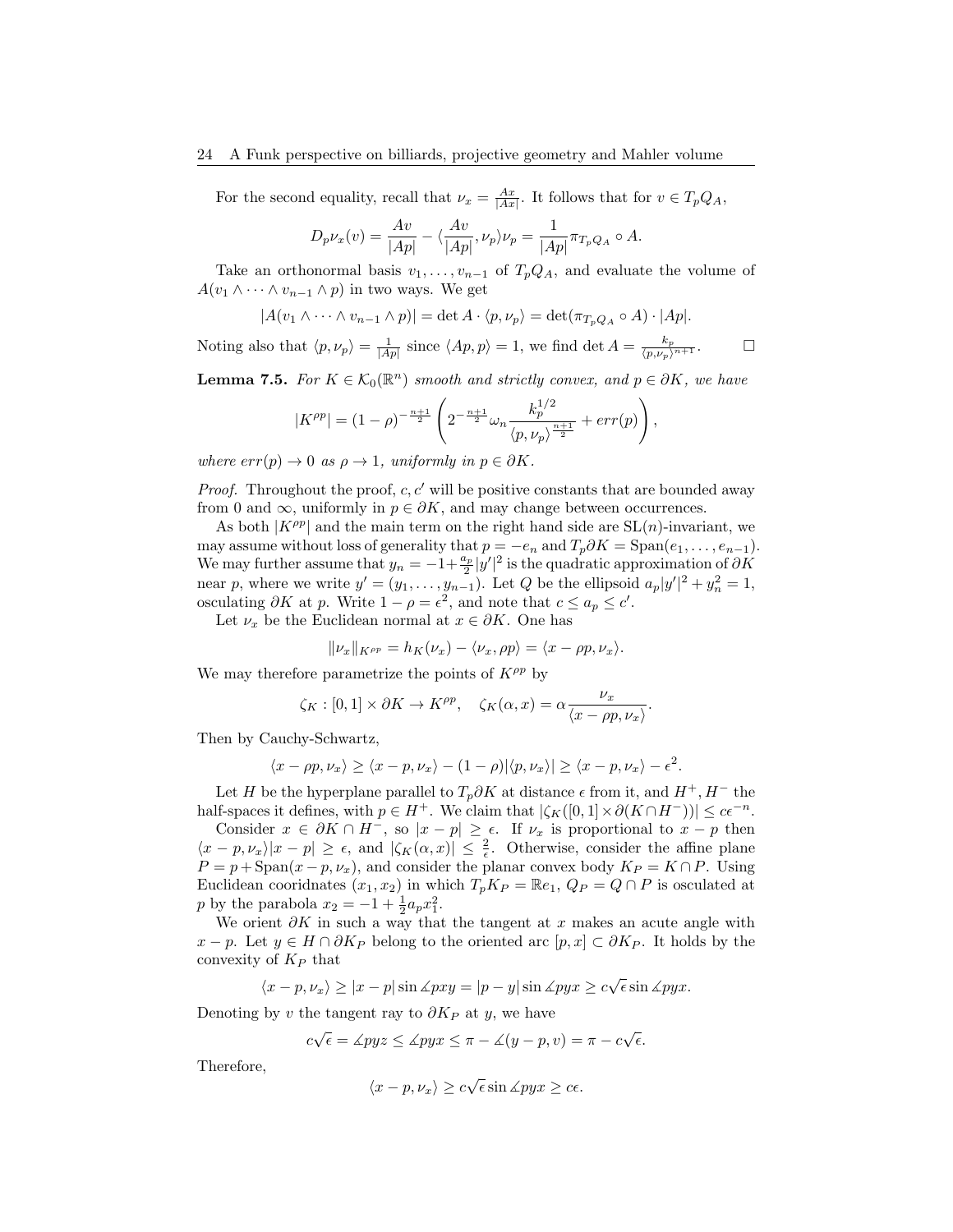

Figure 9.

Thus again we find that  $|\zeta_K(\alpha, x)| \leq \frac{c}{\epsilon}$ . That is,  $\zeta_K([0, 1] \times \partial K \cap H^-) \subset \frac{c}{\epsilon}B^n$ , and so

<span id="page-24-0"></span>
$$
|\zeta_K([0,1] \times (\partial K \cap H^-))| \le c\epsilon^{-n}.\tag{6}
$$

Define  $z_K(y')$ ,  $z_Q(y') : \mathbb{R}^{n-1} \to \mathbb{R}$  for  $|y'| < c\sqrt{\epsilon}$  by having  $x_K(y') := (y', z_K(y')) \in$  $\partial K, x_Q(y') := (y', z_Q(y')) \in \partial Q$ , and let  $\nu_K(y'), \nu_Q(y')$  be the correspondning unit normals. Then  $z_K(y') = z_Q(y') + O(|y'|^3) = -1 + \frac{\tilde{a}_p}{2}|y'|^2 + O(|y'|^3)$ .



FIGURE 10.

Define the ellipsoids  $Q_{\pm} = \{y : \frac{1}{2}(a_p \pm 2\epsilon^{1/3})|y'|^2 + y_n^2 = 1\}$ . It holds that  $z_{Q_{\pm}}(y') = -1 + \frac{1}{2}(a_p \pm 2\epsilon^{1/3})|y'|^2 + O(|y'|^3)$ , and so for  $\epsilon \ll 1$ ,

 $Q_+ \cap H^+ \subset K \cap H^+ \subset Q_- \cap H^+.$ 

Moreover, as  $|\nu_K(y') - \nu_Q(y')| = O(|y'|)$  and  $|y'| \le c\epsilon^{1/2} \ll \epsilon^{1/3}$ , it is evident that  $\zeta_{\Omega}$  ([0, 1] × Q− ∩ H<sup>+</sup>) ⊂  $\zeta_{K}$ ([0, 1] × K ∩ H<sup>+</sup>) ⊂  $\zeta_{\Omega}$  ([0, 1] × Q<sub>+</sub> ∩ H<sup>+</sup>).

$$
\zeta Q_{-}([0,1] \wedge \zeta_{-} + H) \subseteq \zeta K([0,1] \wedge K + H) \subseteq \zeta Q_{+}([0,1] \wedge \zeta_{+} + H)
$$

By estimate [\(6\)](#page-24-0) applied to  $Q_{\pm}$  and combined with Lemma [7.4,](#page-22-1) we have

$$
\zeta_{Q_{\pm}}([0,1] \times Q_{\pm} \cap H^{+}) = \epsilon^{-(n+1)} \left( 2^{-\frac{n+1}{2}} \omega_n \frac{k_p^{1/2}}{\langle p, \nu_p \rangle^{\frac{n+1}{2}}} + \text{err}_{\pm}(p) \right)
$$

and applying  $(6)$  for  $K$ , the claim follows.

<span id="page-24-1"></span>**Proposition 7.6.** For  $q \in \text{int}(K)$ ,

$$
\lim_{R \to \infty} \frac{\text{vol}_{K}^{F}(B_{R}^{F}(q,K))}{e^{\frac{n-1}{2}R}} = \frac{1}{n-1} 2^{-\frac{n-1}{2}} \Omega_{n}(K, q).
$$

 $\Box$ 

,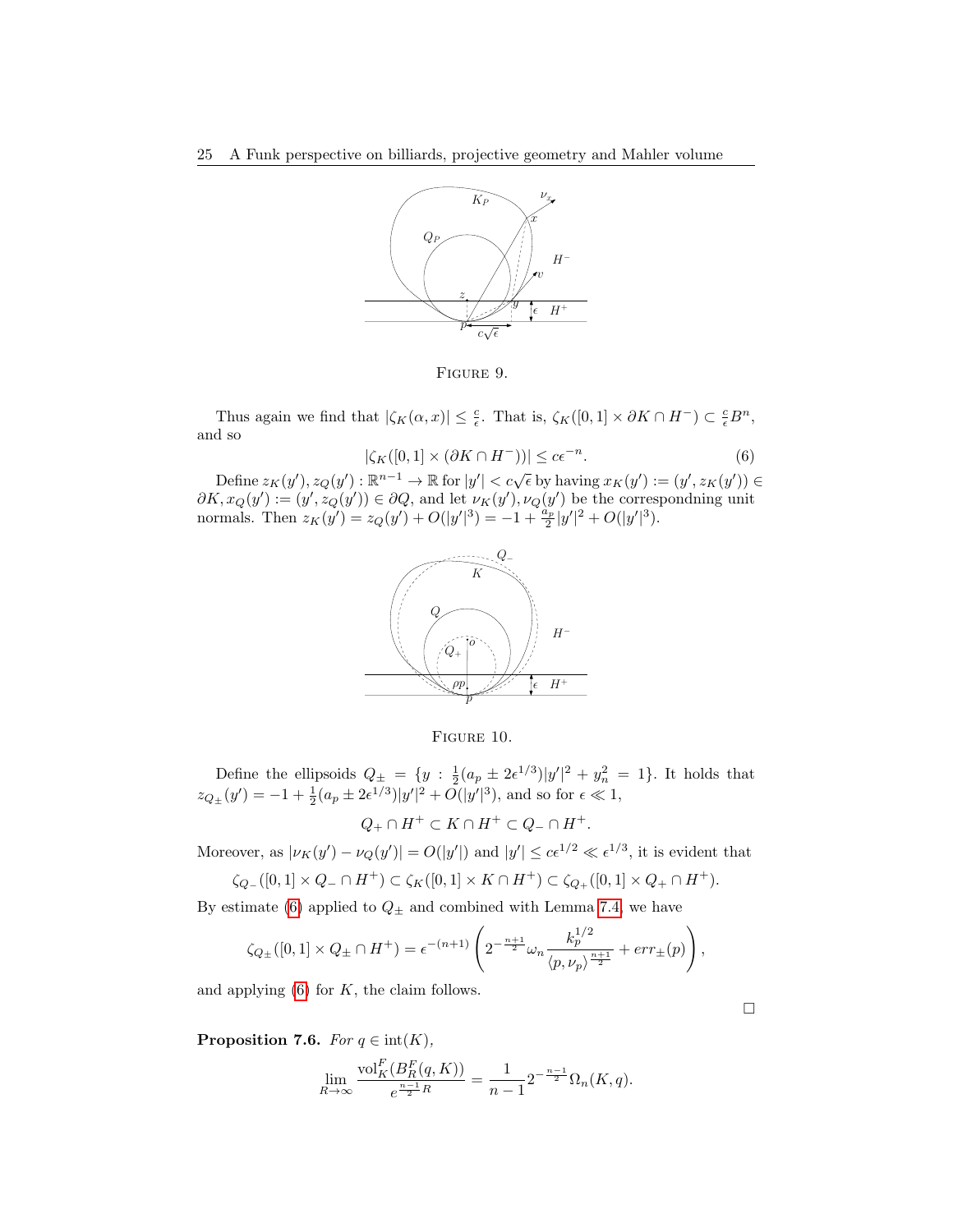*Proof.* We may put  $q = 0$ . Parametrize the outward Funk ball of radius R around 0 by  $p \in \partial K$ ,  $0 \le r \le R$  using  $\phi(p,r) = (1 - e^{-r})p$ . Then

$$
\text{vol}_{K}^{F}(B_{R}^{F}(0,K)) = \int_{0}^{R} \int_{\partial K} |K^{\phi(p,r)}| \text{Jac}(\phi(p,r)) d\mathcal{H}^{n-1}(p) dr.
$$

Now  $Jac(\phi(p,r)) = (1 - e^{-r})^{n-1} e^{-r} \langle p, \nu_p \rangle$ , while by Lemma [7.5](#page-23-0)

$$
|K^{\phi(p,r)}| = 2^{-\frac{n+1}{2}} \omega_n e^{\frac{n+1}{2}r} \frac{k_p^{1/2}}{\langle p, \nu_p \rangle^{\frac{n+1}{2}}} + o(e^{\frac{n+1}{2}r}),
$$

where the error term is uniform in  $p$ . Applying l'Hospital's rule we find

$$
\lim_{r \to \infty} \frac{\text{vol}_K^F(B_r^F(0, K))}{e^{\frac{n-1}{2}r}} = \lim_{r \to \infty} \frac{2}{n-1} \frac{(1 - e^{-r})^{n-1} e^{-r} \int_{\partial K} |K^{\phi(p,r)}| \langle p, \nu_p \rangle d\mathcal{H}^{n-1}(p)}{e^{\frac{n-1}{2}r}}
$$
\n
$$
= \frac{1}{n-1} 2^{-\frac{n-1}{2}} \int_{\partial K} \frac{k_p^{1/2}}{\langle p, \nu_p \rangle^{\frac{n-1}{2}}} d\mathcal{H}^{n-1}(p).
$$

#### 8. Maximizing the Funk-Mahler volume

<span id="page-25-0"></span>Let us introduce for convenience  $\rho = 1 - e^{-r}$ , and the modified Funk-Mahler volumes

$$
\widetilde{M}_{\rho}(K,q) := r^{n} M_{r}(K,q) = \int_{z \in q + \rho(K-q)} |K^{z}| dz, \quad \widetilde{M}_{\rho}(K) = \inf_{q \in \text{int}(K)} \widetilde{M}_{\rho}(K,q).
$$

**Lemma 8.1.** Let  $B \subset \mathbb{R}^n$  be an ellipsoid. Then

$$
\widetilde{M}_{\rho}(B) = n\omega_n^2 \int_0^{\rho} \frac{t^{n-1}dt}{(1-t^2)^{\frac{n+1}{2}}}.
$$

Proof. By Lemmas [7.1](#page-21-1) and [7.4,](#page-22-1)

$$
\widetilde{M}_{\rho}(B) = \widetilde{M}_{\rho}(B^n, 0) = \int_{\rho B} |B^z| dz = \omega_n \int_{\rho B} \frac{dz}{(1 - |z|^2)^{\frac{n+1}{2}}} = n\omega_n^2 \int_0^{\rho} \frac{t^{n-1}dt}{(1 - t^2)^{\frac{n+1}{2}}}.
$$

In light of the discussion in section [7,](#page-21-0) and inspired by the Blaschke-Santaló and the centro-affine isoperimetric inequalities, we propose a unified inequality containing both of the above as limiting cases.

<span id="page-25-1"></span>**Conjecture 8.2.** Fix any  $0 \leq \rho < 1$ , and let  $K \in \mathcal{K}(\mathbb{R}^n)$  have 0 as its centroid.

- i)  $\widetilde{M}_{\rho}(K, 0) \le \widetilde{M}_{\rho}(B^n)$ .
- ii) If  $\widetilde{M}_{\rho}(K, 0) = \widetilde{M}_{\rho}(B^n)$  then K is an ellipsoid.

This is not to say that  $\widetilde{M}_{\rho}(K) = \widetilde{M}_{\rho}(K,0)$ : as  $\rho \to 0$ ,  $\widetilde{M}_{\rho}(K,q)$  attains its minimum close to the Santaló point of  $K$ , which generally differs from the centroid.

We will prove the conjecture in the restricted class of unconditional convex bodies. To this end, we must expand our discussion to include log-concave functions. We write  $f_q(\bullet) = f(q + \bullet)$ .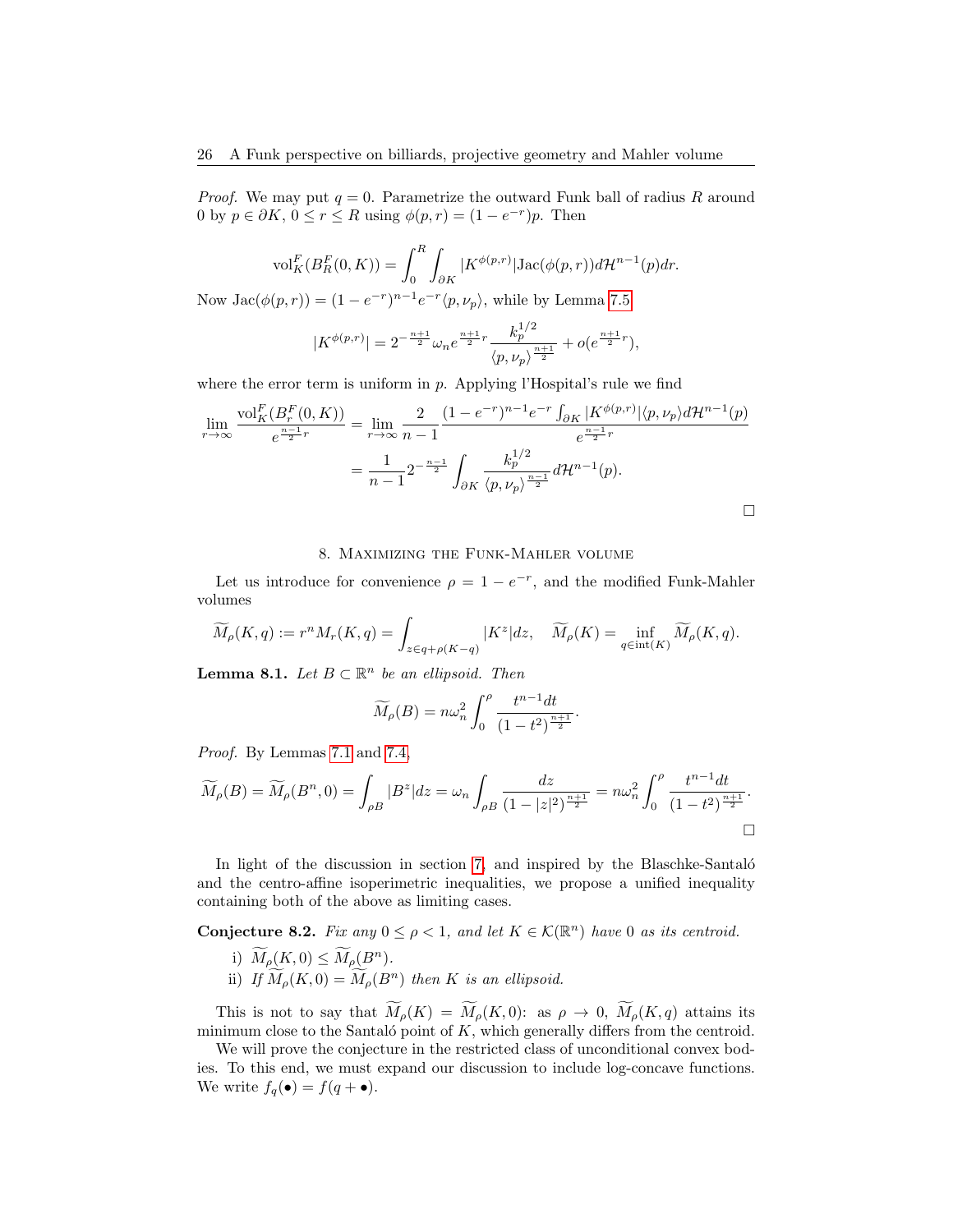**Definition 8.3.** For  $f : \mathbb{R}^n \to \mathbb{R}_+$  a Borel function, put  $\phi(x) = -\log f(x) : \mathbb{R}^n \to$  $\mathbb{R} \cup \{+\infty\}$ . Define for  $\rho \in \mathbb{C}$  the Funk-Mahler volumes around 0

$$
\widetilde{M}_{\rho}(f,0) := \frac{1}{n!} \int_{z \in \mathbb{R}^n} e^{-\phi(\frac{z}{\rho})} \int_{\xi \in \mathbb{R}^n} e^{-\mathcal{L}\phi_z(\xi)} d\xi dz
$$
  
= 
$$
\frac{1}{n!} \rho^n \int_{\mathbb{R}^n \times \mathbb{R}^n} e^{-\phi(x) - \mathcal{L}\phi(\xi) + \rho\langle x, \xi \rangle} dx d\xi,
$$

whenever the integral converges. Define also

$$
\widetilde{M}_{\rho}(f,q):=\widetilde{M}_{\rho}(f_q,0),\quad \widetilde{M}_{\rho}(f):=\inf_{q\in\mathbb{R}^n}\widetilde{M}_{\rho}(f,q).
$$

As  $\rho \to 0$ ,

$$
\widetilde{M}_{\rho}(f,0) \sim \frac{1}{n!} \rho^n \int_{\mathbb{R}^n \times \mathbb{R}^n} e^{-\phi(z) - \mathcal{L}\phi(\xi)} dx d\xi,
$$

which is the functional Mahler product.

<span id="page-26-0"></span>**Lemma 8.4.** It holds that  $\widetilde{M}_{\rho}(f, 0) = \widetilde{M}_{\rho}(\lambda f \circ A, 0)$  for any  $\lambda > 0$  and  $A \in GL_n(\mathbb{R})$ . Furthermore,  $\widetilde{M}_{\rho}(f,q)$  is a convex function of q, and strictly convex where finite.

Proof. The first statement is immediate from definition by the GL-equivariance of the Legendre transform, and since  $\mathcal{L}(\phi + c) = \mathcal{L}\phi - c$ .

For the second, observe that

$$
\widetilde{M}_{\rho}(f,q) = \frac{1}{n!} \int_{\mathbb{R}^n \times \mathbb{R}^n} e^{-\phi(\frac{w}{\rho}) + \langle \xi, w \rangle - \mathcal{L}\phi(\xi)} e^{(1-\rho)\langle \xi, q \rangle} dw d\xi,
$$

and note that  $t \mapsto e^{(1-\rho)t}$  is strictly convex.

The functional Funk-Mahler volumes generalize those previously introduced for convex bodies, as follows.

<span id="page-26-1"></span>**Lemma 8.5.**  $\widetilde{M}_{\rho}(\mathbb{1}_K, 0) = \widetilde{M}_{\rho}(K, 0).$ 

*Proof.* Recall that  $\mathcal{L}(-\log 1_K)(\xi) = h_K(\xi) = ||\xi||_{K^o}$ . Thus

$$
\widetilde{M}_{\rho}(\mathbb{1}_{K},0)=\frac{1}{n!}\int_{\rho K\times \mathbb{R}^{n}}e^{-\|\xi\|_{K^{z}}}dzd\xi=\frac{1}{n!}\int_{\rho K}dz\int_{0}^{\infty}r^{n-1}e^{-r}dr\int_{\partial K^{z}}d\mu_{K^{z}},
$$

where  $d\xi = r^{n-1} dr d\mu_{K^z}$ . Thus

$$
\widetilde{M}_{\rho}(\mathbb{1}_K,0) = \frac{1}{n!}(n-1)!n \int_{\rho K} |K^z| dz = \widetilde{M}_{\rho}(K,0). \quad \Box
$$

Using this representation, let us exhibit a curious property of the Funk-Mahler volume of a convex body, which at present we only formally establish for zonoids.

**Proposition 8.6.** Assume  $0 \in \text{int}(K)$ . There is then a continuous extension of  $M_{\rho}(K, 0)$  to  $\rho \in [0, 1) \times i\mathbb{R}$ , which is analytic in  $(0, 1) \times i\mathbb{R}$ . Furthermore if  $K$  is a zonoid, then

$$
\lim_{t \to \pm \infty} \widetilde{M}_{it}(K, 0) = i^{n} \frac{(2\pi)^{n}}{n!}.
$$

*Proof.* For the first statement, put  $\rho = s + it$ , write

$$
\widetilde{M}_{\rho}(K,0) = \widetilde{M}_{\rho}(\mathbb{1}_K,0) = \frac{(s+it)^n}{n!} \int_{K \times \mathbb{R}^n} e^{-h_K(\xi) + s\langle x,\xi \rangle + it\langle x,\xi \rangle} dx d\xi,
$$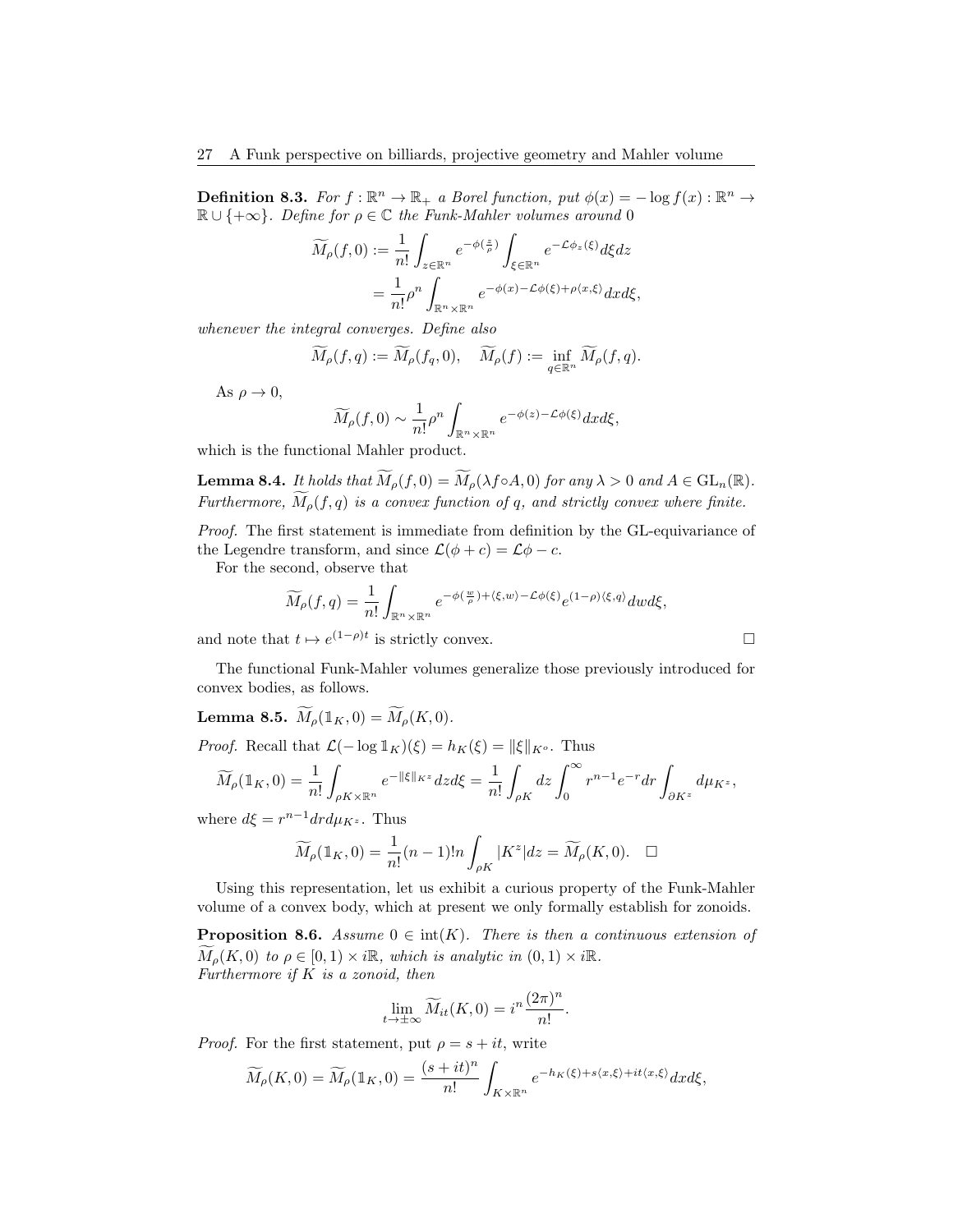and note that

$$
\frac{1}{n!} \int_{K \times \mathbb{R}^n} e^{-h_K(\xi) + s \langle x, \xi \rangle} dx d\xi = \frac{1}{s^n} \widetilde{M}_s(K, 0) < \infty
$$

for  $0 \leq s < 1$ .

For the second statement, let  $\mathcal{F}(f)(y) = \int_{\mathbb{R}^n} f(x)e^{-i\langle x, y \rangle} dx$  be the Fourier transform. Write

$$
\widetilde{M}_{it}(K,0) = \frac{i^n}{n!} t^n \int_{\mathbb{R}^n \times \mathbb{R}^n} \mathbb{1}_K(x) e^{-h_K(\xi)} e^{it\langle x,\xi \rangle} dx d\xi
$$

$$
= \frac{i^n}{n!} \int_{\mathbb{R}^n} \mathbb{1}_K(\frac{x}{t}) \mathcal{F}(e^{-h_K})(-x) dx
$$

$$
= \frac{i^n}{n!} \int_{\mathbb{R}^n} e^{-h_K(\xi)} \int_{tK} e^{i\langle x,\xi \rangle} dx d\xi,
$$

and note that  $\mathcal{F}(e^{-h_K}) \in L^1(\mathbb{R}^n)$  when K is a zonoid. Thus as  $t \to \pm \infty$ ,

$$
\widetilde{M}_{it}(K,0) \to \frac{i^n}{n!} \int_{\mathbb{R}^n} \mathcal{F}(e^{-h_K}) = \frac{i^n}{n!} (2\pi)^n e^{-h_K(0)} = i^n \frac{(2\pi)^n}{n!}.
$$

Motivated by Conjecture [8.2,](#page-25-1) and inspired by the results of [\[19\]](#page-41-11), we boldly put forward the following

<span id="page-27-2"></span>**Conjecture 8.7.** Consider two Borel functions  $\phi, \psi : \mathbb{R}^n \to \mathbb{R} \cup \{+\infty\}$  such that for all  $x, \xi \in \mathbb{R}^n$  one has  $\phi(x) + \psi(\xi) \geq \langle x, \xi \rangle$ . Assume also  $\int xe^{-\phi(x)}dx = 0$ . Then for all  $0 \leq \rho < 1$ ,

<span id="page-27-1"></span>
$$
\int_{\mathbb{R}^n \times \mathbb{R}^n} e^{-\phi(x) - \psi(\xi) + \rho\langle x, \xi \rangle} dx d\xi \le (2\pi)^n (1 - \rho^2)^{-\frac{n}{2}}.
$$
 (7)

Equality is attained uniquely, up to equality a.e., by the pairs of functions

<span id="page-27-0"></span>
$$
\phi(x) = \frac{1}{2} \langle Ax, x \rangle + c, \quad \psi(\xi) = \mathcal{L}\phi(\xi) = \frac{1}{2} \langle A^{-1}x, x \rangle - c,
$$
\n(8)

for some  $A > 0$  and  $c \in \mathbb{R}$ .

We remark that here and in the following, one may restrict attention to dual pairs of convex functions  $\phi, \psi = \mathcal{L}\phi$ , without loss of generality. In all that follows, we take a.e.-uniqueness to mean uniqueness up to equality a.e.

Let us check the trivial statement in the conjecture.

**Lemma 8.8.** Pairs  $\phi, \psi$  as in [\(8\)](#page-27-0) give equality in [\(7\)](#page-27-1).

*Proof.* Taking  $q(x) = \frac{1}{2}|x|^2$ ,

$$
\mathcal{L}q_z(\xi) = \frac{|\xi|^2}{2} - \langle \xi, z \rangle,
$$

and so

$$
\int_{\mathbb{R}^n \times \mathbb{R}^n} e^{-\frac{|z|^2}{2\rho^2} - \frac{|\xi|^2}{2} + \langle \xi, z \rangle} d\xi dz = \rho^n \int e^{-\frac{1}{2}(|w|^2 + |\xi|^2 - 2\rho \langle w, \xi \rangle)} d\xi dw
$$
  
\n
$$
= \rho^n \int e^{-\frac{1}{2}(|w - \rho \xi|^2 + (1 - \rho^2)|\xi|^2)} d\xi dw = \int e^{-\frac{1}{2}|w|^2} dw \int e^{-\frac{1}{2}(1 - \rho^2)|\xi|^2} d\xi
$$
  
\n
$$
= (2\pi)^n \rho^n (1 - \rho^2)^{-\frac{n}{2}}.
$$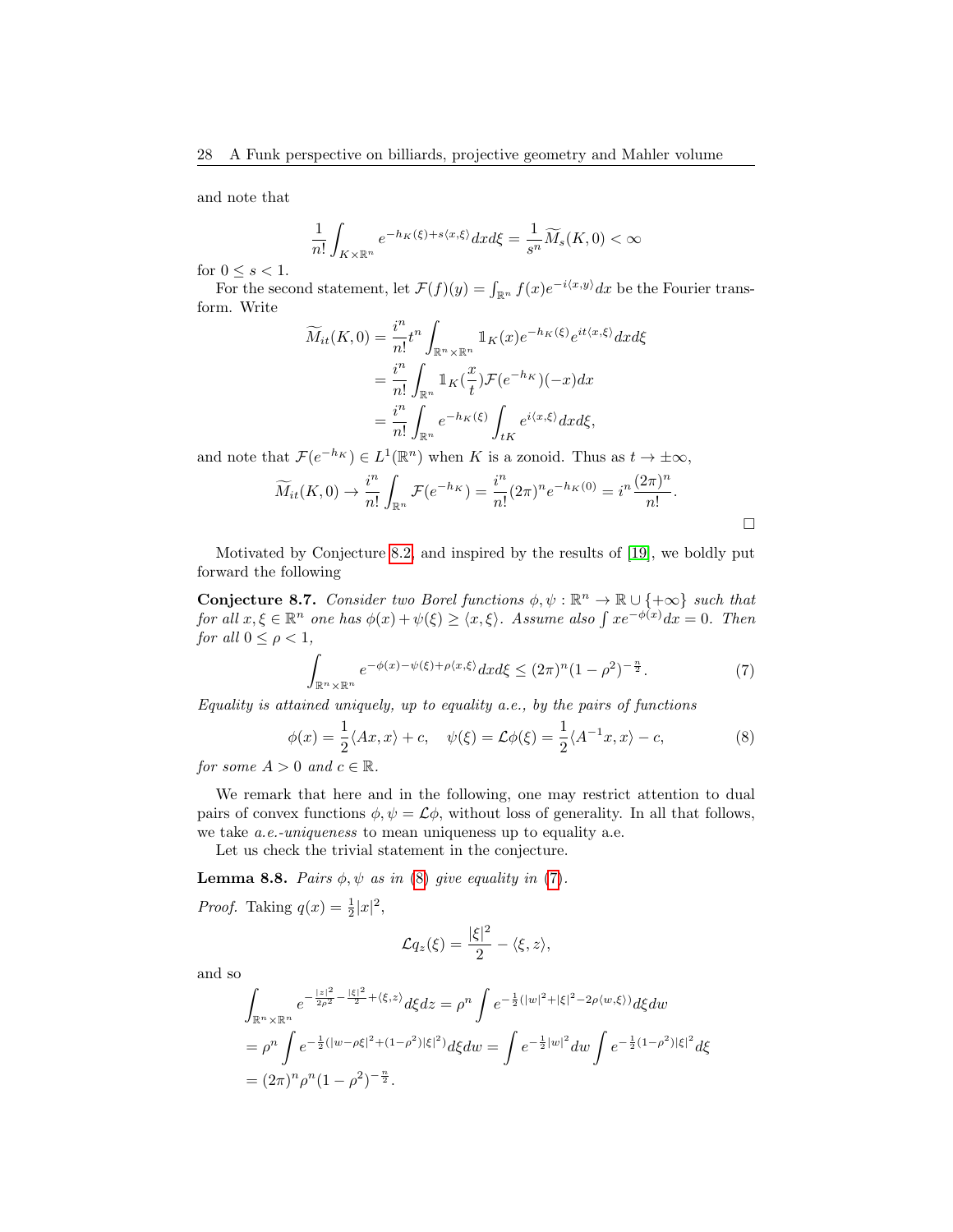By Lemma [8.4,](#page-26-0) we get equality for all pairs as claimed.

An immediate corollary is a functional version of Conjecture [8.2,](#page-25-1) as follows.

<span id="page-28-0"></span>**Conjecture 8.9.** Let  $f : \mathbb{R}^n \to \mathbb{R}_+$  be an integrable Borel function, and assume also that  $\int x f(x) dx = 0$ . Then for all  $0 \le \rho < 1$ ,

$$
\widetilde{M}_{\rho}(f,0) \le \frac{1}{n!} (2\pi)^n \rho^n (1-\rho^2)^{-\frac{n}{2}}.
$$

Equality is attained uniquely by multiples of gaussians:  $f(x) = \lambda e^{-\frac{1}{2} \langle Ax, x \rangle}$ .

**Remark 8.10.** Note that the implication Conjecture [8.7](#page-27-2)  $\Rightarrow$  Conjecture [8.9](#page-28-0) is valid separately for each n, and also separately for any family of functions with certain symmetry, such as even or unconditional functions.

We now prove Conjecture [8.7](#page-27-2) under the extra assumption of unconditionality. Recall that  $\phi$  is unconditional if  $\phi(x_1, \ldots, x_n) = \phi(|x_1|, \ldots, |x_n|)$ .

<span id="page-28-3"></span>**Theorem 8.11.** Consider two unconditional Borel functions  $\phi, \psi : \mathbb{R}^n \to \mathbb{R} \cup \{+\infty\}$ such that for all  $x, \xi \in \mathbb{R}^n$  one has  $\phi(x) + \psi(\xi) \geq \langle x, \xi \rangle$ . Then for all  $0 \leq \rho < 1$ ,

$$
\int_{\mathbb{R}^n \times \mathbb{R}^n} e^{-\phi(x) - \psi(\xi) + \rho\langle x, \xi \rangle} dx d\xi \le (2\pi)^n (1 - \rho^2)^{-\frac{n}{2}}.
$$

Equality is attained a.e.-uniquely by Legendre-dual pairs

$$
\phi(x) = \frac{1}{2} \langle Ax, x \rangle + c, \quad \psi(\xi) = \mathcal{L}\phi(\xi) = \frac{1}{2} \langle A^{-1}x, x \rangle - c.
$$

*Proof.* Since  $\phi(x) = \phi(-x)$ , the claimed inequality is equivalent to

<span id="page-28-1"></span>
$$
I := \int_{\mathbb{R}^n \times \mathbb{R}^n} e^{-\phi(x) - \psi(\xi)} \cosh(\rho \langle x, \xi \rangle) d\xi dx \le (2\pi)^n (1 - \rho^2)^{-n/2}.
$$
 (9)

The left hand side can be rewritten as

$$
J = \sum_{j=0}^{\infty} \frac{\rho^{2j}}{(2j)!} \int_{\mathbb{R}^n \times \mathbb{R}^n} e^{-\phi(x) - \psi(\xi)} \langle x, \xi \rangle^{2j} dx d\xi
$$
  
= 
$$
\sum_{j=0}^{\infty} \frac{\rho^{2j}}{(2j)!} \sum_{|I| = 2j} {2j \choose I} \int_{\mathbb{R}^n} x^I e^{-\phi(x)} dx \int_{\mathbb{R}^n} \xi^I e^{-\psi(\xi)} d\xi,
$$

where the last sum is over all *n*-tuples  $I = (i_1, \ldots, i_n)$  of non-negative integers such that  $|I| := \sum_{\nu=1}^n i_{\nu} = 2j$ , and we use the notation  $x^I := \prod_{\nu=1}^n x_{\nu}^{i_{\nu}}$ , and

<span id="page-28-2"></span>
$$
\binom{2j}{I} := \frac{(2j)!}{i_1! \cdots i_n!}
$$

for the multinomial coefficient.

Observe that by unconditionality, if  $I$  contains an odd index then the corresponding integrals vanish. Therefore,

$$
J = \sum_{j=0}^{\infty} \frac{\rho^{2j}}{(2j)!} \sum_{|I|=j} {2j \choose 2I} \int_{\mathbb{R}^n} x^{2I} e^{-\phi(x)} dx \int_{\mathbb{R}^n} \xi^{2I} e^{-\psi(\xi)} d\xi
$$
  
=  $4^n \sum_{j=0}^{\infty} \frac{\rho^{2j}}{(2j)!} \sum_{|I|=j} {2j \choose 2I} \int_{\mathbb{R}^n_+} x^{2I} e^{-\phi(x)} dx \int_{\mathbb{R}^n_+} \xi^{2I} e^{-\psi(\xi)} d\xi.$  (10)

 $\Box$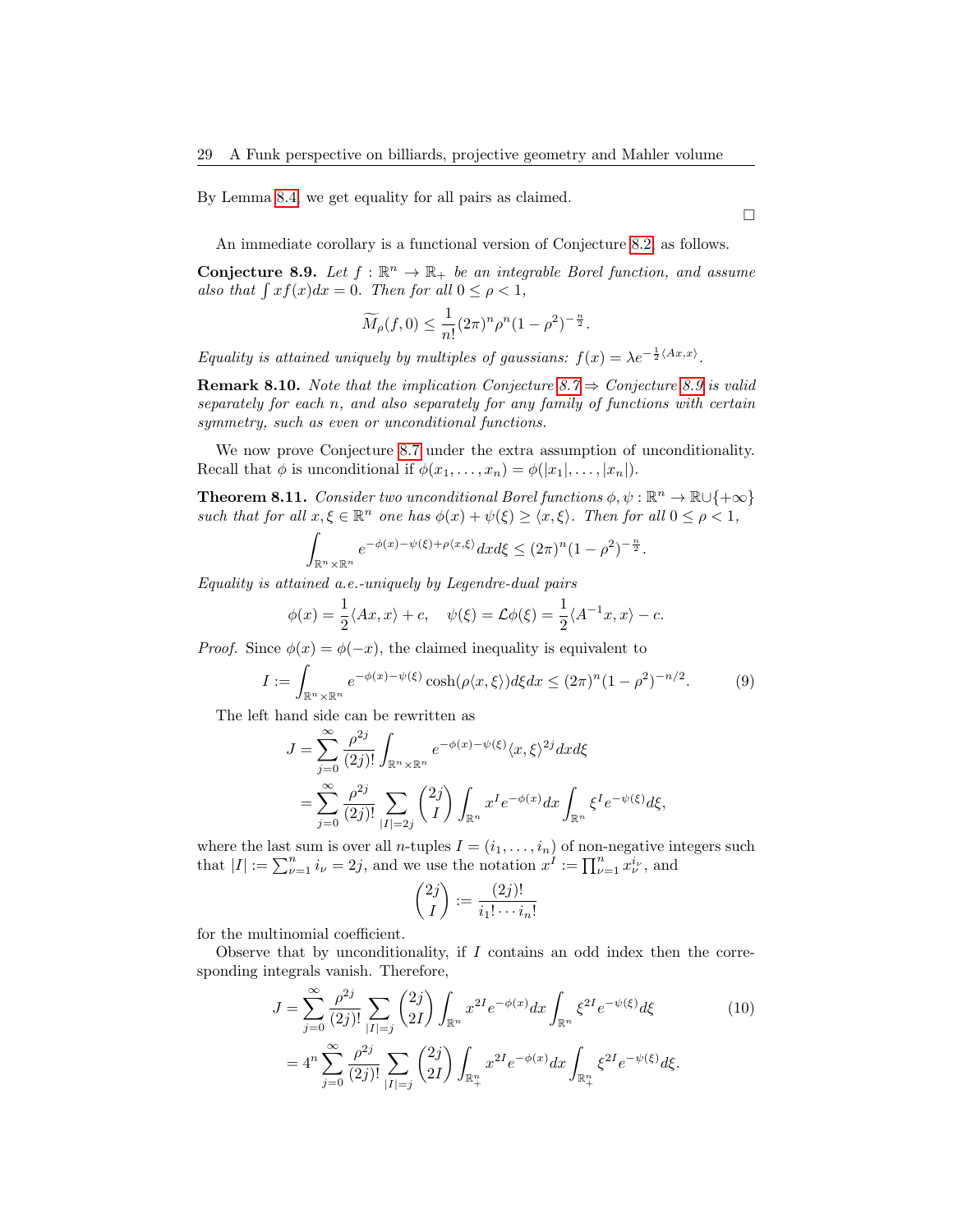Making the change of coordinates  $x = e^u := (e^{u_i})_{i=1}^n$ ,  $\xi = e^v = (e^{v_i})$ , we may write Z

<span id="page-29-0"></span>
$$
\int_{\mathbb{R}_+^n} e^{-\phi(x)} x^{2I} dx \int_{\mathbb{R}_+^n} e^{-\psi(\xi)} \xi^{2I} d\xi = \int_{\mathbb{R}^n} f(u) du \int_{\mathbb{R}^n} g(v) dv,
$$
\n(11)

where  $f(u) = e^{-\phi(e^u)} e^{\langle 2I+1, u \rangle}$ ,  $g(v) = e^{-\psi(e^v)} e^{\langle 2I+1, v \rangle}$ , and  $I + c := (i_{\nu} + c)_{\nu=1}^n$ . Denote

$$
h(w) = e^{-\frac{1}{2}|e^w|^2} e^{\langle 2I+1, w \rangle}, \quad w \in \mathbb{R}^n
$$

where  $|e^w| = \sqrt{\sum_{i=1}^n e^{2w_i}}$ . Since  $\phi(x) + \psi(\xi) \ge \langle x, \xi \rangle$ , we immediately find that

$$
f(u)g(v) \le h\left(\frac{u+v}{2}\right)^2,
$$

and by the Prekopa-Leindler inequality we have

$$
\int_{\mathbb{R}^n} f \int_{\mathbb{R}^n} g \le \left( \int_{\mathbb{R}^n} h \right)^2 = \left( \int_0^\infty e^{-\frac{|p|^2}{2}} p^{2I} dp \right)^2 = \prod_{\nu=1}^n \left( \int_0^\infty e^{-\frac{t^2}{2}} t^{2i_\nu} dt \right)^2
$$

$$
= \left( \frac{\sqrt{2\pi}}{2} \right)^{2n} \prod_{\nu=1}^n ((2i_\nu - 1)!!)^2 = \frac{(2\pi)^n}{4^n} \prod_{\nu=1}^n ((2i_\nu - 1)!!)^2.
$$

Combined with  $(9)$ ,  $(10)$ ,  $(11)$ , it remains to verify that

$$
\sum_{j=0}^{\infty} \frac{\rho^{2j}}{(2j)!} \sum_{|I|=j} {2j \choose 2I} \prod_{\nu=1}^{n} ((2i_{\nu} - 1)!!)^2 = (1 - \rho^2)^{-n/2},
$$

or equivalently

$$
\sum_{j=0}^{\infty} \rho^{2j} \sum_{|I|=j} {2j \choose 2I} \prod_{\nu=1}^{n} \frac{(2i_{\nu} - 1)!!}{(2i_{\nu})!!} = (1 - \rho^{2})^{-n/2}.
$$

By Newton's binomial formula,

$$
(1 - \rho^2)^{-\frac{1}{2}} = \sum_{i=0}^{\infty} {\binom{-1/2}{i}} (-1)^i \rho^{2i} = \sum_{i=0}^{\infty} \frac{(2i-1)!!}{2^i i!} \rho^{2i} = \sum_{i=0}^{\infty} \frac{(2i-1)!!}{(2i)!!} \rho^{2i},
$$

and it remains to raise both sides to power  $n$ .

For equality, we must have an equality at each application of Prekopa-Leindler, which is characterized in [\[12\]](#page-40-13). Namely for each I, one has a.e. equalities  $f =$  $\lambda h(\bullet + C), g = \lambda^{-1} h(\bullet - C).$  Already for a single multi-index I this forces the existence of a diagonal matrix A and  $c \in \mathbb{R}$  such that a.e. one has

$$
\phi(x) = \frac{1}{2} \langle Ax, x \rangle + c, \quad \psi(\xi) = \frac{1}{2} \langle A^{-1}x, x \rangle - c.
$$

By the previous discussion, we immediately get

**Corollary 8.12.** For all unconditional Borel functions  $f : \mathbb{R}^n \to \mathbb{R}_+$  it holds that

$$
\widetilde{M}_{\rho}(f,0) \le \frac{1}{n!} (2\pi)^n \rho^n (1-\rho^2)^{-\frac{n}{2}},
$$

with equality attained a.e.-uniquely by  $f(x) = \lambda e^{-\frac{1}{2} \langle Ax, x \rangle}$  with some diagonal matrix  $A > 0$  and scalar  $\lambda > 0$ .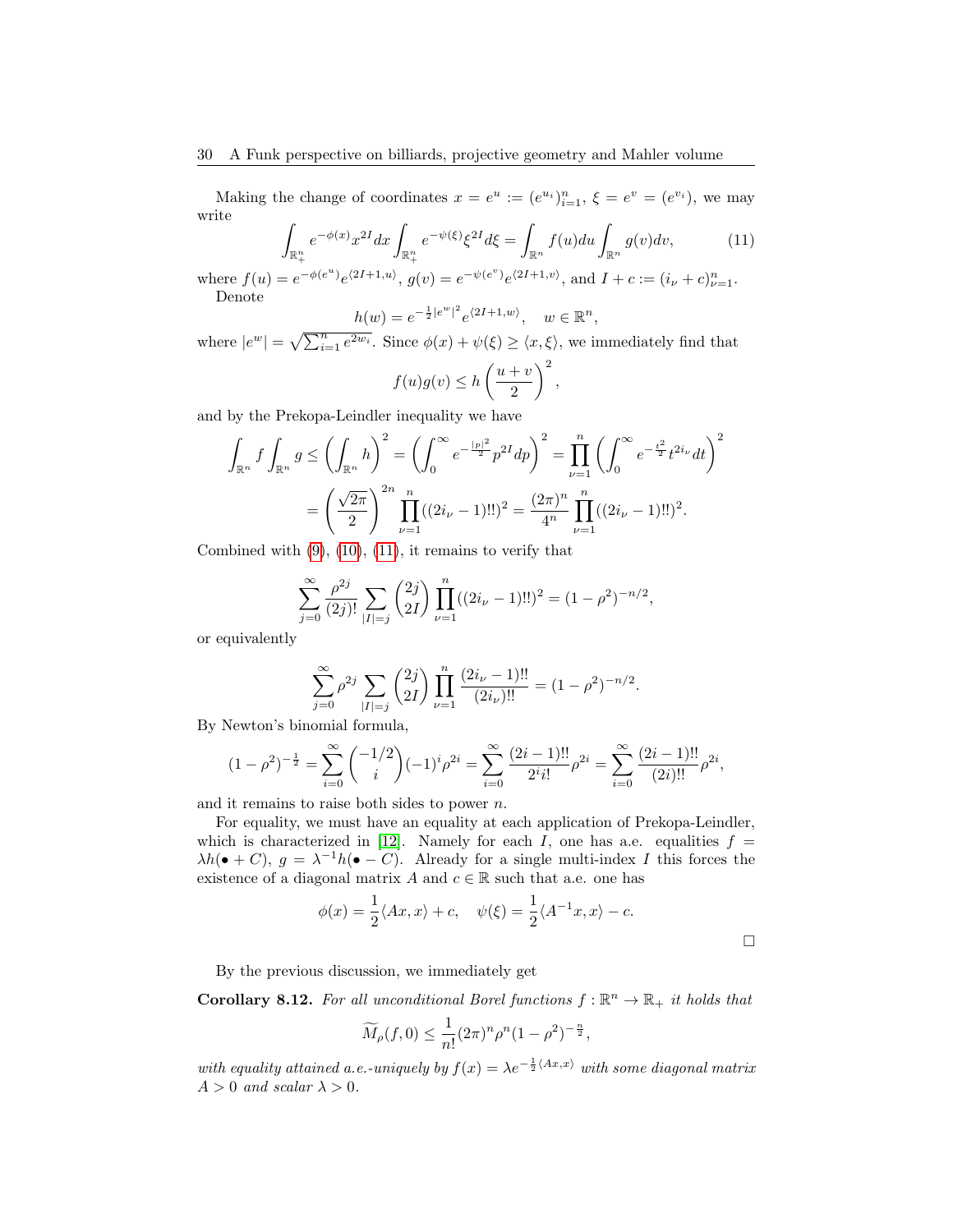*Proof.* Follows directly from Theorem [8.11,](#page-28-3) since  $\widetilde{M}_{\rho}(f, 0) = \widetilde{M}_{\rho}(f)$  by unconditionality and the second part of Lemma 8.4 tionality and the second part of Lemma [8.4.](#page-26-0)

In particular, we proved a functional inequality of independent interest.

<span id="page-30-0"></span>**Corollary 8.13.** Consider an unconditional Borel function  $f = e^{-\phi}: \mathbb{R}^n \to \mathbb{R}_+$ . Then

$$
I_{2j}(f) := \int_{\mathbb{R}^n \times \mathbb{R}^n} \langle x, \xi \rangle^{2j} e^{-\phi(x) - \mathcal{L}\phi(\xi)} dx d\xi \le (2\pi)^n \frac{(n-2+2j)!!}{(n-2)!!(2j-1)!!}.
$$

Equality is attained a.e.-uniquely by multiples of gaussians  $f(x) = \lambda e^{-\frac{1}{2} \langle Ax, x \rangle}$ , for some diagonal  $A > 0$  and scalar  $\lambda > 0$ .

The case of  $j = 0$  is the Blaschke-Santaló inequality for unconditional functions. The case of  $j = 1$  was established previously in [\[17\]](#page-41-10).

*Proof.* Denote  $\psi = \mathcal{L}\phi$ . In the proof of Theorem [8.11,](#page-28-3) we have seen that  $I_{2j}(e^{-\phi})$ is maximized a.e.-uniquely by multiples of gaussians. The maximal value  $I_{2j}(G)$ can be computed directly, or alternatively it can be deduced from Theorem [8.11](#page-28-3) as follows. We have

$$
\sum_{j=0}^{\infty} \frac{\rho^{2j}}{(2j)!} I_{2j}(G) = (2\pi)^n (1 - \rho^2)^{-n/2},
$$

and by Newton's binomial

$$
(1 - \rho^2)^{-\frac{n}{2}} = \sum_{j=0}^{\infty} {\binom{-n/2}{j}} (-1)^j \rho^{2j} = \sum_{i=0}^{\infty} \frac{(n+2j-2)!!}{(n-2)!!(2j)!!} \rho^{2j}.
$$

Consequently,

$$
I_{2j}(G) = (2\pi)^n (2j)! \frac{(n+2j-2)!!}{(n-2)!!(2j)!!} = (2\pi)^n \frac{(n-2+2j)!!}{(n-2)!!(2j-1)!!}.
$$

We can now deduce the corresponding inequalities for unconditional convex bodies. Define

$$
I_{2j}(K) := \int_{K \times K^{\circ}} \langle x, \xi \rangle^{2j} dx d\xi.
$$

First, we prove two simple relations.

**Lemma 8.14.** For any convex body  $K \in \mathcal{K}_0(\mathbb{R}^n)$ ,

<span id="page-30-1"></span>
$$
I_{2j}(K) = \frac{1}{((n+2j)!!)^2} \left(\frac{2}{\pi}\right)^{\frac{1}{2}(1-(-1)^n)} I_{2j}(e^{-\frac{1}{2}||x||_K^2}).
$$
 (12)

If  $K = -K$  then

<span id="page-30-2"></span>
$$
\widetilde{M}_{\rho}(K) = \sum_{j=0}^{\infty} {n+2j \choose n} I_{2j}(K) \rho^{n+2j}.
$$
\n(13)

*Proof.* We will use the change of variables  $x = tp$ ,  $\xi = sn$ , with  $p \in \partial K$ ,  $\eta \in \partial K^o$ . We have  $dx = r^{n-1} dr d\mu_K(p), d\xi = s^{n-1} ds d\mu_{K^o}(\eta).$ 

We may write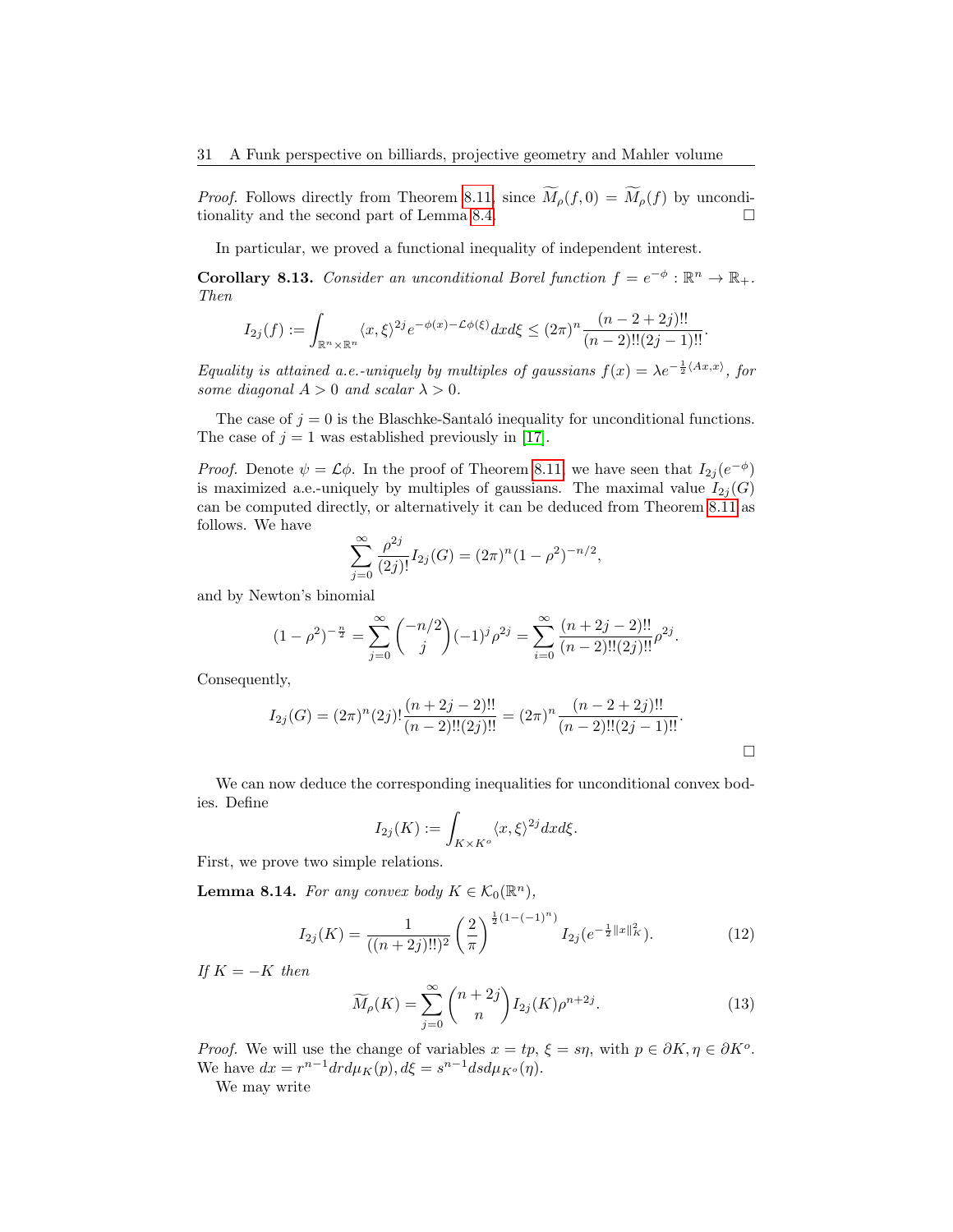$$
I_{2j}(e^{-\frac{1}{2}||x||_{K}^{2}}) = \int_{\mathbb{R}^{n} \times \mathbb{R}^{n}} \langle x, \xi \rangle^{2j} e^{-\frac{||x||_{K}^{2}}{2}} e^{-\frac{||\xi||_{K^{o}}^{2}}{2}} dx d\xi
$$
  
\n
$$
= \int_{[0,\infty)^{2}} e^{-\frac{r^{2}}{2} - \frac{s^{2}}{2}} r^{n+2j-1} s^{n+2j-1} dr ds \int_{\partial K \times \partial K^{o}} \langle p, \eta \rangle^{2j} d\mu_{K}(p) d\mu_{K^{o}}(\eta)
$$
  
\n
$$
= \left( \int_{0}^{\infty} r^{n+2j-1} e^{-r^{2}/2} dr \right)^{2} \int_{\partial K \times \partial K^{o}} \langle p, \eta \rangle^{2j} d\mu_{K}(p) d\mu_{K^{o}}(\eta)
$$
  
\n
$$
= 2^{n+2j-2} \Gamma(\frac{n}{2} + j)^{2} \int_{\partial K \times \partial K^{o}} \langle p, \eta \rangle^{2j} d\mu_{K}(p) d\mu_{K^{o}}(\eta).
$$

On the other hand,

$$
I_{2j}(K) = \int_{K \times K^o} \langle x, \xi \rangle^{2j} dx d\xi
$$
  
= 
$$
\int_{\partial K \times \partial K^o} \langle p, \eta \rangle^{2j} d\mu_K(p) d\mu_{K^o}(\eta) \int_{[0,1]^2} r^{n+2j-1} s^{n+2j-1} dr ds
$$
  
= 
$$
\frac{1}{(n+2j)^2} \int_{\partial K \times \partial K^o} \langle p, \eta \rangle^{2j} d\mu_K(p) d\mu_{K^o}(\eta),
$$

and it remains to combine the two equalities to find

$$
I_{2j}(K) = \frac{1}{2^{n+2j-2}(n+2j)^2 \Gamma(\frac{n}{2}+j)^2} I_{2j}(e^{-\frac{1}{2}||x||_K^2})
$$
  
= 
$$
\frac{1}{((n+2j)!!)^2} \left(\frac{2}{\pi}\right)^{\frac{1}{2}(1-(-1)^n)} I_{2j}(e^{-\frac{1}{2}||x||_K^2}).
$$

Now assume  $K = -K$ . By Lemmas [8.5](#page-26-1) and [7.1,](#page-21-1)

$$
\widetilde{M}_{\rho}(K) = \widetilde{M}_{\rho}(K,0) = \widetilde{M}_{\rho}(\mathbb{1}_{K},0) = \frac{\rho^{n}}{n!} \int_{K \times \mathbb{R}^{n}} e^{-\|\xi\|_{K^{o}} + \rho\langle x,\xi\rangle} dx d\xi
$$
  
\n
$$
= \frac{\rho^{n}}{n!} \int_{K \times \mathbb{R}^{n}} e^{-\|\xi\|_{K^{o}}} \cosh(\rho\langle x,\xi\rangle) dx d\xi
$$
  
\n
$$
= \sum_{j=0}^{\infty} \frac{1}{n!(2j)!} \rho^{n+2j} \int_{K \times \mathbb{R}^{n}} \langle x,\xi\rangle^{2j} e^{-\|\xi\|_{K^{o}}} dx d\xi.
$$

We may write

$$
I_{2j}(K) = \int_{K \times K^o} \langle x, \xi \rangle^{2j} dx d\xi = \int_{K \times \partial K^o} \langle x, \eta \rangle^{2j} dx d\mu_{K^o}(\eta) \int_0^1 s^{2j+n-1} ds
$$
  
= 
$$
\frac{1}{n+2j} \int_{K \times \partial K^o} \langle x, \eta \rangle^{2j} dx d\mu_{K^o}(\eta).
$$

Therefore,

$$
\int_{K \times \mathbb{R}^n} \langle x, \xi \rangle^{2j} e^{-\|\xi\|_{K^o}} dx d\xi = \int_{K \times [0, \infty) \times \partial K^o} s^{2j+n-1} e^{-s} \langle x, \eta \rangle^{2j} dx ds d\mu_{K^o}(\eta)
$$

$$
= (2j+n-1)! \int_{K \times \partial K^o} \langle x, \eta \rangle^{2j} dx d\mu_{K^o}(\eta)
$$

$$
= (2j+n)! I_{2j}(K),
$$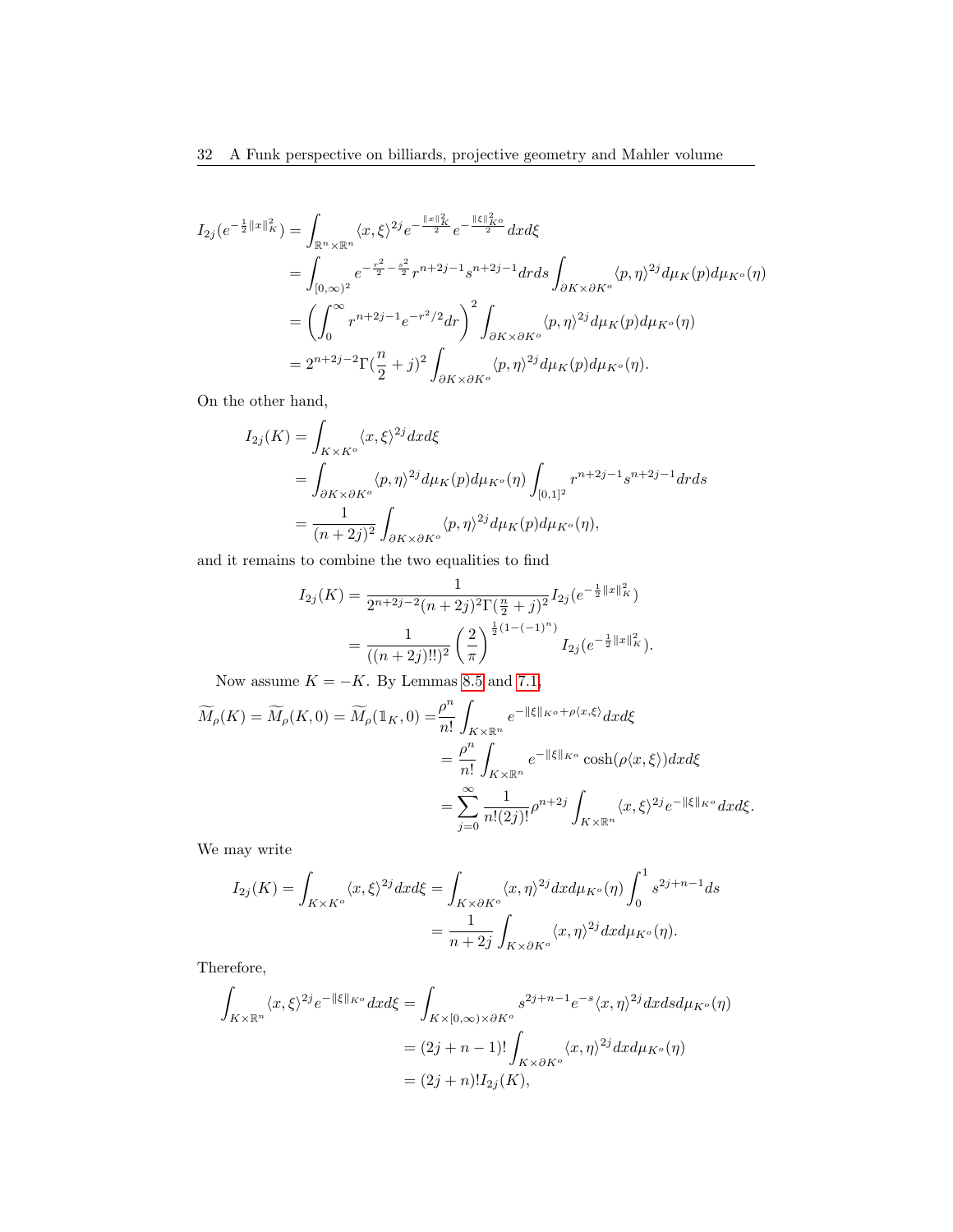and so

$$
\widetilde{M}_{\rho}(K) = \sum_{j=0}^{\infty} \frac{(n+2j)!}{n!(2j)!} \rho^{n+2j} I_{2j}(K).
$$

 $\Box$ 

.

<span id="page-32-0"></span>Corollary 8.15. For  $K \subset \mathbb{R}^n$  convex and unconditional,

$$
I_{2j}(K):=\int_{K\times K^o}\langle x,\xi\rangle^{2j}dxd\xi\leq \frac{(2\pi)^n}{n+2j}\frac{1}{(n+2j)!!(n-2)!!(2j-1)!!}\left(\frac{2}{\pi}\right)^{\frac{1-(-1)^n}{2}}
$$

Equality is attained uniquely by ellipsoids.

*Proof.* We apply Corollary [8.13](#page-30-0) to  $f(x) = e^{-\phi(x)} = e^{-\frac{1}{2}||x||_K^2}$ . By eq. [\(12\)](#page-30-1),  $I_{2j}(K)$  is uniquely maximized by ellipsoids, and the maximal value is readily computed.  $\square$ 

<span id="page-32-1"></span>**Corollary 8.16.** For any  $0 \leq r < \infty$ , and  $K \subset \mathbb{R}^n$  convex and unconditional,  $M_r(K) \leq M_r(B^n)$ . Equality is attained uniquely by ellipsoids.

Proof. We only need to note that by Corollary [8.15,](#page-32-0) each summand of [\(13\)](#page-30-2) is uniquely maximized by ellipsoids.

Proof of Corollary [3](#page-4-2). Since  $d^H = \frac{1}{2}(d^F + d^{RF}) \geq \frac{1}{2}d^F$ , it follows that  $B_r^H(q, K) \subset$  $B_{2r}^F(q,K)$ . Write  $c_n$  for a constant depending only on n which may change between occurrences. By Proposition [7.6](#page-24-1) we have  $\text{vol}^F(B_R^F(q, B^n)) \leq c_n e^{\frac{n-1}{2}R}$ . Using the Rogers-Shephard inequality as in the proof of Corollary [3.12,](#page-11-1) and applying Corollary [8.16,](#page-32-1) we find

$$
\text{vol}_{K}^{H}(B_{r}^{H}(q,K)) \leq c_{n} \text{ vol}_{K}^{F}(B_{r}^{H}(q,K)) \leq c_{n} \text{ vol}_{K}^{F}(B_{2r}^{F}(q,K)) \leq c_{n} \text{ vol}_{K}^{F}(B_{2r}^{F}(q,B^{n}))
$$
  

$$
\leq c_{n} e^{\frac{n-1}{2}2r} = c_{n} e^{(n-1)r},
$$

completing the proof.  $\Box$ 

Using the same methods as before, we can also show the following.

**Theorem 8.17.** Let  $f = e^{-\phi}: \mathbb{R}^n_+ \to \mathbb{R}_+$  be a Borel function. Then

• For all  $j \geq 0$ ,  $I_j^+(f) := \int_{\mathbb{R}^n_+ \times \mathbb{R}^n_+}$  $\langle x,\xi\rangle^j e^{-\phi(x)-\mathcal{L}\phi(\xi)}dxd\xi\leq I_j^+(e^{-\frac{|x|^2}{2}}).$ • If  $n=1$ ,  $I_{2j+1}^+(f) = \int_0^\infty$  $x^{2j+1}e^{-\phi(x)}dx \int_{-\infty}^{\infty}$ 0  $\xi^{2j+1} e^{-\mathcal{L}\phi(\xi)} d\xi \leq (2j)!!^2.$ • For all  $0 \leq \rho < 1$ , Z  $\mathbb{R}_+ \times \mathbb{R}_+$  $e^{-\phi(x)-\mathcal{L}\phi(\xi)}\sinh(\rho x\xi)dxd\xi\leq \frac{1}{\sqrt{2\pi}}$  $\frac{1}{\sqrt{1-\rho^2}} \arctan \frac{\rho}{\sqrt{1-\rho^2}}$  $\frac{r}{\sqrt{1-\rho^2}}$ 

Equality in all cases is a.e.-uniquely attained by  $\lambda e^{-\frac{1}{2}\langle Ax,x\rangle}$ , where  $A > 0$  is diagonal and  $\lambda > 0$ .

Proof. The first two inequalities can be obtained by trivially adjusting the proof of Theorem [8.11.](#page-28-3) For the last inequality, we should show that

$$
\sum_{j=0}^{\infty} \frac{(2j)!!^2}{(2j+1)!} \rho^{2j+1} = \sum_{j=0}^{\infty} \frac{(2j)!!}{(2j+1)!!} \rho^{2j+1} = \frac{1}{\sqrt{1-\rho^2}} \arctan \frac{\rho}{\sqrt{1-\rho^2}}.
$$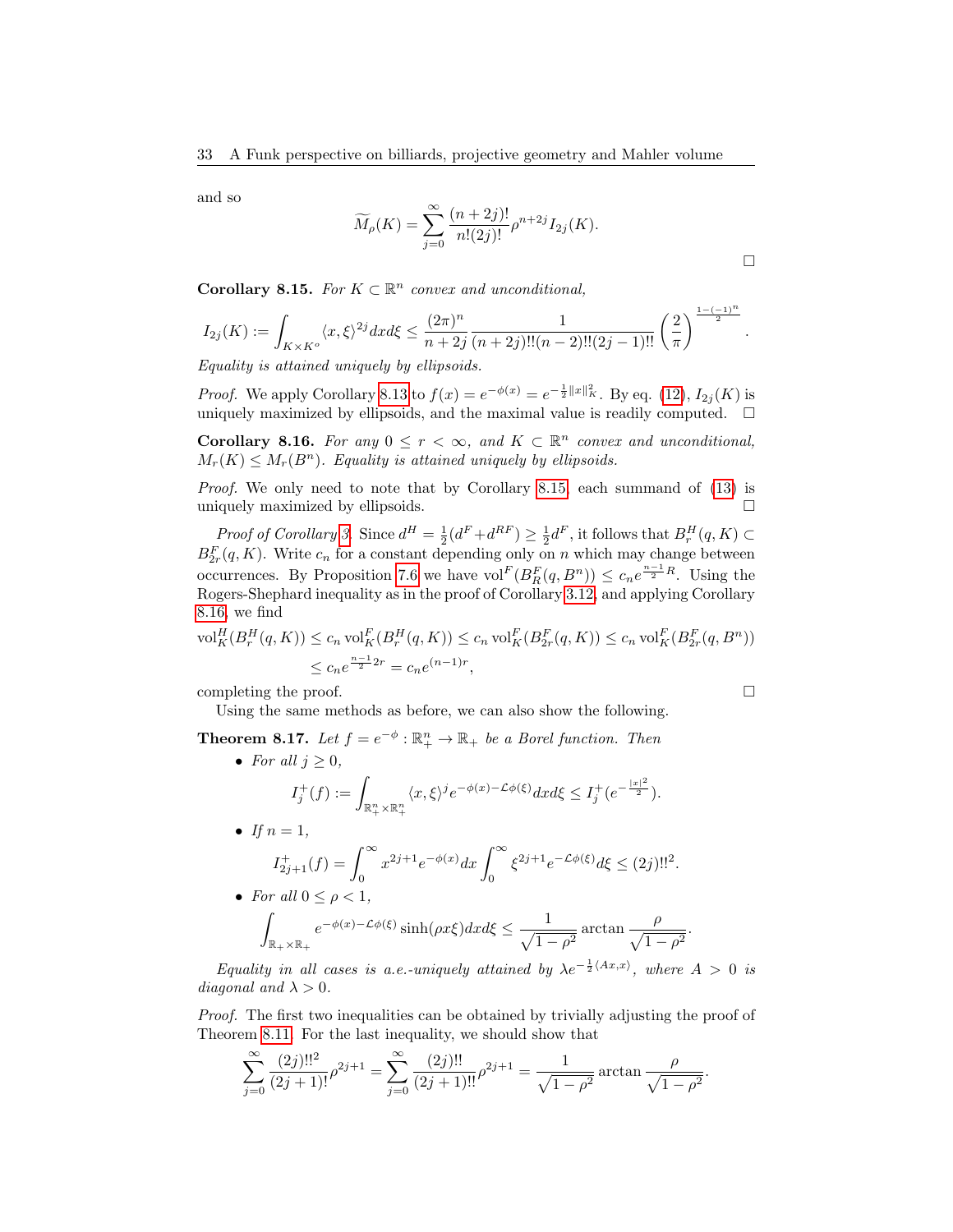This can be done by observing that

$$
\frac{(2j)!!}{(2j+1)!!} = \int_0^{\pi/2} \sin^{2j} t dt,
$$

and so

$$
\sum_{j=0}^{\infty} \frac{(2j)!!}{(2j+1)!!} \rho^{2j+1} = \int_0^{\frac{\pi}{2}} (\rho \sin t)^{2j+1} dt = \int_0^{\frac{\pi}{2}} \frac{\rho \sin t}{1 - \rho^2 \sin^2 t} dt
$$
  
= 
$$
\int_0^1 \frac{2\rho ds}{s^2 + 2(1 - 2\rho^2)s + 1}
$$
  
= 
$$
\frac{1}{\sqrt{1 - \rho^2}} \left( \arctan \frac{\sqrt{1 - \rho^2}}{\rho} - \arctan \frac{1 - 2\rho^2}{2\rho\sqrt{1 - \rho^2}} \right)
$$
  
= 
$$
\frac{1}{\sqrt{1 - \rho^2}} \arctan \frac{\rho}{\sqrt{1 - \rho^2}}.
$$

Equality cases are settled using [\[12\]](#page-40-13) as in Theorem [8.11.](#page-28-3)

$$
\qquad \qquad \Box
$$

As a sidenote, the discussion above suggests an extension of the centro-affine surface area to functions.

**Definition 8.18.** Let  $f : \mathbb{R}^n \to [0, \infty)$  be a Borel function. Its centro-affine surface area is

$$
\Omega_n(f) := \frac{1}{n!} \limsup_{\rho \to 1^-} (1 - \rho^2)^{n/2} \int_{\mathbb{R}^n \times \mathbb{R}^n} e^{-\phi(x) - \mathcal{L}\phi(\xi) + \rho\langle x, \xi \rangle} dx d\xi.
$$

Evidently,  $\Omega_n(f) = \Omega_n(\lambda f \circ A)$  for any  $\lambda > 0$  and  $A \in GL_n(\mathbb{R})$ .

# 9. Regularizing the total Funk volume

<span id="page-33-0"></span>We use the notation of subsection [3.2.](#page-10-0) Recall that we use the standard Euclidean structure on  $V = \mathbb{R}^{n+1}$ , and identify the double cover of  $\mathbb{P}$  and  $\mathbb{P}^{\vee}$  with the unit sphere. Let  $x_0 \in x$  be a unit vector, well-defined up to sign. We write  $\sigma_x, \sigma_\xi$  for the standard Euclidean measure on the corresponding copy of  $S^2$ .

<span id="page-33-1"></span>**Lemma 9.1.** For  $g \in \text{PGL}(V)$ , set  $\chi_g(x,\xi) = |gx_0||g^{-*}\xi_0|$ . Then

$$
g_*(\sigma_x \sigma_{\xi}) = \chi_{g^{-1}}^{-n-1} \sigma_x \sigma_{\xi}
$$

*Proof.* Denote by  $\text{Stab}^+(x,\xi) \subset \text{Stab}(x,\xi)$  the subgroup of the stabilzer in  $\text{PGL}(V)$ that has sign det  $g_x = \text{sign} \det g^*|_{\xi}$ . Then  $\text{Stab}^+(x, \xi)$ -equivariantly we have

$$
\operatorname{Dens}(T_{x,\xi}(\mathbb{P}\times\mathbb{P}^{\vee}))=\operatorname{Dens}^*(x)^{n+1}\otimes\operatorname{Dens}^*(\xi)^{n+1}=x^{n+1}\otimes\xi^{n+1},
$$

and so

$$
g_*(\sigma_x \sigma_{\xi})(gx, g^{-*}\xi) = (|gx_0||g^{-*}\xi_0|)^{n+1} \sigma_x \xi = \chi_g(x, \xi)^{n+1} \sigma_x \sigma_{\xi}.
$$

Hence

$$
g_*(\sigma_x \sigma_{\xi})(x,\xi) = \chi_g(g^{-1}x, g^*\xi)^{n+1} \sigma_x \sigma_{\xi} = \chi_{g^{-1}}^{-n-1}(x,\xi) \sigma_x \sigma_{\xi},
$$

as claimed.

$$
\qquad \qquad \Box
$$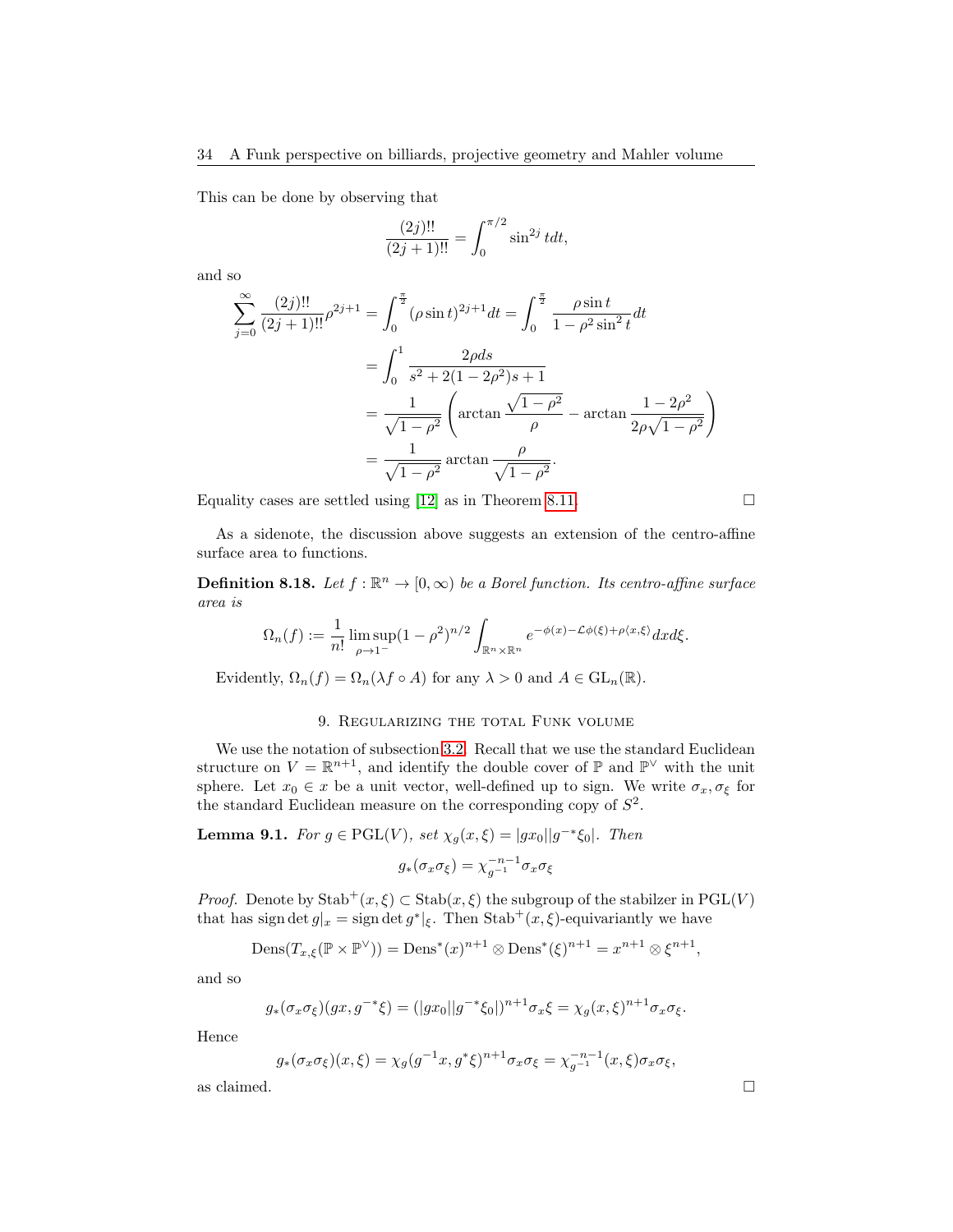Define  $f_0 \in C(\mathbb{P} \times \mathbb{P}^{\vee})$  by  $f_0(x,\xi) = |\langle x_0, \xi_0 \rangle|$ . It is easy to check that

$$
g^* f_0 = \chi_g^{-1} f_0.
$$

Define  $\mu_z(x,\xi) = f_0(x,\xi)^z \sigma_x \sigma_\xi \in \mathcal{M}(\mathbb{P} \times \mathbb{P}^\vee \setminus \mathcal{Z})$ . For Re $z > -1$ , it extends as an absolutely continuous measure on  $\mathbb{P} \times \mathbb{P}^{\vee}$ .

<span id="page-34-1"></span>Lemma 9.2.  $g_*\mu_z = \chi_{g^{-1}}^{-(n+1)-z}\mu_z$ .

*Proof.* It is easy to check that  $g_*\mu_z = (g^{-1})^* f_0^z \cdot g_*(\sigma_x \sigma_\xi)$ . It remains to put the previous computations together.

As expected from Proposition [3.9,](#page-10-4) we see that  $z = -(n+1)$  corresponds to the invariant measure  $\mu$ .

Henceforth we use the same notation for a point on  $S<sup>n</sup>$  and the corresponding line in  $\mathbb{R}\mathbb{P}^n$ . The action of  $GL(V)$  on  $S^n$  is  $g(x) = \frac{gx}{|gx|}$ .

Let  $K \subset S^n \subset V = \mathbb{R}^{n+1}$  be a proper convex compact set, and  $K^{\vee} \subset S^n$  its polar body, namely  $K^{\vee} = \{\xi \in S^n : \forall x \in K, \langle x, \xi \rangle \geq 0\}.$  They correspond to a dual pair of convex sets in  $\mathbb P$  and  $\mathbb P^{\vee}$ , also denoted  $K, K^{\vee}$ .

Define the *Beta function* of  $K \subset S^n$  by

$$
\mathbb{C} \ni z \mapsto B_K(z) = \int_{K \times K^{\vee}} \langle x, \xi \rangle^z \sigma_x \sigma_{\xi} = \langle \mathbb{1}_{K \times K^{\vee}}, \mu_z \rangle.
$$

Clearly,  $B_K(z) = B_{K^{\vee}}(z)$ . Assume henceforth that K is smooth and strictly convex.

<span id="page-34-0"></span>**Lemma 9.3.** The integral  $B_K(z)$  is convergent if and only if  $\text{Re}z > -\frac{n+3}{2}$ .

*Proof.* The zeros of  $\langle x, \xi \rangle$  on  $K \times K^{\vee}$  are  $\mathcal{Z} \cap K \times K^{\vee}$ , which is an  $(n-1)$ -dimensional submanifold in  $\partial K \times \partial K^{\vee}$ . Let  $x_1, \ldots, x_{n-1}$  be local coordinates on  $\partial K$ , and  $\xi_1, \ldots, \xi_{n-1}$  the Legendre-dual coordinates on  $\partial K^{\vee}$ , that is  $\mathcal{Z} \cap (K \times K^{\vee}) = \{\xi_j = \xi_j\}$  $x_i$ }. Let  $x_n$  be the remaining coordinate near  $\partial K$ , so that locally  $K = \{x_n \geq 0\},$ and  $K^{\vee} = \{\xi_n \geq 0\}$ . We put  $\xi = x + y$ , and use the notation  $v^j = (v_i)_{i=1}^j$ . When restricted to  $\{x_n = \xi_n = 0\}$ ,  $f_0((x^{n-1}, 0), (\xi^{n-1}, 0)) = \langle A_x y^{n-1}, y^{n-1} \rangle + O(|y^{n-1}|^3)$ , for some  $A_x > 0$ . It follows that in general,

$$
f_0(x,\xi) = \langle A_x y^{n-1}, y^{n-1} \rangle + b_x x_n + c_x \xi_n + O(|y^{n-1}|^3 + |y^{n-1}| (x_n + \xi_n) + x_n^2 + \xi_n^2),
$$

where  $A_x, b_x, c_x > 0$  are uniformly bounded from above and below by strict convexity.

Thus  $\int_{K\times K^{\vee}} f_0(x,\xi)^z$  converges if and only if

$$
\int_{y_1^2 + \dots + y_{n-1}^2 < 1} \int_{x_n, \xi_n = 0}^1 (y_1^2 + \dots + y_{n-1}^2 + x_n + \xi_n)^z < \infty,
$$

which immediately reduces to  $2(Rez + 2) + (n - 2) > -1 \iff Rez > -\frac{n+3}{2}$  $\Box$ 

In all the following we assume  $n = 2$ , as already this case appears to be interesting and involved. We proceed to prove Theorem [F.](#page-5-2)

Denote  $D_+ = \{(x, \xi); \langle x, \xi \rangle > 0\} \subset S^2 \times S^2$ . The group SO(3) acts diagonally on  $S^2 \times S^2$ , leaving  $D_+$  invariant. By  $\Omega^{i,j}(S^2 \times S^2)$  we denote the differential forms of bidegree  $(i, j)$ . We will use the function  $R_z(t) = \frac{1-t^z}{1-t^z}$  $\frac{1-t^2}{1-t^2}$ , which is smooth in  $t > 0$ and analytic in  $z \in \mathbb{C}$ .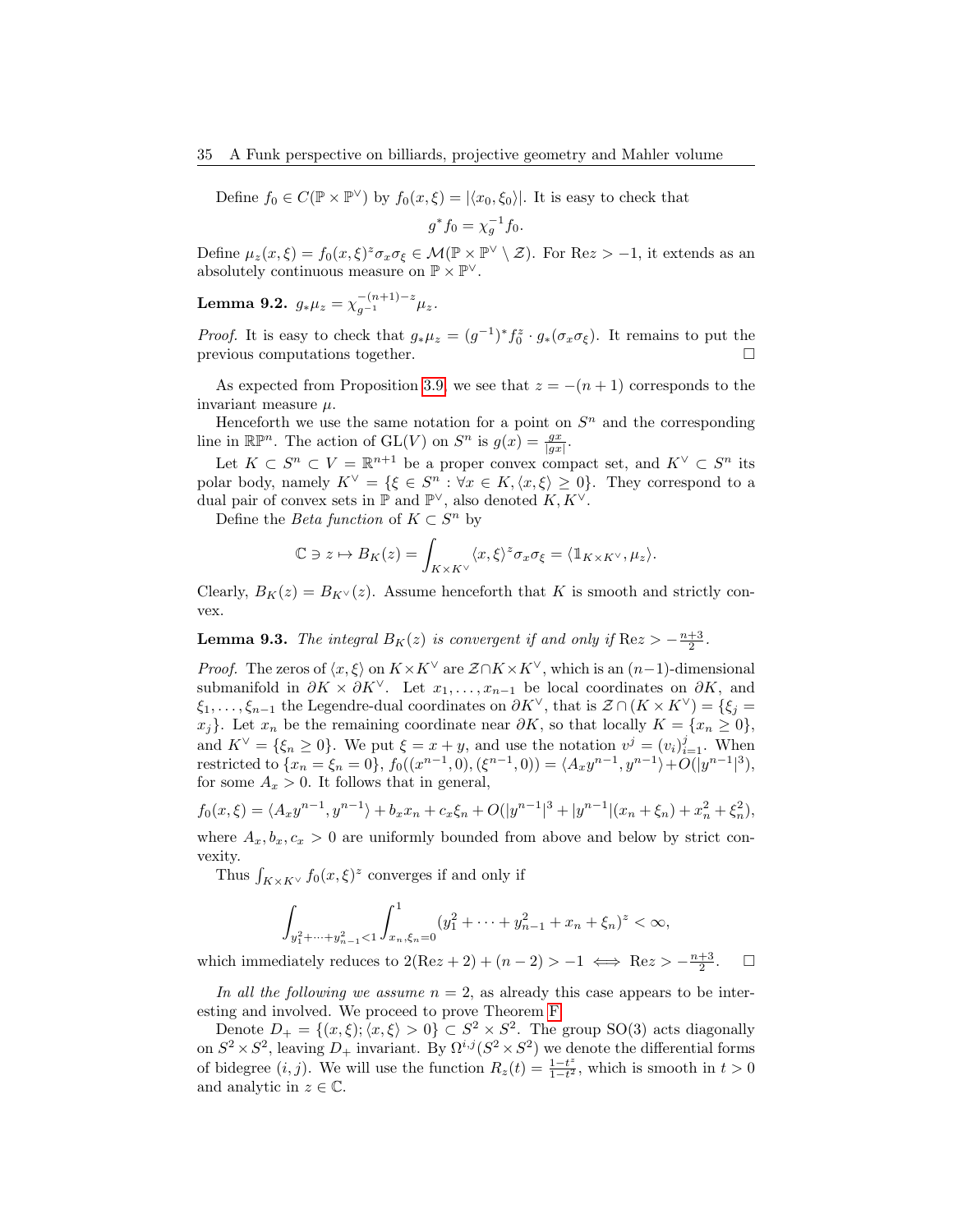<span id="page-35-3"></span>**Proposition 9.4.** For  $z \in \mathbb{C}$ ,  $z \neq -1$ , define  $\omega_z \in \Omega^{1,1}(D_+)^{\text{SO}(3)}$  by

$$
\omega_z := \frac{1}{z+1} R_{z+1}(\langle x,\xi \rangle) \langle dx,\xi \rangle \wedge \langle x,d\xi \rangle.
$$

Then  $d_x d_\xi \omega_z = \langle x, \xi \rangle^z \sigma_x \sigma_\xi$ .

Proof. Rather than verify the claimed equality, we will construct from scratch the form  $\omega_z$  with the required derivative. We write  $S_x^2$ ,  $S_\xi^2$  for the corresponding copies of the sphere.

Fix  $\xi$  and use it as the North Pole with associated polar coordinates  $\theta$ ,  $\phi$  of  $x \in S^2$ , where  $\cos \theta = \langle x, \xi \rangle$ , and  $\phi$  is the azimuth. We have  $\sigma_x = \sin \theta d\theta d\phi$ . It holds that  $d\phi(u) = -\frac{1}{\sin \theta} d\theta(x \times u)$ , and differentiating  $\cos \theta = \langle x, \xi \rangle$  we find

<span id="page-35-1"></span>
$$
-\sin\theta d\theta = \langle dx, \xi \rangle \Rightarrow d\phi = \frac{1}{\sin^2 \theta} \langle x \times dx, \xi \rangle = \frac{\langle x \times dx, \xi \rangle}{1 - \langle x, \xi \rangle^2}
$$
(14)

The forms  $d\theta$ ,  $\langle x \times dx, \xi \rangle = \sin^2 \theta d\phi$  are linearly independent in  $S^2 \setminus {\{\pm \xi\}}$ , and vanish at  $\pm \xi$ . Assume a 1-form  $\zeta_z$  on  $S_x^2$  of the form  $\zeta_z = b_z(\theta)d\phi$  is given, such that  $d_{\xi}\omega_z = \zeta_z \sigma_{\xi}$ . Then

$$
d\zeta_z = b'_z(\theta)d\theta d\phi + c_0 b_z(0)\delta_{\xi},
$$

where  $c_0 = 2\pi$  and  $\delta_{\xi}$  is the delta measure at  $\xi$ . Thus if  $b_z(0) = 0$ , and  $b'_z(\theta) =$  $\sin \theta \cos^2 \theta$ , the desired equation would be satisfied. For this we take

$$
b_z(\theta) = \frac{1 - \cos^{z+1}\theta}{z+1}
$$

Now fix x. We should find an  $\mathbb{R}^3$ -valued  $\text{Stab}(x) = \text{SO}(2)$ -equivariant 1-form  $\eta_z$ on  $S_{\xi}^2$  with

<span id="page-35-0"></span>
$$
d_{\xi}\eta_z = \frac{1 - \langle x, \xi \rangle^{z+1}}{1 - \langle x, \xi \rangle^2} \sigma_{\xi} \xi,
$$
\n(15)

whence we may take  $\omega_z = \frac{1}{z+1} \langle x \times dx, \eta_z \rangle$ . It is easy to verify that

$$
\eta_z = a_z(\theta)d\phi \cdot x + c_z(\theta)d\theta \cdot x \times \xi,
$$

where  $c_z(\theta) = \frac{1-\cos^{z+1}\theta}{\sin\theta}$  and  $a_z(\theta) = \int_0^{\theta} c_z(\tau) \cos \tau d\tau$  satisfies [\(15\)](#page-35-0). The verification boils down to the equality

$$
\frac{1-\cos^{z+1}\theta}{\sin\theta}\cos\theta d\theta d\phi \cdot x - \frac{1-\cos^{z+1}\theta}{\sin\theta}d\theta \cdot x \times d\xi = \frac{1-\cos^{z+1}\theta}{\sin\theta}d\theta d\phi \cdot \xi,
$$

which in turn follows from [\(14\)](#page-35-1) applied to  $S_{\xi}^2$ , by taking scalar products with  $x, \xi$ and  $x \times \xi$ .

We find that

$$
\omega_z = -\frac{1}{z+1} \langle x \times dx, \eta_z \rangle = \frac{1}{z+1} \frac{1 - \langle x, \xi \rangle^{z+1}}{1 - \langle x, \xi \rangle^2} \langle dx, \xi \rangle \wedge \langle x, d\xi \rangle.
$$

It follows by the Stokes theorem and using continuity to pass to the boundary of  $D_+$ , that for  $\text{Re } z \geq 0$ ,

<span id="page-35-2"></span>
$$
B_K(z) = \int_{K \times K^{\vee}} \langle x, \xi \rangle^z = \int_{\partial K \times \partial K^{\vee}} \omega_z.
$$
 (16)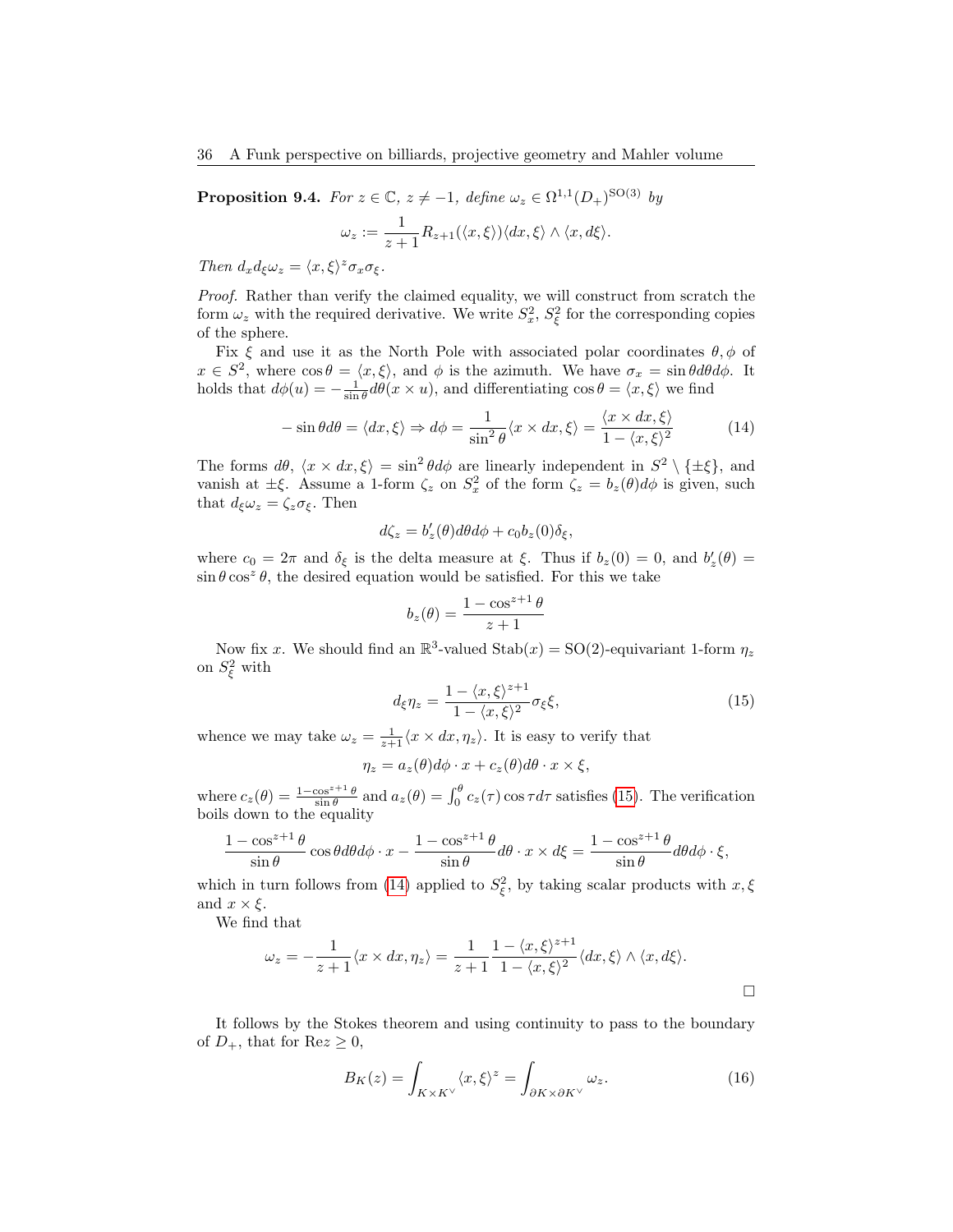**Example 9.1.** Let us compute  $B_K(z)$  for the spherical disc  $K = \{x_3 \geq \frac{1}{\sqrt{2}}\}$  $\frac{1}{2}\},$ satisfying  $K = K^{\vee}$ . Parametrize ∂K by  $x(\alpha) = \frac{1}{\alpha}$  $\frac{1}{2}(\cos\alpha, \sin\alpha, 1)$ , and  $\partial K^o$  by  $\xi(\beta) = \mathcal{L}(x(\beta)) = \frac{1}{\beta}$  $\frac{1}{2}(-\cos\beta, -\sin\beta, 1), 0 \le \alpha, \beta \le 2\pi$ . Then:

$$
\langle x, \xi \rangle = \frac{1}{2} (1 - \cos(\alpha - \beta)) = \sin^2 \frac{\alpha - \beta}{2}
$$

$$
dx = \frac{1}{\sqrt{2}} (-\sin \alpha, \cos \alpha, 0) d\alpha, \quad d\xi = \frac{1}{\sqrt{2}} (\sin \beta, -\cos \beta, 0) d\beta
$$

$$
\langle dx, \xi \rangle = \frac{1}{2} \sin(\alpha - \beta) d\alpha, \quad \langle d\xi, x \rangle = \frac{1}{2} \sin(\beta - \alpha) d\beta
$$

Thus

$$
B_K(z) = -\frac{1}{4(z+1)} \int_0^{2\pi} \int_0^{2\pi} \frac{1 - (\sin^2 \frac{\alpha - \beta}{2})^{z+1}}{1 - \sin^4 \frac{\alpha - \beta}{2}} \sin^2(\alpha - \beta) d\alpha d\beta
$$
  
\n
$$
= -\frac{1}{2(z+1)} \int_{-\pi}^{\pi} (2\pi - 2|\gamma|) \frac{1 - (\sin^2 \gamma)^{z+1}}{1 - \sin^4 \gamma} \sin^2 2\gamma d\gamma
$$
  
\n
$$
= -\frac{8}{z+1} \int_0^{\pi} (\pi - \gamma) \frac{1 - (\sin^2 \gamma)^{z+1}}{1 + \sin^2 \gamma} \sin^2 \gamma d\gamma
$$
  
\n
$$
= -\frac{8}{z+1} \int_0^{\pi} \frac{\pi}{2} \frac{1 - (\sin^2 \gamma)^{z+1}}{1 + \sin^2 \gamma} \sin^2 \gamma d\gamma
$$
  
\n
$$
= -\frac{8\pi}{z+1} \int_0^{\frac{\pi}{2}} \frac{1 - (\sin^2 \gamma)^{z+1}}{1 + \sin^2 \gamma} \sin^2 \gamma d\gamma,
$$

where the penultimate equality is by symmetrizing the integrand around  $\frac{\pi}{2}$ . Putting  $t = \sin^2 \gamma$  we get

$$
B_K(z) = -\frac{4\pi}{z+1} \int_0^1 \frac{1-t^{z+1}}{1+t} \frac{\sqrt{t}}{\sqrt{1-t}} dt = -\frac{4\pi}{z+1} (\pi (1 - \frac{1}{\sqrt{2}}) - \int_0^1 \frac{t^{z+\frac{3}{2}} dt}{(1+t)\sqrt{1-t}})
$$
  
=  $-\frac{4\pi}{z+1} \left( \pi (1 - \frac{1}{\sqrt{2}}) - \sqrt{\pi} \frac{\Gamma(z+\frac{5}{2})}{\Gamma(z+3)} {}_2F_1(1, z+\frac{5}{2}, z+3; -1) \right).$ 

In particular,  $B_K(-3) = 2\pi^2$ .

**Proposition 9.5.** For  $K \subset S^2$  smooth and strictly convex,  $B_K(z)$  extends as a meromorphic function with simple poles that are contained in  $\{-\frac{5}{2}, -\frac{7}{2}, -\frac{9}{2}, \dots\}$ .

*Proof.* Let  $\mathcal{L} : \partial K \to \partial K^{\vee}$  be the Legendre transform, defined by  $\mathcal{L}x = \partial K^{\vee} \cap x^{\perp}$ . It points in the unique direction perpendicular to both x and  $T_x\partial K$ : since  $\langle x,\xi\rangle$ :  $\partial K \times \partial K^{\vee} \to \mathbb{R}$  is smooth and non-negative, its zeros are all minima and hence critical points. That is, for fixed  $\xi = \mathcal{L}x$ , we have  $\langle dx, \xi \rangle = 0$ . Parametrize ∂K by arc-length, denoted  $x(\alpha)$ , and  $\partial K^{\vee}$  by  $\xi(\beta) = \mathcal{L}(x(\beta))$ . It then holds that

$$
\langle x(\alpha), \xi(\beta) \rangle = (\beta - \alpha)^2 u(\alpha, \beta)
$$

with u smooth, and by strict convexity  $u > 0$ . Similarly we have

$$
\langle x'(\alpha), \xi(\beta) \rangle = (\beta - \alpha) v_1(\alpha, \beta), \quad \langle \xi'(\beta), x(\alpha) \rangle = (\beta - \alpha) v_2(\alpha, \beta),
$$

with  $v_1, v_2$  smooth and non-zero when  $|\alpha - \beta| \leq \epsilon$ . Here  $\epsilon > 0$  is fixed, and depends on the lower bound on the curvatures of  $K, K^{\vee}$ .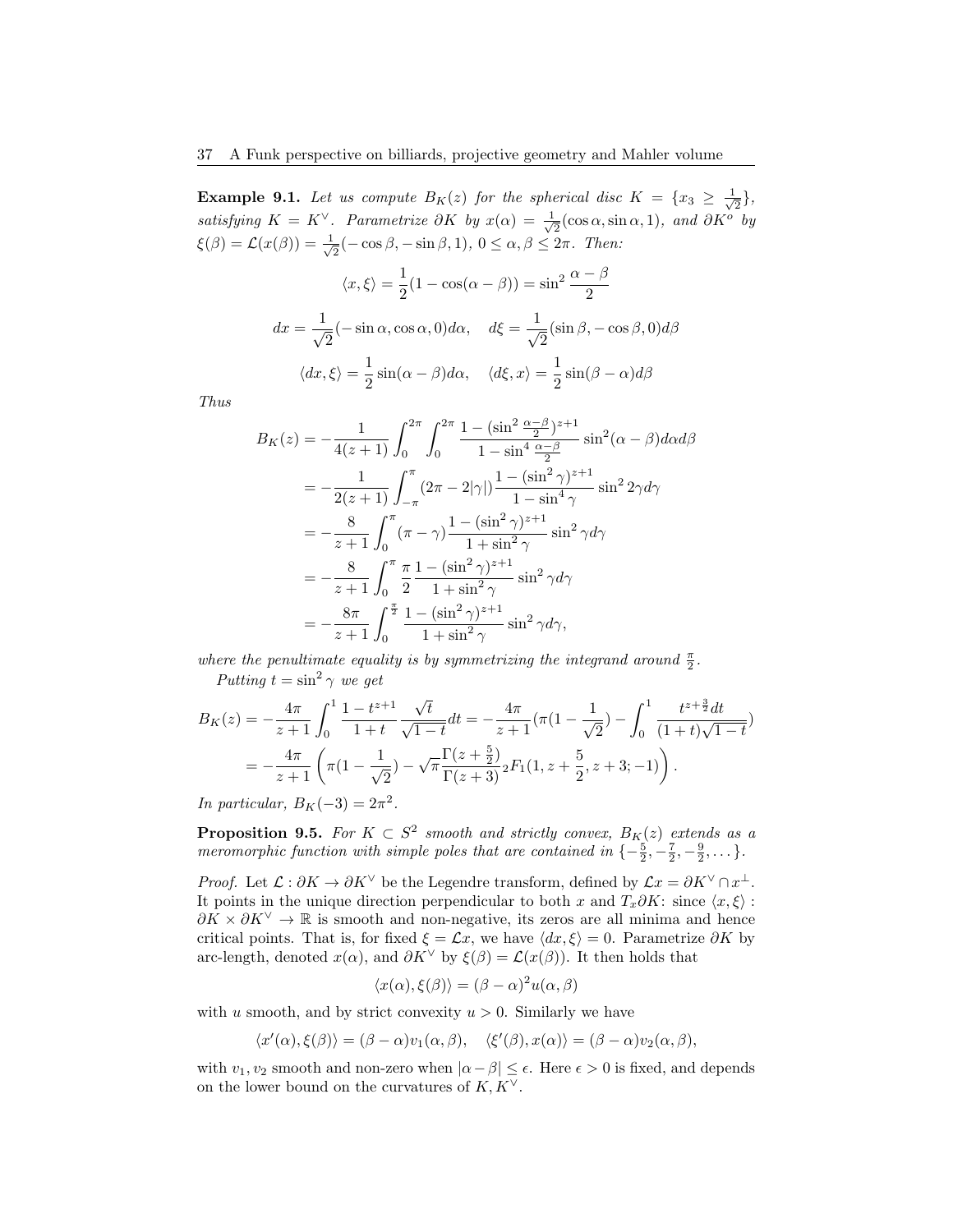Recall eq. [\(16\)](#page-35-2):

$$
B_K(z) = -\frac{1}{z+1} \int_{\partial K \times \partial K^{\vee}} \frac{1 - \langle x, \xi \rangle^{z+1}}{1 - \langle x, \xi \rangle^2} \langle dx, \xi \rangle \wedge \langle d\xi, x \rangle.
$$

Writing  $\beta = \alpha + \phi$ , it follows that up to an addition of an entire function of z and the factor  $\frac{1}{z+1}$ ,  $B_K(z)$  equals

$$
B_K^{\epsilon}(z) := \int_{-\epsilon}^{\epsilon} d\phi \int_{\alpha=0}^{2\pi} \frac{1 - \langle x(\alpha), \xi(\alpha+\phi) \rangle^{z+1}}{1 - \langle x(\alpha), \xi(\alpha+\phi) \rangle^2} \langle x'(\alpha), \xi(\alpha+\phi) \rangle \langle \xi'(\alpha+\phi), x(\alpha) \rangle d\alpha
$$
  
=  $h_{\epsilon}(K) - \int_{-\epsilon}^{\epsilon} |\phi|^{2z+4} d\phi \int_{\alpha=0}^{2\pi} u(\alpha, \alpha+\phi)^{z+1} \tilde{v}(\alpha, \phi) d\alpha,$ 

where  $h_{\epsilon}(K)$  is a constant depending only on K, and  $\tilde{v}$  is a smooth non-zero function.

The inner integral, denoted  $f_z(\phi)$ , is an analytic family of smooth functions as  $z \in \mathbb{C}$ . The function  $\int_{-\epsilon}^{\epsilon} |\phi|^{2z+4} f_z(\phi) d\phi$  is then meromorphic in  $\mathbb{C}$ , with simple poles that are contained in a subset of  $\{-\frac{5}{2}, -\frac{7}{2}, \dots\}$ , corresponding to the simple poles of the meromorphic family  $\{|\phi|^{2z+4}\}$  of even homogeneous distributions on R. Also by Lemma [9.3,](#page-34-0)  $z = -1$  is an analytic point of  $B_K(z)$ . This completes the proof of the meromorphic extendibility of  $B_K(z)$  with poles as stated.

# **Proposition 9.6.** The value  $B_K(-3)$  is a projective invariant of  $K \subset \mathbb{RP}^2$ .

*Proof.* Recall the symbol  $\chi_g(x, \xi)$  defined in Lemma [9.1.](#page-33-1) For any fixed  $g \in \mathrm{PGL}(V)$ , we have by Lemma [9.2](#page-34-1) the following equality for  $\text{Re} z > -1$ :

$$
\langle \mathbb{1}_{g^{-1}K \times (g^{-1}K)^{\vee}}, \mu_z \rangle = \langle g^* \mathbb{1}_{K \times K^{\vee}}, \mu_z \rangle = \langle \mathbb{1}_{K \times K^{\vee}}, g_* \mu_z \rangle
$$
\n
$$
= \langle \chi_{g^{-1}}^{-3-z} \mathbb{1}_{K \times K^{\vee}}, \mu_z \rangle.
$$
\n(17)

We already established that one end (and hence both) of this equation admits a meromorphic extension in  $z \in \mathbb{C}$ , which is analytic at  $z = -3$ . Let us verify that the value of the right hand side at  $z = -3$  equals  $B_K(-3)$ , implying projective invariance.

Fix  $g \in \text{PGL}(3)$ , and consider  $h(z) = \langle \chi_{g^{-1}}^{-3-z} \mathbb{1}_{K \times K^\vee}, \mu_z \rangle = \int_{K \times K^\vee} \chi_{g^{-1}}^{-3-z} d\mu_z$ . Write  $\psi(x,\xi) = \chi_{q^{-1}}(x,\xi)$ , and note  $\psi$  is a smooth positive function. We now use Proposition [9.4](#page-35-3) and the Stokes theorem to write

$$
h(z) = \int_{K \times K^{\vee}} \psi(x,\xi)^{-z-3} d_x d_{\xi} \omega_z
$$
  
\n
$$
= \int_{\partial K \times K^{\vee}} \psi^{-z-3} d_{\xi} \omega_z + (z+3) \int_{K \times K^{\vee}} \psi^{-z-4} d_x \psi \wedge d_{\xi} \omega_z
$$
  
\n
$$
= \int_{\partial K \times \partial K^{\vee}} \psi^{-z-3} \omega_z - (z+3) \int_{K \times K^{\vee}} d_{\xi} (\psi^{-z-4} d_x \psi) \wedge \omega_z
$$
  
\n
$$
+ (z+3) \int_{\partial K \times K^{\vee}} \psi^{-z-4} d_{\xi} \psi \wedge \omega_z + (z+3) \int_{K \times \partial K^{\vee}} \psi^{-z-4} d_x \psi \wedge \omega_z
$$

The first summand admits a meromorphic extension by the same proof as that for  $B_K$ , and its value at  $z = -3$  is  $\int_{\partial K \times \partial K} \omega_{-3} = B_K(-3)$ . Consider next the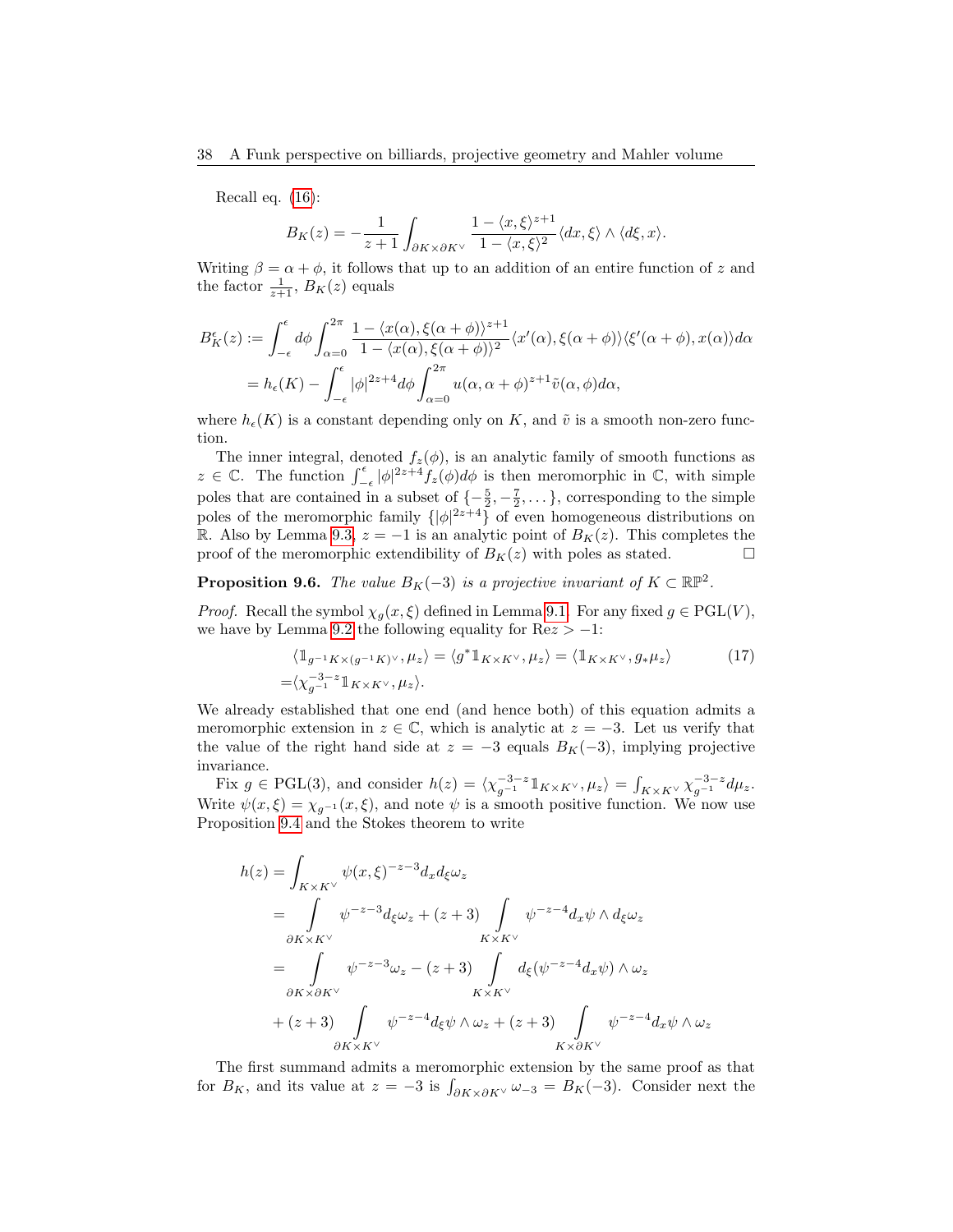second summand; by Lemma [9.3,](#page-34-0) the form  $\omega_z$  is  $L^1$  in  $K \times K^\vee$  for Re $z > -\frac{7}{2}$ , implying the second summand is analytic in this range, and vanishes at  $z = -3$ .

The last two summands are treated similarly, so let us focus on the first one. Written explicitly, it is

$$
\frac{z+3}{z+1}\int_{\partial K\times K^\vee} \frac{1-\langle x,\xi\rangle^{z+1}}{1-\langle x,\xi\rangle^2} \langle dx,\xi\rangle \wedge \langle x,d\xi\rangle \wedge \psi^{-z-4}d_\xi\psi.
$$

It is easy to see that up to a summand that is analytic near, and vanishes at,  $z = -3$ , the integral equals

$$
I = \frac{z+3}{z+1} \int_{\partial K \times K^{\vee}} \langle x, \xi \rangle^{z+1} \langle x, d\xi \rangle \wedge \langle dx, \xi \rangle \wedge \psi^{-z-4} d_{\xi} \psi.
$$

It holds that

$$
\frac{1}{z+2}d(\langle x,\xi\rangle^{z+2})\wedge\langle dx,\xi\rangle\wedge\psi^{-z-4}d_{\xi}\psi=\langle x,\xi\rangle^{z+1}\langle x,d\xi\rangle\wedge\langle dx,\xi\rangle\wedge\psi^{-z-4}d_{\xi}\psi.
$$

Consequently we can integrate by parts to obtain

$$
I = I_1 + I_2 = \frac{z+3}{(z+1)(z+2)} \int_{\partial K \times \partial K^{\vee}} \langle x, \xi \rangle^{z+2} \langle dx, \xi \rangle \wedge \psi^{-z-4} d_{\xi} \psi
$$

$$
- \frac{z+3}{(z+1)(z+2)} \int_{\partial K \times K^{\vee}} \langle x, \xi \rangle^{z+2} d(\langle dx, \xi \rangle \wedge \psi^{-z-4} d_{\xi} \psi).
$$

Let us rewrite the first summand as

<span id="page-38-0"></span>
$$
I_1 = \frac{1}{(z+1)(z+2)} \int_{\partial K \times \partial K^{\vee}} d_x(\langle x,\xi \rangle^{z+3}) \wedge \psi^{-z-4} d_{\xi} \psi
$$
  
= 
$$
-\frac{1}{(z+1)(z+2)} \int_{\partial K \times \partial K^{\vee}} \langle x,\xi \rangle^{z+3} d_x(\psi^{-z-4} d_{\xi} \psi)
$$
(18)

We use the arc-length parametrization  $x(\alpha)$ ,  $0 \leq \alpha \leq L$  for  $\partial K$ , and  $\xi(\beta) =$  $\mathcal{L}(x(\beta)), 0 \leq \beta \leq L$  for  $\partial K^{\vee}$ . Recall that by strict convexity,  $\langle x(\alpha), \xi(\beta) \rangle =$  $|\beta - \alpha|^2 u(\alpha, \beta)$  with  $u > 0$  smooth. We will use C to denote a positive constant that only depends on  $K$  and  $g$ , which may differ between occurrences.

Consider the integral in [\(18\)](#page-38-0). As  $z \rightarrow -3$ , the integrand is majorized by  $C|\langle x,\xi\rangle|^{-1/4}$ , which is integrable on  $\partial K \times \partial K^{\vee}$ . Thus by Lebesgue's dominated convergence theorem,

$$
\lim_{z \to -3} I_1 = -\frac{1}{2} \int_{\partial K \times \partial K^{\vee}} d_x(\psi^{-1} d_{\xi} \psi) = 0.
$$

Next we consider  $I_2$ . Let  $P : S^2 \to \partial K^\vee$  be the nearest-point projection, well-defined in some open neighborhood U of  $\partial K^{\vee}$ . Define  $K_{\epsilon}^{\vee} = \{ \xi \in U :$  $\langle \xi,\mathcal{L}(P\xi)\rangle\leq \epsilon\},$  which is a one-sided tube around  $\partial K^{\vee}$ . We parametrize  $\partial K\times K_{\epsilon}^{\vee}$ by  $(x(\alpha), \xi(\beta, s)), 0 \leq \alpha, \beta \leq L, 0 \leq s \leq \epsilon$ , where  $\xi = \xi(\beta, s)$  is the point that has  $P(\xi) = \xi(\beta), \langle \xi, \mathcal{L}(P(\xi)) \rangle = s.$ 

Write  $\eta = d(\langle dx, \xi \rangle \wedge \psi^{-z-4} d_{\xi} \psi)$ . We claim that the integral

<span id="page-38-1"></span>
$$
\int_{\partial K \times K^{\vee}} \langle x, \xi \rangle^{z+2} \eta \tag{19}
$$

converges for Re $z > -\frac{7}{2}$ .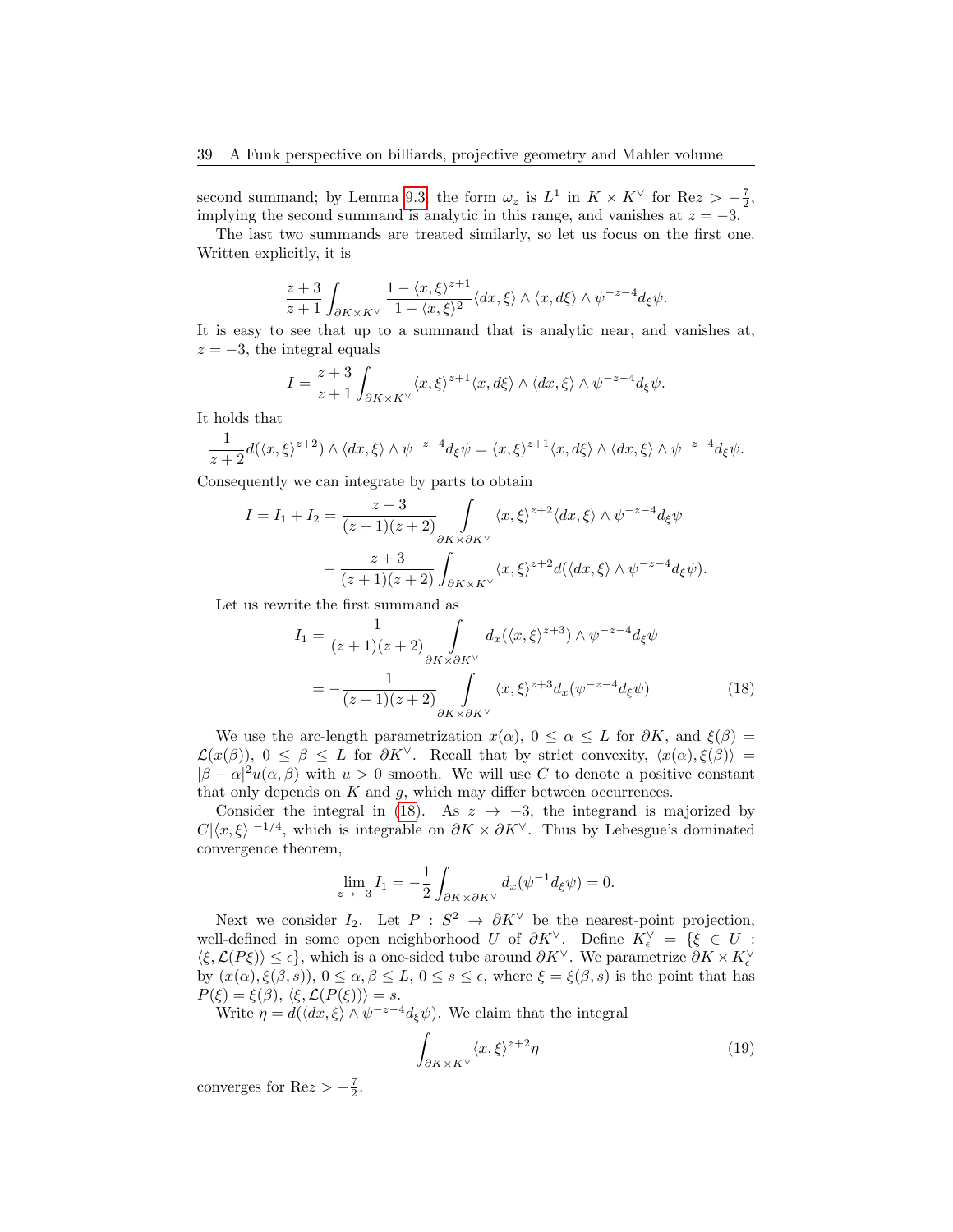It is enough to consider the integral [\(19\)](#page-38-1) in the smaller domain  $\{|\alpha - \beta| \leq \epsilon, 0 \leq \epsilon\}$  $s \leq \epsilon$ . There  $\langle x(\alpha), \xi(\beta, s) \rangle \geq C \max((\beta - \alpha)^2, s) \geq C((\beta - \alpha)^2 + s)$ . It remains to check that for  $\text{Re}z > -\frac{7}{2}$ ,

$$
\int_0^{\epsilon} \int_0^{\epsilon} \frac{dsd\phi}{(s+\phi^2)^{-z-2}} < \infty,
$$

which is clear. Consequently,  $\lim_{z\to -3} I_2 = 0$  due to the  $(z + 3)$  factor. This concludes the proof of the statement.

<span id="page-39-0"></span> $\Box$ 

Let us derive some equivalent expressions for  $B_K(-3)$ , working towards an explicit geometric formula. One has

$$
B_K(-3) = -\frac{1}{2} \int_{\partial K \times \partial K^{\vee}} \frac{1 - \langle x, \xi \rangle^{z+1}}{1 - \langle x, \xi \rangle^{2}} \langle dx, \xi \rangle \wedge \langle x, d\xi \rangle \Big|_{z=-3}
$$
  
\n
$$
= \frac{1}{2} \int_{\partial K \times \partial K^{\vee}} \langle x, \xi \rangle^{z+1} \frac{1 - \langle x, \xi \rangle^{-z-1}}{1 - \langle x, \xi \rangle^{2}} \langle dx, \xi \rangle \wedge \langle x, d\xi \rangle \Big|_{z=-3}
$$
  
\n
$$
= \frac{1}{2} \int_{\partial K \times \partial K^{\vee}} \langle x, \xi \rangle^{z+1} \langle dx, \xi \rangle \wedge \langle x, d\xi \rangle \Big|_{z=-3}
$$
  
\n
$$
= \frac{1}{2(z+2)} \int_{\partial K \times \partial K^{\vee}} \langle dx, \xi \rangle \wedge d(\langle x, \xi \rangle^{z+2}) \Big|_{z=-3}
$$
  
\n
$$
= \frac{1}{2} \int_{\partial K \times \partial K^{\vee}} \langle x, \xi \rangle^{z+2} \langle dx, d\xi \rangle \Big|_{z=-3}
$$
  
\n
$$
B_K(-3) = \frac{1}{2} \int_{\partial K \times \partial K^{\vee}} \frac{\langle dx, d\xi \rangle}{\langle x, \xi \rangle^{z}} \Big|_{z=1}
$$
  
\n
$$
= \frac{1}{2} \int_{\partial K \times \partial K^{\vee}} \frac{\langle dx, \xi \rangle \wedge \langle x, d\xi \rangle}{\langle x, \xi \rangle^{z}} \Big|_{z=2}
$$
  
\n(20)

**Proposition 9.7.** Let  $\partial K$  be parametrized by arc-length as  $x(\alpha)$ . The geodesic curvature of  $\partial K$  is  $\kappa(\alpha) = \det(x(\alpha), x'(\alpha), x''(\alpha))$ . Then

$$
B_K(-3) = \frac{1}{2} \lim_{\epsilon \to 0} \int_{x \in \partial K, \xi \in \partial K^{\vee}, \langle x, \xi \rangle \ge \epsilon^2} \frac{\langle dx, \xi \rangle \wedge \langle x, d\xi \rangle}{\langle x, \xi \rangle^2} + \frac{2\sqrt{2}}{\epsilon} \int_{\partial K} \sqrt{\kappa(\alpha)} d\alpha.
$$

*Proof.* We carry out the regularization explicitly, using formula [\(21\)](#page-39-0). Put  $L =$ Length $(x(\alpha))$ ,  $\xi(\beta) = \mathcal{L}(x(\beta)) = x(\beta) \times x'(\beta)$ , and let  $\alpha, \beta \in \mathbb{R}$  be *L*-periodic parameters.

We will write  $x(\alpha) > \xi(\beta)$  if  $\beta < \alpha < \beta + \frac{L}{2}$ . Define for small values  $|t| \le \epsilon$ 

$$
g_K(t) = \begin{cases} \int_{\langle x,\xi\rangle=t^2, x>\xi} \langle dx,\xi\rangle & , & t \ge 0\\ \int_{\langle x,\xi\rangle=t^2, x<\xi} \langle dx,\xi\rangle & , & t < 0 \end{cases}
$$

Clearly  $g_K$  is smooth in  $[-\epsilon, \epsilon]$ , and  $g_K(0) = 0$ .

Let  $S(x,\xi) = \sqrt{\langle x,\xi \rangle}$  be a signed square root defined on  $\partial K \times \partial K^{\vee}$ , which is non-negative for  $x \geq \mathcal{L}(\xi)$ , and non-positive for  $x \leq L(\xi)$ . Put  $t = S(x, \xi)$ , so  $t^2 =$  $f_0(x, \xi) = \langle x, \xi \rangle$  and  $2tdt = \langle dx, \xi \rangle + \langle x, d\xi \rangle$ , and  $\langle dx, \xi \rangle \wedge \langle x, d\xi \rangle = -2tdt\langle dx, \xi \rangle$ .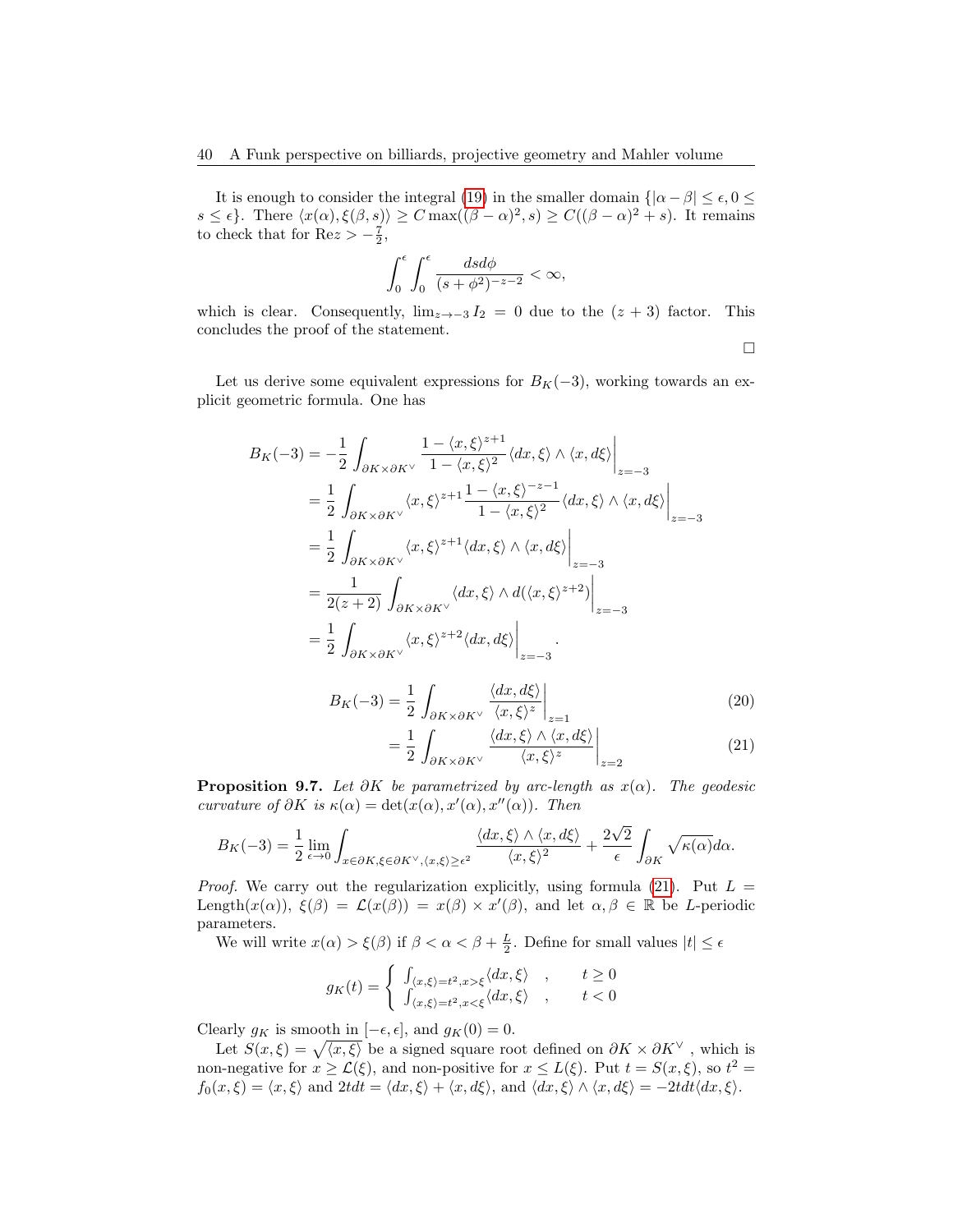It then holds that

$$
B_K(-3) = \frac{1}{2} \int_{\langle x,\xi \rangle \ge \epsilon^2} \frac{\langle dx,\xi \rangle \wedge \langle x,d\xi \rangle}{\langle x,\xi \rangle^2} - \int_0^{\epsilon} \frac{g_K(t) - g_K(-t) - 2g_K'(0)t}{t^3} dt + \frac{2}{\epsilon} g_K'(0),
$$

and the middle summand approaches 0 as  $\epsilon \to 0$ .

It remains to compute  $g'_{K}(0)$ . Note that

$$
g_K(-t) = \int_{S(x,\xi)=-t} \langle dx, \xi \rangle = -\int_{S(\xi,x)=t} \langle d\xi, x \rangle = -g_{K^{\vee}}(t).
$$

Parametrizing  $\alpha = \beta + s_t(\beta)$ , we have

 $\langle$ 

$$
t^{2} = \langle x(\alpha), \xi(\beta) \rangle = \frac{1}{2} s_{t}(\beta)^{2} \kappa(\beta) + O(s_{t}^{3}).
$$

Thus

$$
s_t(\beta) = \frac{\sqrt{2}}{\sqrt{\kappa(\beta)}} t + O(t^2),
$$

and writing

$$
g_K(t) = \int_0^L \langle x'(\beta + s_t(\beta)), x(\beta) \times x'(\beta) \rangle d\beta,
$$
  

$$
x'(\beta + s_t(\beta)), x(\beta) \times x'(\beta) \rangle = \sqrt{2\kappa(\beta)}t + O(t^2),
$$

we find

$$
g'_{K}(0) = g'_{K^{\vee}}(0) = \sqrt{2} \int_{0}^{L} \sqrt{\kappa(\beta)} d\beta.
$$

 $\Box$ 

# <span id="page-40-0"></span>**REFERENCES**

- <span id="page-40-7"></span>[1] J. C. Alvarez Paiva. Dual spheres have the same girth.  $Amer.$  J. Math.,  $128(2):361-371$ , 2006.
- <span id="page-40-12"></span>[2] J. C. Alvarez Paiva and G. Berck. What is wrong with the Hausdorff measure in Finsler ´ spaces. Adv. Math., 204(2):647–663, 2006.
- <span id="page-40-11"></span>[3] J. C. Álvarez Paiva and A. C. Thompson. Volumes on normed and Finsler spaces. In A sampler of Riemann-Finsler geometry, volume 50 of Math. Sci. Res. Inst. Publ., pages 1–48. Cambridge Univ. Press, Cambridge, 2004.
- <span id="page-40-10"></span>[4] M. Andersson, M. Passare, and R. Sigurdsson. Complex convexity and analytic functionals, volume 225 of Progress in Mathematics. Birkhäuser Verlag, Basel, 2004.
- <span id="page-40-6"></span>[5] S. Artstein-Avidan, R. Karasev, and Y. Ostrover. From symplectic measurements to the Mahler conjecture. Duke Math. J., 163(11):2003–2022, 2014.
- <span id="page-40-5"></span>[6] S. Artstein-Avidan and Y. Ostrover. Bounds for Minkowski billiard trajectories in convex bodies. Int. Math. Res. Not. IMRN, (1):165–193, 2014.
- <span id="page-40-8"></span>[7] K. Ball. Some remarks on the geometry of convex sets. In Geometric aspects of functional analysis (1986/87), volume 1317 of Lecture Notes in Math., pages 224–231. Springer, Berlin, 1988.
- <span id="page-40-4"></span>[8] Y. Benoist. Convexes hyperboliques et fonctions quasisymétriques. Publ. Math. Inst. Hautes  $\acute{E}tudes\, Sci.,\, (97):181–237,\, 2003.$
- <span id="page-40-3"></span>[9] G. Berck, A. Bernig, and C. Vernicos. Volume entropy of Hilbert geometries. Pacific J. Math., 245(2):201–225, 2010.
- <span id="page-40-9"></span>[10] J.-L. Brylinski. The beta function of a knot. Internat. J. Math., 10(4):415–423, 1999.
- <span id="page-40-2"></span>[11] B. Colbois and P. Verovic. Two properties of volume growth entropy in Hilbert geometry. Geom. Dedicata, 173:163–175, 2014.
- <span id="page-40-13"></span>[12] S. Dubuc. Critères de convexité et inégalités intégrales. Ann. Inst. Fourier (Grenoble), 27(1):x, 135–165, 1977.
- <span id="page-40-1"></span>[13] P. Funk. Über Geometrien, bei denen die Geraden die Kürzesten sind. Math. Ann., 101(1):226–237, 1929.